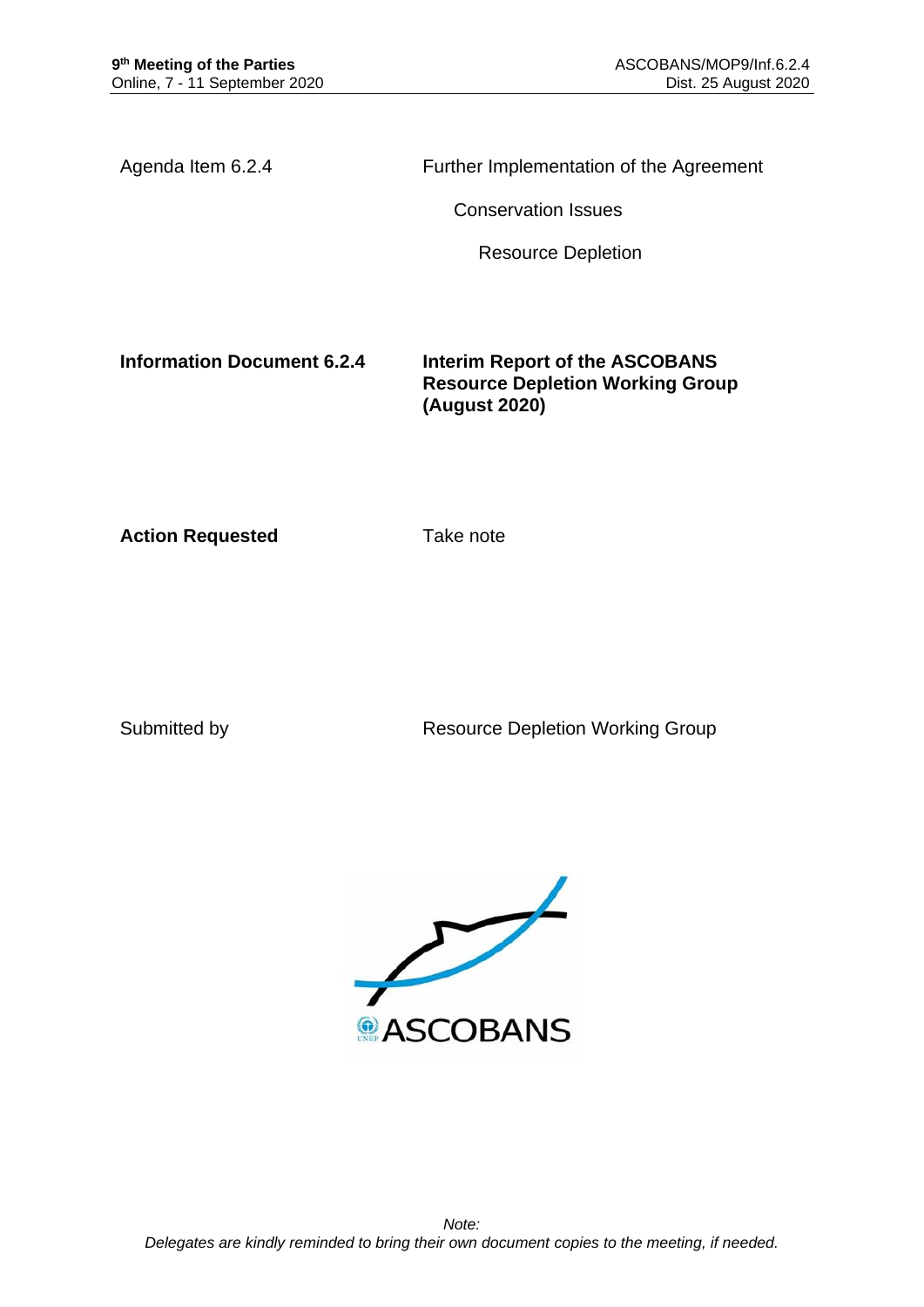# **Interim Report of the ASCOBANS Resource Depletion Working Group**

## August 2020

Contributing members\*: Andrew Brownlow<sup>1</sup>, Peter G.H. Evans<sup>2</sup>, Lonneke IJsseldijk<sup>3</sup>, Katarzyna Kamińska<sup>4</sup>, Lucie Kessler<sup>5,6</sup>, Graham J. Pierce<sup>6\*\*</sup>, Eunice Pinn<sup>7</sup>, Vincent Ridoux<sup>5</sup>, Jerome Spitz<sup>5</sup>, Karen Stockin<sup>8</sup>, Nikki Taylor<sup>9</sup>

- 1. Scottish Marine Animal Stranding Scheme, SRUC Veterinary Services, Drummondhill, Inverness IV2 4JZ, Scotland, UK,
- 2. Sea Watch Foundation/School of Ocean Sciences, Bangor University, Menai Bridge, Wales, UK
- 3. Utrecht University, The Netherlands
- 4. Ministry of Maritime Economy and Inland Navigation, Poland
- 5. Université de La Rochelle (ULR), 17000 La Rochelle, France
- 6. Instituto de Investigaciones Marinas, (CSIC), Eduardo Cabello 6, 36208, Vigo, Spain
- 7. Seafish, 18 Logie Mill, Logie Green Road, Edinburgh, EH7 4HS, UK
- 8. Massey University, Private Bag 102 904, Auckland, New Zealand
- 9. Joint Nature Conservation Committee, Monkstone House, City Road, Peterborough, Cambridgeshire, PE11JY, UK
- \* All members are listed in Annex 1.
- \*\* Editor and corresponding author

### **Background and Terms of Reference**

The ASCOBANS area hosts a high diversity of small cetaceans (36 species – Evans, 2020) . This includes a large number of delphinids, the most common of which are common dolphin (*Delphinus delphis*), striped dolphin (*Stenella coeruleoalba*), bottlenose dolphin (*Tursiops truncatus*), white-beaked dolphin (*Lagenorhynchus albirostris*), Atlantic white-sided dolphin (*Lagenorhynchus acutus*), Risso's dolphin (*Grampus griseus*), long-finned pilot whale (*Globicephala melas*), and killer whale (*Orcinus orca*). Other small odontocetes present include several beaked-whales: northern bottlenose whale (*Hyperoodon ampullatus*); Sowerby's beaked whale (*Mesoplodon bidens*); and Cuvier's beaked whale (*Ziphius cavirostris*). Within the family Phocoenidae, only one member is present: the harbour porpoise (*Phocoena phocoena*) (see, for example, Weir et al. 2001, Hammond et al. 2002, Kinze et al. 2003, Reid et al. 2003, Camphuysen & Peet 2006, Hammond et al. 2013, Goetz et al. 2015, Hammond et al. 2017, Rogan et al. 2017, Crawley et al. 2020, Evans, 2020, Evans & Waggitt, 2020, Waggitt et al. 2020).

Resource depletion is one of many potentially important threats to cetacean populations in the ASCOBANS area, an issue that has to date received relatively little attention.

The 24th Meeting of the ASCOBANS Advisory Committee requested the establishment of a Working Group on resource depletion to (i) review new information on resource depletion and its impacts on small cetacean populations and (ii) make recommendations to Parties and other relevant authorities for further action. The Resource Depletion Working Group (RDWG) is to report to Meetings of the Advisory Committee, as necessary. Its work is intersessional, by email and video conference.

RDWG was envisaged as including veterinary and fishery science expertise as well as cetacean biology, ecology and conservation expertise (e.g. collection and analysis of samples from stranded animals and determination of causes of death, dietary and feeding ecology studies, management and governance). Links with HELCOM, OSPAR, ICES and IWC were proposed. A list of members is provided as an Annex to the present document.

The Terms of Reference are as follows:

A. Review/summarise recent information on resource depletion and its impacts on small cetaceans and identify additional research needed.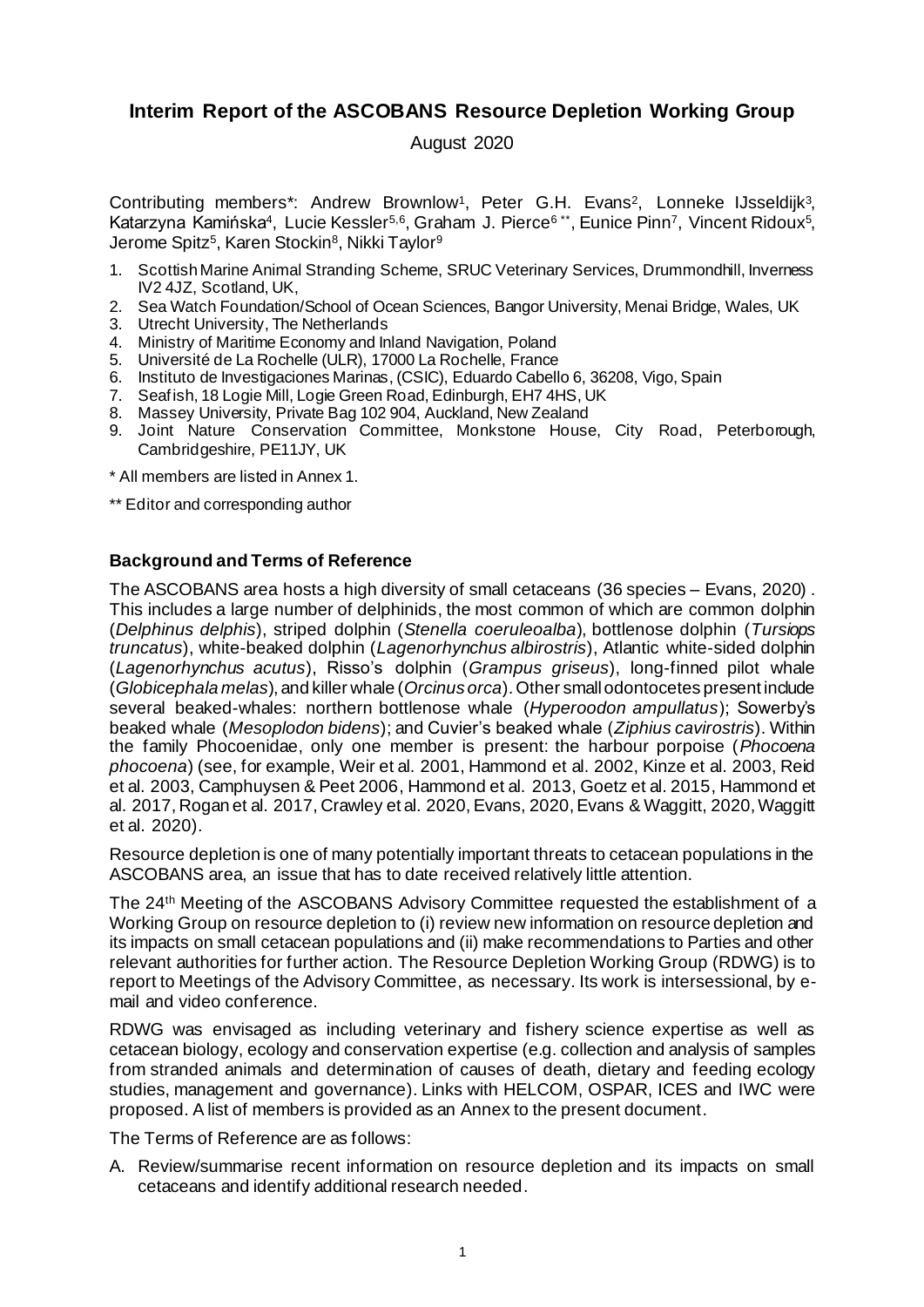- B. Review sources of information on *prey distribution and abundance* (e.g., fishery landings and effort data, stock assessments, fish surveys (which potentially offer information with a higher spatial resolution), habitat models for fish and cephalopods) and, if appropriate, propose a mechanism to collate relevant data, focused on species already identified as of importance in the diet of small cetaceans.
- C. Liaise with other ASCOBANS initiatives to develop *health/condition indicators* for small cetaceans, based on information from live animals and/or necropsies, with the ultimate aim to improve the resolution of these indicators for identifying impacts of prey depletion and other cumulative stressors. Establish collaboration with HELCOM in relation to their development of a health indicator for porpoises. The indicators are likely to be multifaceted, including information on pathology, physiological status (e.g. pregnancy, stress), body condition (e.g. blubber thickness), considering that simple indicators such as blubber thickness are influenced by multiple factors and do not necessarily reflect resource abundance.
- D. Review and collate information on *diet of small cetaceans* in the ASCOBANS area (including long-term dietary variation) and foraging behaviour, to improve understanding of likely responses to changes in prey availability; identify knowledge gaps and encourage new research and monitoring of diet, considering that ongoing monitoring of diet and spatiotemporal trends is an essential part of surveillance of cetacean conservation status.
- E. Review spatio-temporal trends in *sightings data on distribution and abundance* of small cetaceans, in relation to possible relationships with trends in distribution and abundance of their known prey.
- F. Review relevant information from *emerging technologies* (e.g. drones to determine condition; eDNA to estimate fish presence in association with actively feeding cetaceans) and multidisciplinary research cruises
- G. Explore prospects for *integrating information from multiple data sources* to provide inter/multidisciplinary insights into the resource depletion issue.
- H. Recommend possible mitigation measures; explore options for better integrating cetacean conservation measures (e.g. MPAs, time-area closures) with fishery management procedures to help reduce risk of prey depletion.

The present interim report covers ToRs A, C, D, F and H.

## **ToR A: Review/summarise recent information on resource depletion and its impacts on small cetaceans and identify additional research needed.**

Authors: Taylor, Pinn, Evans

### *Introduction*

For any species, there is a balance between the energy expended in acquiring food, the energy provided by that food and its subsequent expenditure to maintain body processes, such as thermoregulation, growth, and reproduction. Most cetacean species commonly occurring in the Agreement Area feed on a variety of fish and cephalopod species. The diet of a particular species can vary with season and age in terms of prey size and selection, with the prey type differing in terms of quality and the energy provided (Evans 1990, Macleod *et al*. 2007; Leopold et al. 2015; Andreasen et al. 2017; Booth 2020). While high dietary variability is often interpreted as indicating an opportunistic foraging strategy, cetaceans are also known to select prey according to prey quality rather than quantity.

A reduction in the availability of prey or a change in the quality of the prey available, collectively defined as prey depletion, can be viewed as a form of habitat degradation. Such changes are often linked to human activities, including fishing, aggregate extraction, marine construction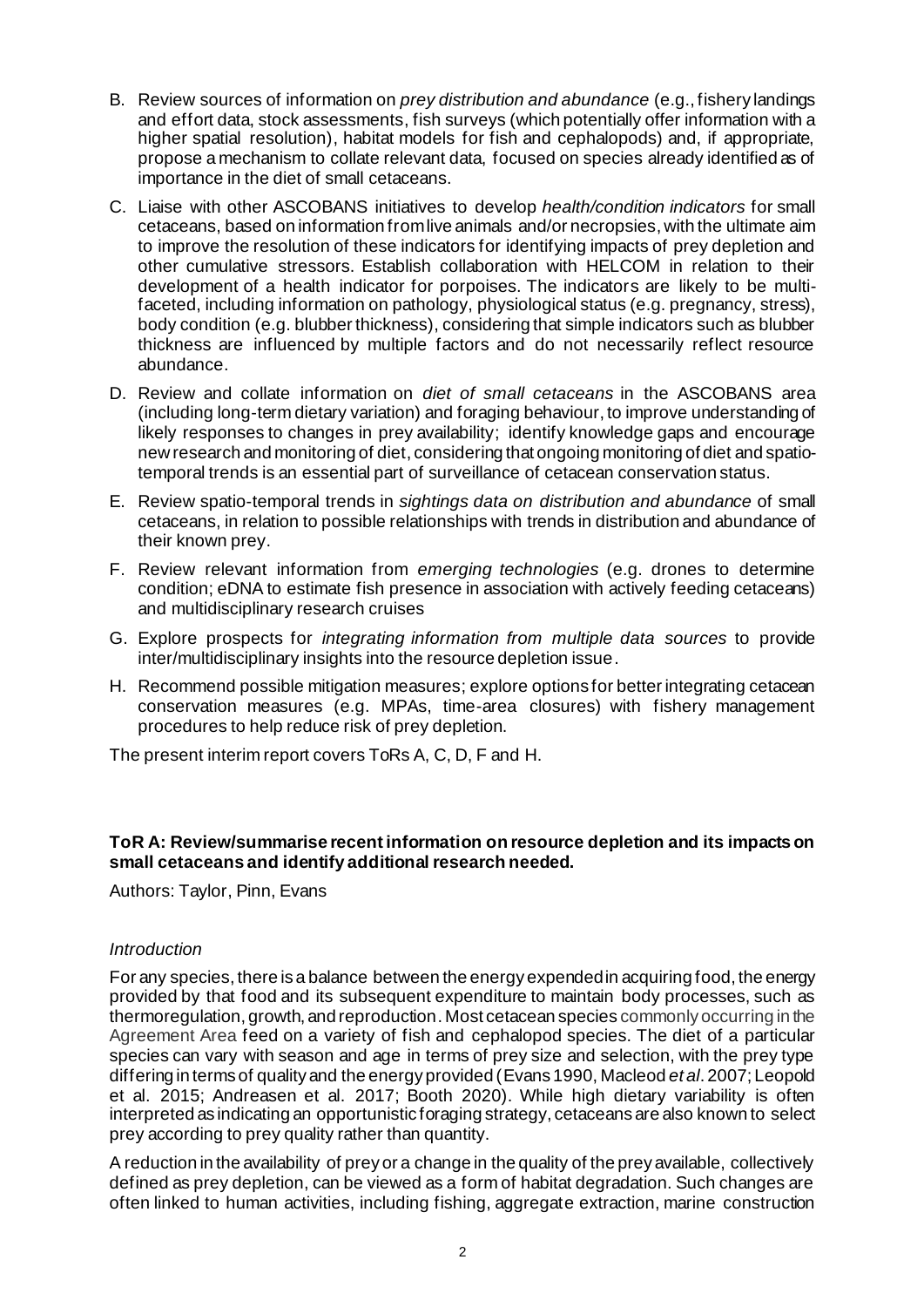and climate change (Evans 2017). In theory, prey depletion is likely to have a negative impact on small cetaceans, given the fundamental need for sufficient good-quality prey to survive. In practice, there are many influencing factors that must be considered in understanding the drivers of prey depletion to ensure that the most appropriate management and mitigation measures can be identified and implemented.

## *Causes of prey depletion*

Many species of fish and shellfish preyed upon by small cetaceans are also exploited by commercial and recreational fisheries (DeMaster et al. 2001, Bearzi et al. 2006, Lassalle et al. 2012, Smith et al. 2015). Any significant change in the availability as a result of fishing extraction, either spatially or in terms of biomass or quality (e.g. size; nutritional value) of targeted species has the potential to negatively impact the cetaceans in competition for that same food source (Lassalle *et al*, 2012). This form of prey depletion is likely to be localised and may not always be associated with overfishing (DeMaster et al. 2001).

Reduced prey intake may result from alterations in behaviour due to disturbance or displacement due to physical changes in habitat. Behavioural changes have consequences for an individual's health through time lost foraging (Brandt et al. 2011), socialising or resting (Lusseau 2003). This impacts life functions such as survival and reproduction which can in turn affect population dynamics. Strictly speaking this is not an example of the effect of prey depletion if the prey field is not altered, but its effects on the cetaceans may be similar.

Disturbance and associated changes in behaviour can occur as a result of marine surveys or infrastructure installation (Dahne et al., 2013, Tyack et al. 2011, New et al. 2013, Dyndo et al. 2015; Haelters et al. 2015; Brandt et al. 2018, Booth 2020). When disturbed, individuals may stop vocalising and cease foraging (Wisniewska et al. 2018a&b).

Aggregate extraction can also cause disturbance to cetaceans, leading to changes in behaviour which may affect foraging (Tillin et al. 2011, Todd et al. 2015). In addition, aggregate extraction can affect the distribution of prey species as a result of disturbance or removal of spawning grounds leading to a reduction in prey availability (Groot 1996, Stelzenmüller et al. 2010, Tillin et al. 2011, Todd et al. 2015).

Climate change could indirectly lead to prey depletion through influences on distribution and abundance (Macleod et al. 2005, Learmonth et al. 2006. Evans & Waggitt 2020). These indirect impacts influence location and volume of prey species, which, in turn, impacts the ability of cetaceans to locate adequate energy and nutrition to underpin health and biological needs such as growth and reproduction (Booth 2020).

### *Impacts*

The impacts of insufficient prey, its displacement, or changes in prey availability will be manifested in small cetaceans in a variety of ways, depending on the species characteristics and capacity to adapt. If prey depletion leads to reduced calorific intake, body condition will likely deteriorate leading to subsequent health issues and a potential increase in instances of emaciation and starvation. There may also be a higher likelihood of disease or susceptibility to other pressures in nutritionally compromised animals which could become a contributing or primary factor in the decline and/or ultimate cause of death of an animal (Learmonth et al. 2006, Van Bressem et al. 2009).

There may be short- and long-term impacts which relate to changes in the nutritional quality of the available prey. If a prevalence of nutritionally-rich species such as herring, sprat and sandeel, is replaced by 'lower value' prey such as whiting, saithe or cod (Evans 1990, Hislop et al. 1991, MacLeod et al. 2007a, Leopold et al. 2015), the short-term and/or long-term health of the predator may be negatively affected (Spitz et al. 2018, Booth 2020).

Population status could also be impacted through changes in prey availability directly through increased mortality and, indirectly, through a reduction in reproductive rates and survival (Macleod et al. 2007a, Leopold et al., 2015, Booth 2020).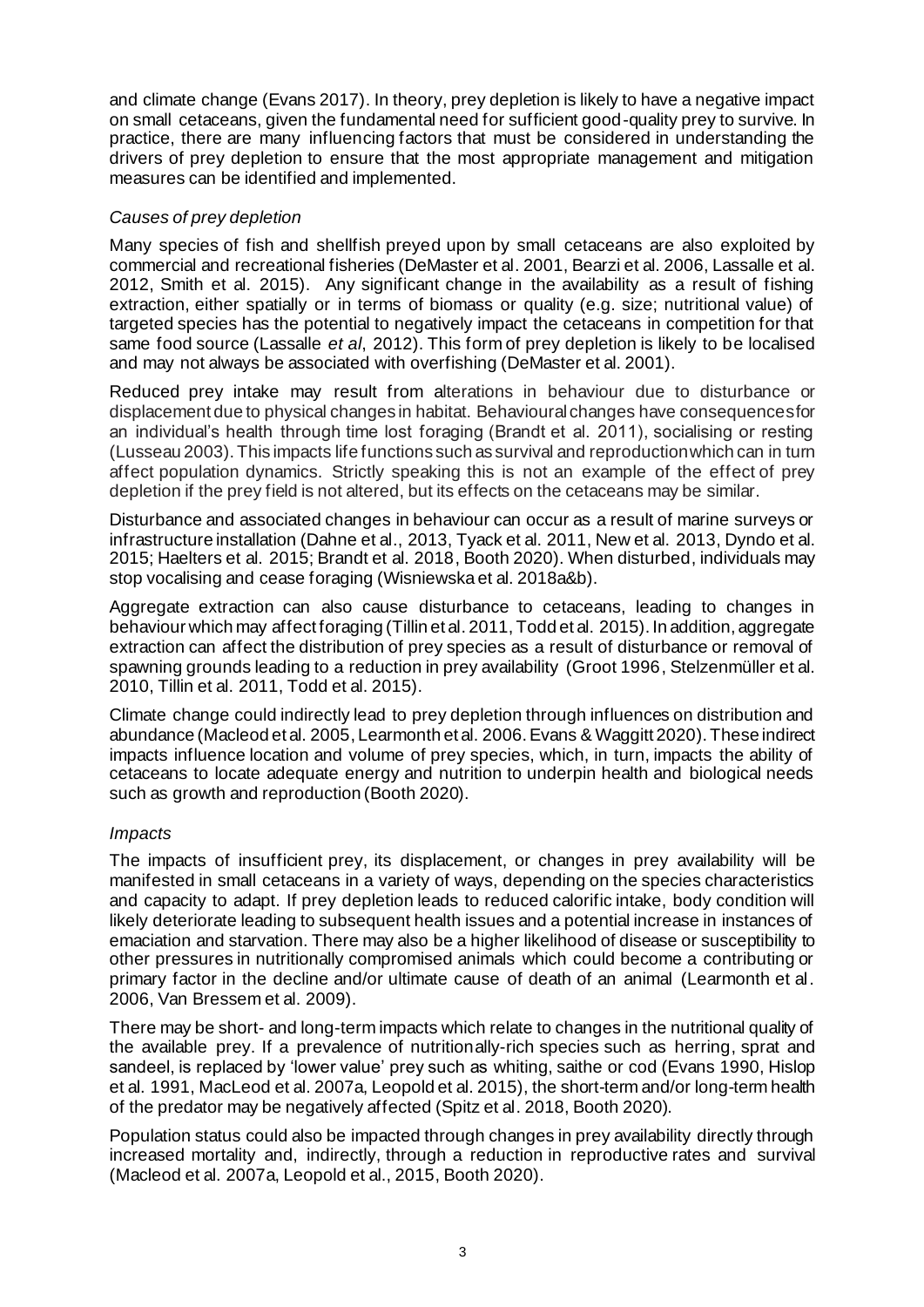## *Adaptability*

There is a growing body of evidence regarding diet of some small cetacean species, which suggests some species, or populations within a species, may be more capable of adapting to prey depletion than others, given their feeding behaviours. Specialist feeders such as Risso's dolphin (*Grampus griseus),* which show a preference for cephalopods (Blanco et al. 2006, Öztürk et al. 2007, Bearzi et al. 2011), may be less capable of adapting to prey depletions, given a persistent preference for a single or small group of prey species. Even where a diet is varied, some species (e.g. bottlenose dolphins) develop foraging techniques and behaviour that can lead to site-specific specialisations (Bailey & Thompson 2010, Dunshea et al. 2013). Generalists, such as harbour porpoise (Santos & Pierce 2003), may be less affected by depletion of a particular prey as their diet can consist of a range of moderate to high energydensity prey combined with ultra‐high foraging rates and high capture success (Wisniewska et al. 2016, 2018a). However, there is also evidence to suggest that if the higher-energy prey is depleted, the generalist diet may not provide adequate nutrition to sustain a healthy animal over time (MacLeod *et al*., 2007a). Therefore, there is a need to focus mitigation of prey depletion on those prey species which are identified as having the highest potential impact on small cetaceans following that depletion.

## *Monitoring and surveillance*

Monitoring of the effects of resource depletion on small cetaceans is achieved through a variety of methods. These include:

- Strandings analysis programmes which Parties to ASCOBANS are required to implement. These record information on cause of death, although alongside the ultimate cause of death, there is a need to understand the other factors that may be significant in contributing to the mortality of the animal (Baker et al. 1998, Ten Doeschate et al. 2017) and affect the health status of an individual.
- Stomach contents analyses provide short-term dietary information (Pierce & Boyle 1991, De Pierrepont et al. 2005, Spitz et al. 2018), whilst fatty acid and stable isotope analyses from live or dead animals can identify longer-term information on recent diet (fatty acids) or trophic level feeding (stable isotopes) which can also indicate niche apportioning between sympatric species (Iverson et al. 2004,Thiemann et al. 2008, Jansen et al. 2013, Kanaji et al. 2017, Young et al. 2017).
- Body condition can also be assessed in live animals using remote sampling methods such as photogrammetry, e.g. using photos taken using drones (Joblon et al., 2014; Raudino et al., 2019) or, more traditionally, biosampling (Nykänen et al., 2018) or sampling from stranded animals (Joblon et al., 2014). Provided that other health issues can be accounted for, body condition may be indicative of the availability of sufficient prey.

Modelling of trade-offs between fisheries and marine mammal consumption has also shown capacity to demonstrate the impact of biomass removal on sustainability and recovery of some cetacean species, which could be a useful tool to develop in support of understanding the impacts of prey removal through extraction (Williams et al. 2011, Smith et al. 2015, Spitz et al. 2018).

### *Additional research needs*

- Stable isotope analysis as a comprehensive measure of diet over time: correlations between prey and health; indicator of key prey species and how this has changed over time.
- Stomach content analysis as an integral part of the post-mortem analyses within strandings monitoring programmes as a tool for identifying recent dietary information: potential for evidence of regional feeding preferences, and possible links with key prey resources.
- Body condition assessment of stranded carcasses as standard within strandings programmes; consider potential for increased monitoring of body condition in live animals as a real-time indicator of health (e.g. integrate into existing monitoring schemes, analysing stills and video imagery through mark, recapture programmes; development of aerial drone studies).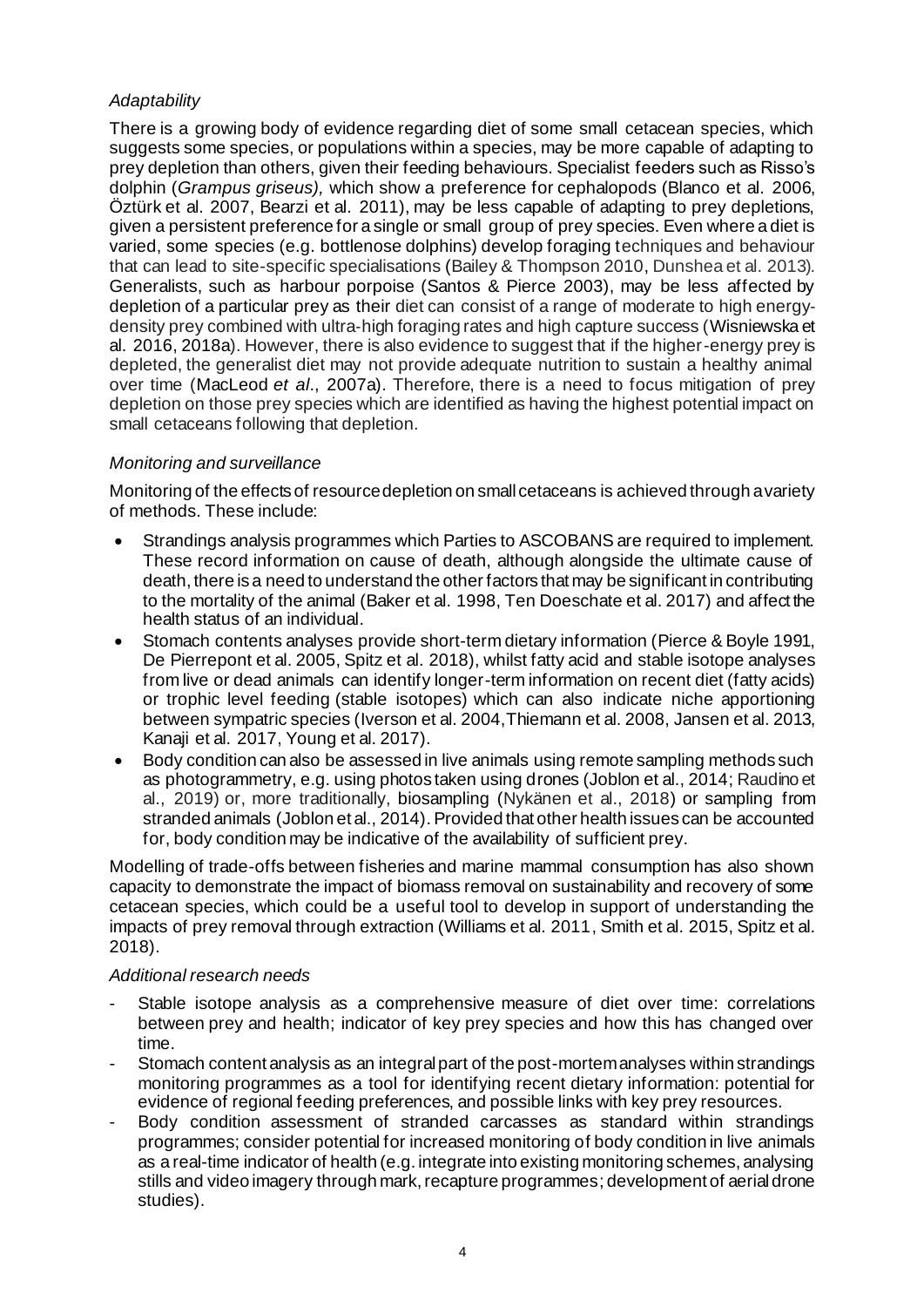- Appropriate frequency of abundance and distribution data collection of predator and prey: enable identification of correlation with prey and cetacean distributions to inform management priorities.

All relevant strandings programme data, including an overview of the physical samples archive, should be made available through the ASCOBANS strandings database, to enable best use of available evidence across the Agreement Area, and in collaboration with neighbouring regions.

**ToR C: Liaise with other ASCOBANS initiatives to develop health/condition indicators for small cetaceans, based on information from live animals and/or necropsies, with the ultimate aim to improve the resolution of these indicators for identifying impacts of prey depletion and other cumulative stressors. Establish collaboration with HELCOM in relation to their development of a health indicator for porpoises. The indicators are likely to be multi-faceted, including information on pathology, physiological status (e.g. pregnancy, stress), body condition (e.g. blubber thickness), considering that simple indicators such as blubber thickness are influenced by multiple factors and do not necessarily reflect resource abundance.**

*Authors*: Brownlow, IJsseldijk, Ridoux

Effective assessment of the role of resource depletion on cetacean health is complex and requires integration of data from a range of sources. Assessment of starvation or emaciation as a cause of death requires a multifactorial approach, has no single pathognomonic indicator, and attribution based on necropsy data is often a diagnosis of exclusion. At an individual level, identification of a fitness cost attributable to a lack of prey or nutrient deficiency requires consideration of observed body condition in an ecological context and, in the context of stranded animals, assessment of a range of potentially causal factors. Effective assessment of prey depletion at a population level, could potentially be conducted by aggregating data from stranded individuals and subsequent diet analyses, sightings data and prey stock assessments, again with careful consideration to the ecological context and expected variability in parameters. A framework for approach could include:

- Cetacean population ecology factors, such as species, season and age, including the likelihood that animals are in an extralimital, dynamic or otherwise unsuitable habitat. Assessment could consider data derived from necropsied animals such as life history parameters, (including age at sexual maturity and pregnancy rates) combined with abundance, distribution and trend information from live animal sightings.
- Individual health factors such as infectious disease, trauma, ingestion of marine litter, effects of pollution and contaminant burden, including physiological status (e.g. pregnancy, reproductive stress), body condition (e.g. blubber thickness, accounting for allometric relationships of blubber thickness with body size), and diet composition. Much of this will be derived from necropsy data of stranded animals but assessment of body condition of at-sea or live-stranded and refloated/released animals is also possible.
- Prey abundance, distribution and trends from stock assessment data, as well as prey 3D aggregation, proximal composition and nutritional value. This may differ depending upon cetacean species, age and season.

It is normal for some (especially larger) cetacean species to experience periods where energy intake is below expenditure, and certain species are physiologically adapted to fasting. Crucially, fasting animals are doing so under a degree of hormone mediated control, whereas starved animals have lost homeostatic regulation and physiological function is compromised, usually in response to an unexpected decrease in food supply. However, some smaller species, notably harbour porpoises, are considered particularly vulnerable to even short periods of fasting, due to their small size and high metabolic rate necessary to maintain thermoregulatory homeostasis (Wisniewska et al. 2016).

In theory, acute and severe resource depletion could result in acute starvation; distinguished from fasting by potentially identifiable pathophysiological effects, such as dehydration, hepatic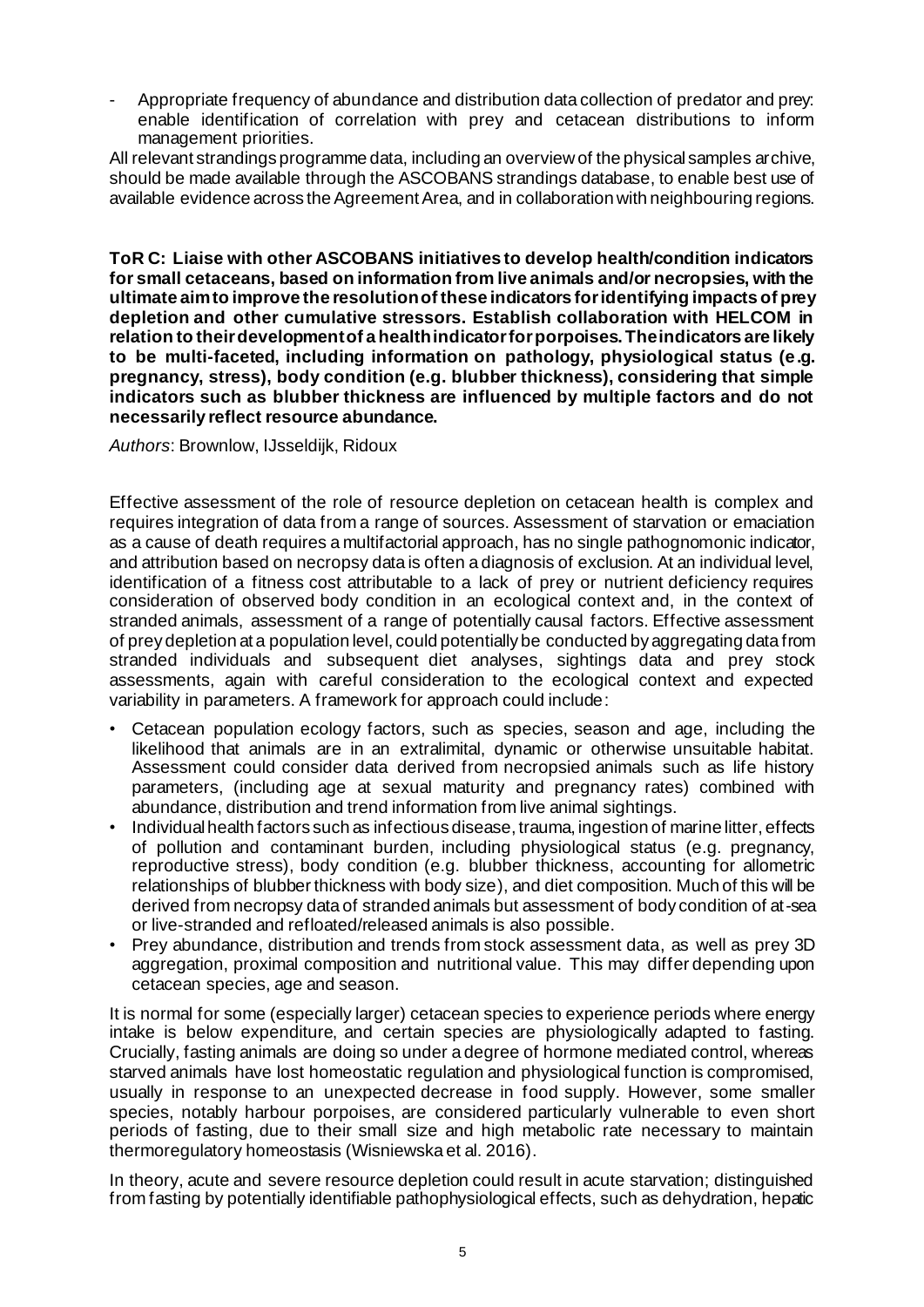lipidosis and changes in the adipocytokine milieu. More prolonged periods of prey insufficiency may be identifiable by wider and more chronic impacts on health and welfare status, such as increased stress, higher disease prevalence and lower fecundity. Identification and standardization of these metrics requires significant further work, but, alone or in combination, could eventually be of use as indicators of impact.

Besides emaciation (poor nutritional body conditions), animals may be more susceptible to infectious disease or (interlinked) changes in reproductive success. The latter has been shown in larger cetacean species, where maternal body condition affected foetus growth in minke whales (Christiansen et al. 2014) and pregnancy rates in fin whales (Williams et al. 2013), whilst declines in (preferred) prey abundance of killer whales has been linked to reductions in killer whale fecundity (Ward et al. 2009). Changes in reproductive output could, in the long term, affect population numbers and may therefore have serious complications for population growth.

A starting point could therefore be the assessment of (changes in) life history parameters, including age at sexual maturity and pregnancy rates using information gained from necropsied animals. Animals which died due to physical trauma (e.g. bycatch, collisions or predatory attacks) offer a relatively unbiased sample (i.e. at least not biased towards sick animals) which could be used to assess natural variation in body condition in a living population. At the same time, knowledge on distribution and abundance of favoured prey species (which may differ depending upon cetacean species, age and season) is highly necessary to estimate risk/exposure to resource depletion.

Regarding liaising with other conventions or working groups: Jan Haelters confirmed that within the MSFD Framework, there has been discussion regarding health indicators; however, currently no indicator has been established. Ursula Siebert confirmed that within HELCOM, blubber thickness was deemed unacceptable as a reliable indicator of health due to the many physiological changes that may affect blubber thickness. Long term studies using full pathological investigations and a control group of 'healthy' animals are necessary to select and subsequently propose important organ systems that could be indicative of the health status for individuals or species.

**ToR D: Review and collate information on** *diet of small cetaceans* **in the ASCOBANS area (including long-term dietary variation) and foraging behaviour, to improve understanding of likely responses to changes in prey availability; identify knowledge gaps and encourage new research and monitoring of diet, considering that ongoing monitoring of diet and spatio-temporal trends is an essential part of surveillance of cetacean conservation status.**

Authors: Kessler, Evans

### *Morphology, energetics and diet*

The skull characteristics and dentition of different cetacean species and populations are good clues to their dietary preferences.

For most deep diving beaked whale species, dentition is much reduced or adapted for purposes other than foraging (MacLeod 1998, MacLeod et al. 2006), a characteristic of cephalopod eaters since the rubbery flesh is not easily handled with small conical teeth, and it has therefore been hypothesized that these predators use suction feeding.

The blunt rounded jaws and rostra of pilot whales and Risso's dolphin has also been linked to suction feeding (Werth 2000, 2006). This foraging technique, although with low energy investment, limits the maximum size of prey that can be ingested as they are swallowed whole (Werth 2000, 2006, MacLeod et al. 2006, MacLeod et al. 2007b). Hence, it is expected that these small cetacean species will be specialized to take relatively small prey.

In spite of the evidence that suggests these species forage on the same type of prey, their dietary niches appear to be well segregated. For example, Sowerby's beaked whales only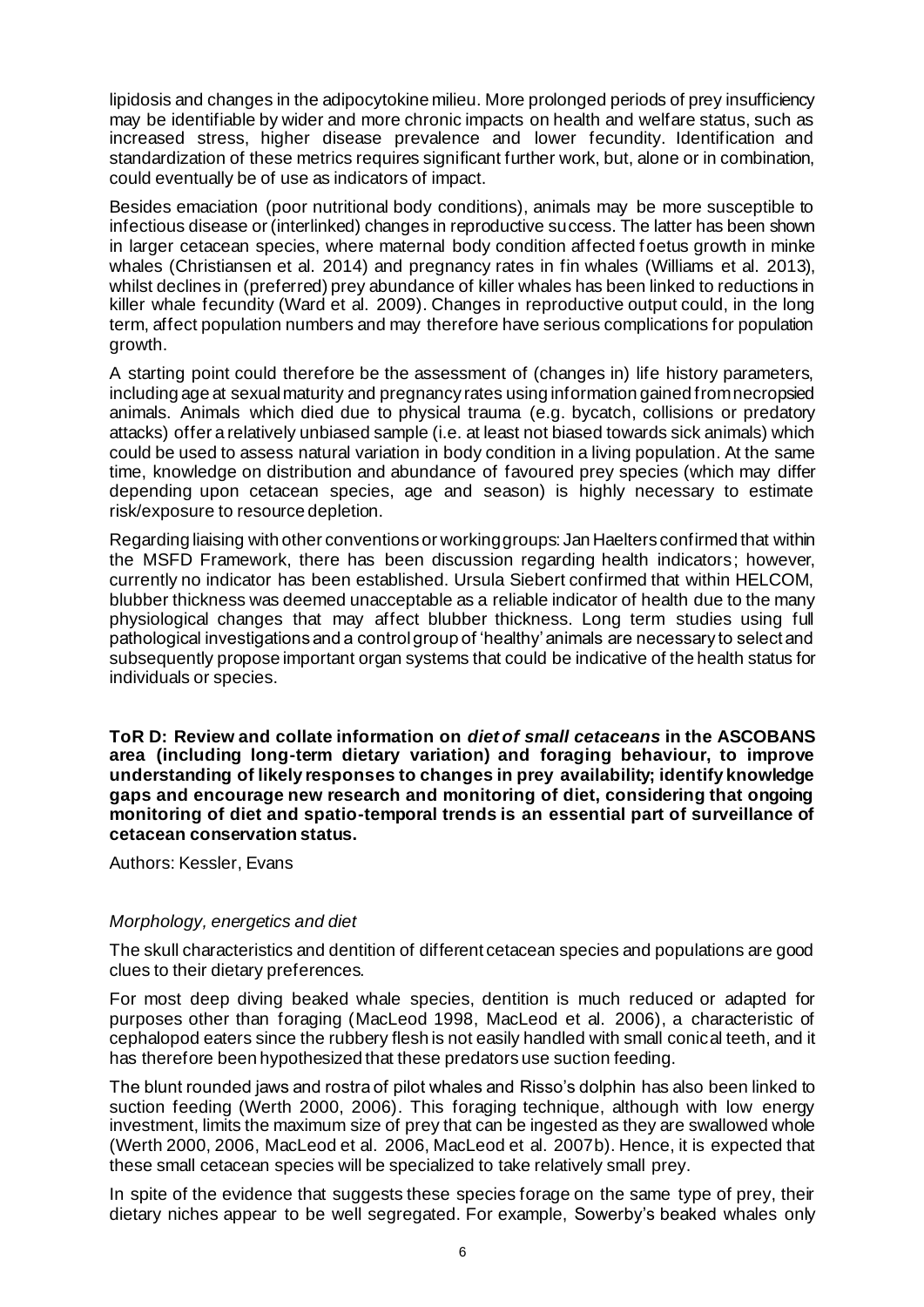consume very small prey (<10 g body mass), whilst Cuvier's beaked whales and long-finned pilot whales mostly consume small to medium prey (10–100 g body mass); Risso's dolphins and Sowerby's beaked whales forage largely on the seabed beyond the continental shelf edge, whereas long-finned pilot whales exploit both oceanic and neritic habitats (Kiszka et al. 2007, Spitz et al. 2011, Méndez Fernández et al. 2012). Furthermore, the energy requirements vary between these species. Beaked whales and Risso's dolphins may have low energy requirements, hence feeding almost exclusively on cephalopods which represent energy-poor prey, whilst long-finned pilot whales need richer food in terms of energy density, in order to meet somewhat higher energy requirements, hence feeding on both cephalopods and fish (Spitz et al. 2011, 2012, 2018).

Delphinids (common dolphins, striped dolphins, bottlenose dolphins, Atlantic white-sided dolphins, white-beaked dolphins and killer whales) display small, cone-shaped teeth, and phocoenids (harbour porpoises) short, spoon-shaped teeth, capable of gripping and handling prey. They mostly capture prey using a pincer movement of the jaws, and some species may occasionally use suction feeding. Mastering both techniques enables them to have access to a wider range of prey sizes (MacLeod et al. 2006).

The common dolphin is an oceanic species mainly encountered in intermediate to deep waters, mostly over the continental shelf, but is also found in coastal waters (Goetz et al. 2015). This suggests they feed on mesopelagic fish, as well as more coastal species (Massé 1996, Silva 1999, Abaunza et al. 2003, Carrera and Porteiro 2003, Pusineri et al. 2007, Méndez Fernández et al. 2012, Santos et al. 2013a, b, Spitz et al. 2018).

This species has high energy requirements (Meynier et al. 2008, Spitz et al. 2012). Hence there should be prey selection towards high-quality prey such as small pelagic fish (see species cited above) (Poulard and Blanchard 2005, Meynier et al. 2008, Spitz et al. 2010, 2012, 2014, 2018). Indeed, it has been found that, as their energy content increased, the prey was increasingly selected, suggesting a quality-based prey selection for the common dolphin (Spitz et al. 2010).

The distributions of white-beaked dolphin and harbour porpoise in North-west Europe are concentrated over the continental shelf, suggesting they feed on more coastal species, whereas the Atlantic white-sided dolphin and striped dolphin are oceanic species, occurring mostly in deep waters off the continental shelf edge, whilst the killer whale is present in both neritic and oceanic habitats (Weir et al. 2001, Reid et al. 2003, Evans 2020). The broad skulls and short beaks of harbour porpoise and white-beaked dolphin are adapted for feeding off the seabed (Evans 1987).

Like the common dolphin, these species have high energy requirements, suggesting positive selectivity towards high caloric density prey, such as small pelagic fish (Koopman 1998, Lockyer and Kinze 2003, Lockyer 2007, Pierce et al. 2007, Spitz et al. 2012, 2018).

The striped dolphin is an oceanic species that demonstrates an occasional presence in neritic habitats, and should hence feed on oceanic prey, such as deep-water cephalopods and fish (Spitz et al. 2006, 2011, Méndez Fernández et al. 2012, Goetz et al. 2015).

Bottlenose dolphins are present in both shallow coastal water and in deeper waters, over the shelf edge (Reid et al. 2003, Goetz et al. 2015, Evans 2020). Resident coastal populations tend to feed on a wide range of shelf or estuarine species (Santos et al. 2001, 2007, Wilson 2008).

Together with striped dolphins they have medium to high energy requirements, suggesting a low selectivity in terms of prey energetic quality (Spitz et al. 2012).

### *Methodology to study diet*

Stomach contents analysis is the most commonly used methodology for assessing small cetacean diet. Although it only gives an insight on the diet in the preceding 6 to 48 hours and not on a longer time-scale, it is still a highly informative method and the only one that consistently allows identifying prey life-stages (Pierce & Boyle 1991, Hayden et al. 2014, Nielsen et al. 2018). Being based on the identification of fish otoliths and bones , and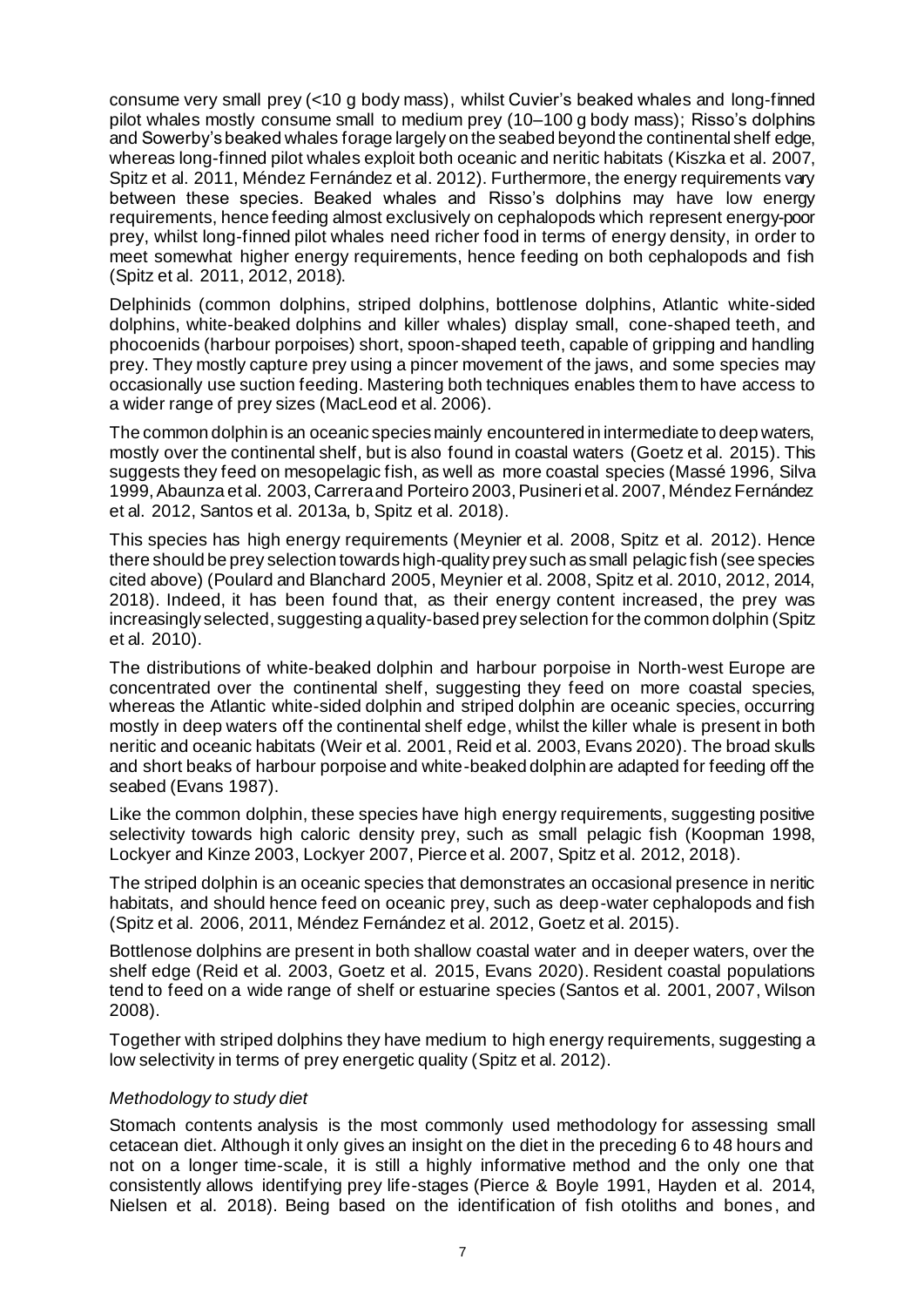cephalopod beaks, this method presents some limitations. Firstly, several guides exist but access to a reference collection is necessary (Pierce & Boyle 1991). Secondly, the identification of prey remains can be quite difficult, and sometimes limited to relatively high taxonomic levels, since the material is partially digested and sometimes eroded (Nielsen et al. 2018). This can also lead to an underestimation of prey size when determined based on eroded otoliths or bones (Pierce & Boyle 1991, Silva 1999, Santos et al. 2013a). In addition, some fish do not possess otoliths, which emphasises the need to identify bones in parallel (Pierce & Boyle 1991). Thirdly, an inevitable issue is sample contamination due to secondary predation, also known as the "Russian doll" effect (presence of prey remains that were ingested not by the predator itself but by its prey) (Pierce & Boyle 1991, Pierce et al. 2007). Lastly, different prey can exhibit different digestion rates, which can lead to overestimation of the prey species for which hard parts are difficult to digest and hence persistent in the stomach, such as cephalopod beaks (Santos et al. 2001a, Fernández et al. 2009, Glaser et al. 2015).

The molecular approaches allow higher taxonomic resolution of prey than in stomach contents analysis. This methodology requires reference databases, which, in spite of being laborious to acquire, are rapidly expanding (Pompanon et al. 2012, Nielsen et al. 2018). As with stomach contents analysis, it is also subject to sample contamination due to secondary predation, which is even harder to detect, although secondary prey may still contribute to the predator's nutritional intake (Bowser et al. 2013, Nielsen et al. 2018). A more concerning issue is environmental contamination, as DNA in the water can be swallowed by the predator (Kelly et al. 2014).

A third approach is to analyse fatty acids using blubber samples. This is based on the fact that each prey possesses a unique fatty acid profile, allowing their identification (Dalsgaard et al. 2003). Although it is widely used for diet tracing, identifying all the items present in the predator's diet is rarely feasible (Dalsgaard et al. 2003, Traugott et al. 2013). Despite that, quantitative prey proportions in a predator's diet can be estimated using quantitative fatty acid signature analysis (QFASA) (Iverson et al. 2009). One limitation is that fatty acid profiles are modified in consumers, therefore calibration coefficients are necessary to avoid biases when estimating prey proportions (Iverson et al. 2004, Happel et al. 2016). Another issue, specific to fish, is that differences in fatty acid signatures in the oil of different species are more quantitative than they are qualitative. Adding to the fact that fish-based diets often present many different components and many different prey species, this can make it somewhat difficult to differentiate between them by this method (Pierce & Boyle 1991).

The use of stable isotopes is based on the fact that a predator's stable isotope ratios reflect that of its prey (Michener et al. 2007, Nielsen et al. 2018). Both bulk or compound-specific stable isotopes can be used, even though the compound-specific isotopes provide more dietary tracers than bulk stable isotopes, therefore allowing the differentiation between more prey items. This method presents an advantage compared to other diet analysis methods, which is the possibility of assessing diet broadly over a long-time scale (weeks, months or even years), because the latter is dependent upon the half-life of the stable isotopes and the tissue's turnover rate (Abend & Smith 1995, Monteiro et al. 2015, Nielsen et al. 2018). However, being dependent on tissue turnover rates also implies that the stable isotopes are integrated over different time scales both in different tissues of the same animal and also, as metabolic rates are species-specific, in the tissue of different species (Tieszen et al. 1983, Hobson & Clark 1992, MacAvoy et al. 2006). Another drawback of this methodology is the difficulty of interpretation because of the resemblance of certain stable isotope signatures. This can particularly be an issue if the ecosystems' baseline values are unknown, because different ecosystems with the same baseline values can result in indistinguishable stable isotope signatures resulting nevertheless from different diets (Ramos & González-Solís 2012, Louis 2014). The fact that this method is spared the problem related to different digestion rates makes it useful as a supplement to stomach contents and fatty acid analysis (Monteiro et al. 2015), bearing in mind that the information it provides is relatively coarse (at the trophic level rather than species level).

Proteins can also be used as dietary tracers, as fish muscle protein composition is speciesspecific (Mackie 1969, Hume & Mackie 1980, Laird et al. 1982 – all cited in Pierce & Boyle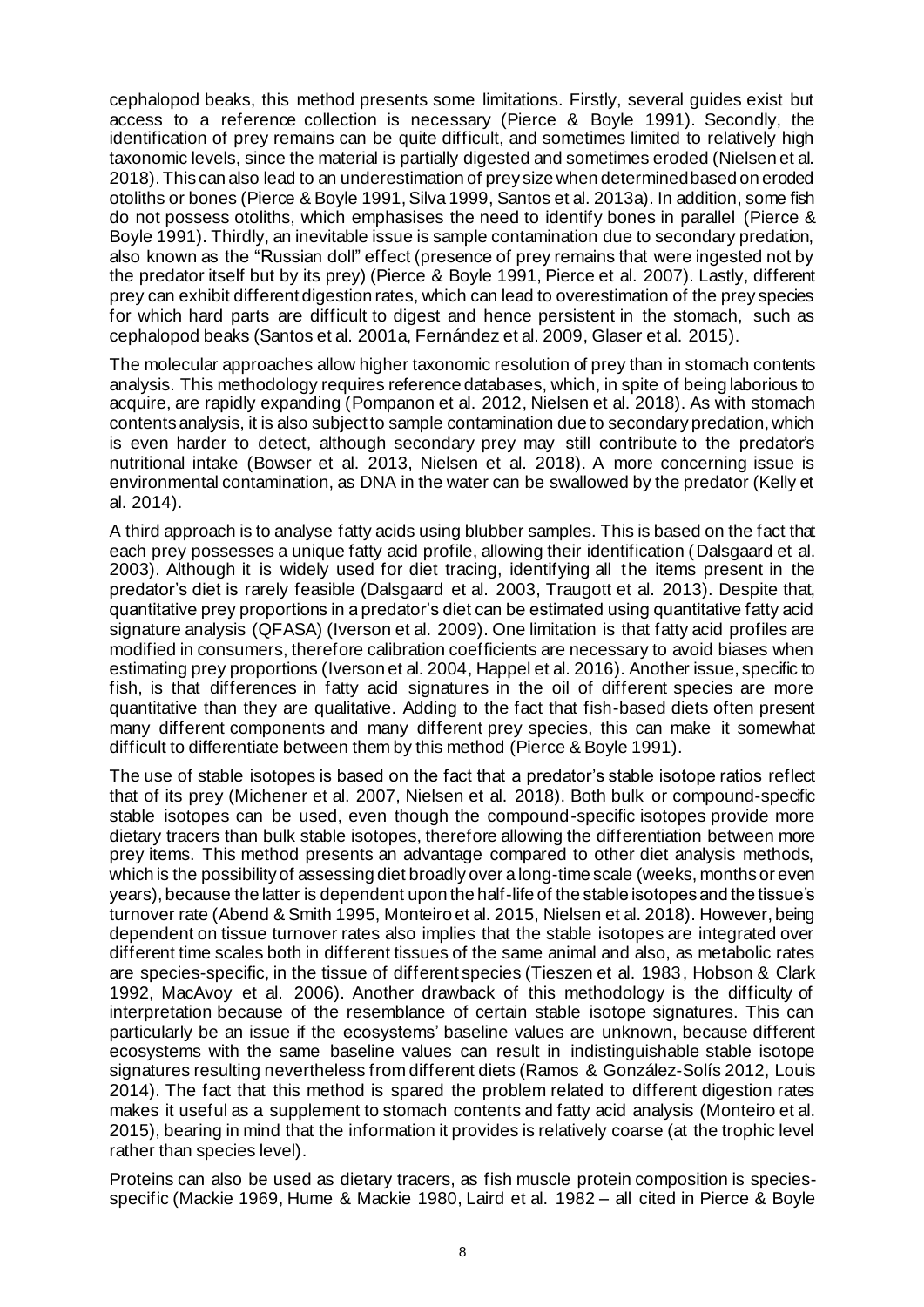1991). Arguably, the most convincing method is to identify target proteins and raise antisera to detect the presence of these proteins in the samples in order to identify prey species. This method presents nonetheless a drawback: even though the protein compositions are speciesspecific, there may be antigenic sites in common, and, as that is what the antisera react with, this may lead to error (Pierce & Boyle 1991).

Marine mammals bioaccumulate contaminants in their bodies during their lifetime. As most of these contaminants originate from their prey, it is possible to use the interaction with these contaminants as a dietary tracer (Aguilar et al. 1999, Lahaye et al. 2005). The use of cadmium as a metallic tracer is a good example for illustrating this methodology. Cephalopods are a major source of cadmium due to their mode of feeding, and thus will be revealed in the diet of those cetacean species feeding largely upon them (Hamanaka et al. 1982, Bustamante et al.1998, 2002, Lahaye et al. 2005). The drawbacks of using interference with contaminants is the improbability of identifying prey with a low taxonomic rank, and the absence of a general methodology that can be used for any contaminant.

## *Distribution and diet of each species*

Distribution maps of the commoner cetacean species in the eastern North Atlantic and North Sea are displayed in Figure 1.



**Figure 1.** Summer and winter modelled density distributions for the 12 most common cetacean species in the eastern North Atlantic and North Sea (source: Waggitt et al. 2020)

Northern bottlenose whale: In the central and eastern North Atlantic, the northern bottlenose whale occurs in deep waters (usually >500m depth) from Svalbard south to the southern tip of the Iberian Peninsula, with concentrations around Iceland, northern Norway, west of Svalbard, and the Faroe Islands.

This species mainly feeds on deep water gonatid squids, particularly *Gonatus fabricii* in northern waters and *G. steenstrupi* further south (Bloch et al. 1996, Lick & Piatkowski 1998, Hooker et al. 2001, Santos et al. 2001b, Fernández et al. 2014). Stomach contents of nine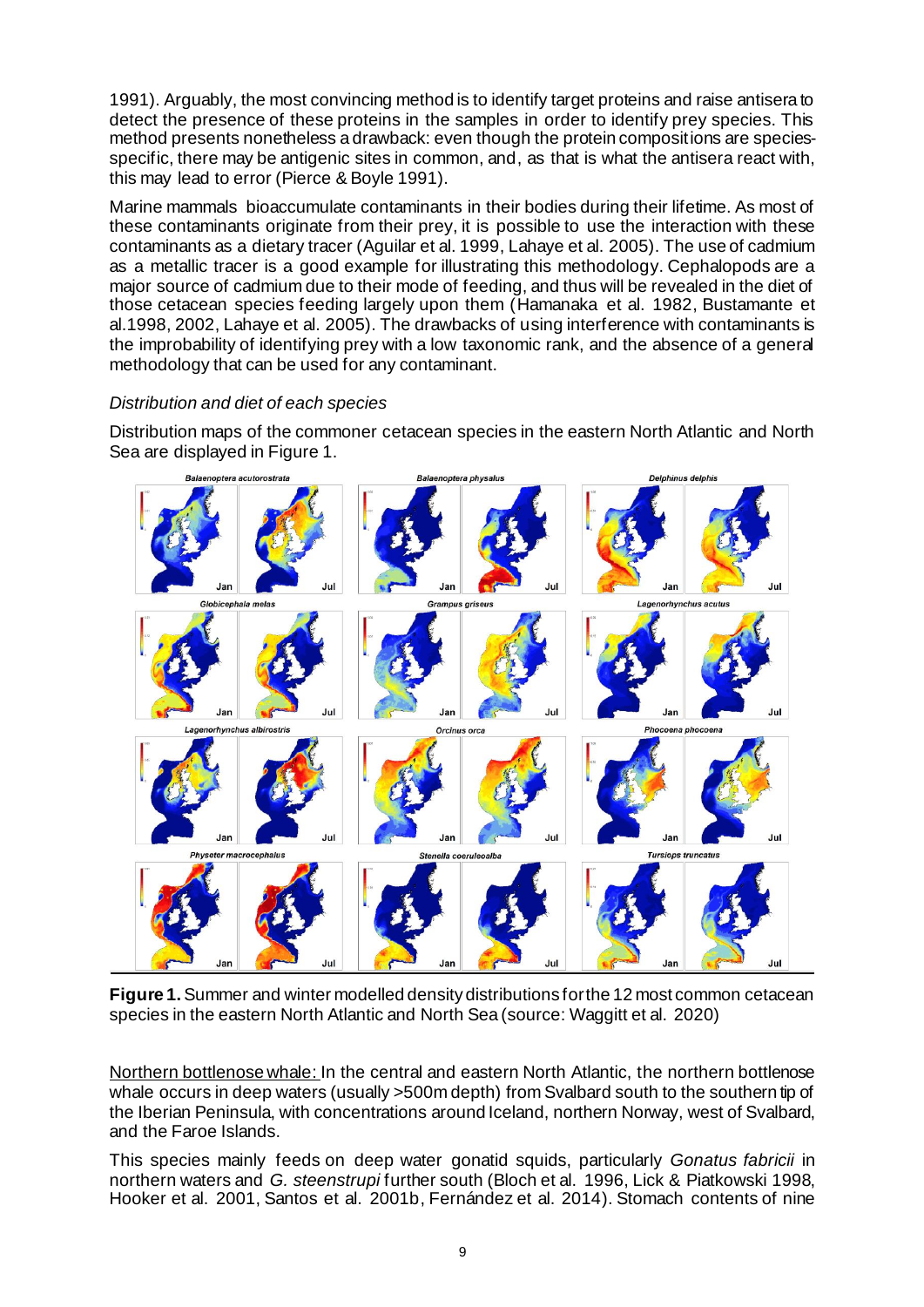whales stranded in the Faroe Islands contained at least 13 different squid species (Bloch et al. 1996), while the stomach contents of whales stranded from the North Sea contained at least 16 different species in one study (Santos et al. 2001) and 21 different species in another (Fernández et al. 2014). Apart from *Gonatus,* other common taxa found are *Teuthowenia* spp., *Taonius pavo* and *Histioteuthis reversa* (Hooker et al. 2001). For ten whales stranded from the North Sea, *Gonatus* spp., *Teuthowenia* spp. and *Taonius pavo* together made up more than 90% of the total diet both by weight and number (Fernández et al. 2014).

Sowerby's beaked whale: A largely deep water temperate species, the distribution of Sowerby's beaked whale appears to be mainly from around the Faroe Islands and west of Norway south to the Bay of Biscay and out into the central Atlantic (including the Azores); it only rarely enters the North Sea and Baltic (Evans 2020). An analysis of stomach contents from three individuals in the Bay of Biscay and ten from the Azores revealed that this species, unlike most of the other beaked whales, primarily feeds on fish (Pereira et al. 2011, Spitz et al. 2011). In the Bay of Biscay sample, the most common prey were gadids: blue whiting (*Micromesistius poutassou*), *Trisopterus* sp. and European hake (*Merluccius merluccius*) (Spitz et al. 2011). In the Azores, the diet consisted mainly of small mid-water fish, the most numerous being *Diaphus* sp., *Lampanyctus* sp. and Melamphaidae species. Myctophids were present in all stranded individuals, followed by Diretmidae, Melamphaidae and *Opisthoproctus soleatus*, while the remaining fish species were scarce or single occurrences.

Cuvier's beaked whale: Also a deep water species, the Cuvier's beaked whale appears to be the most common beaked whale in Southern Europe, around the Iberian Peninsula and in the Bay of Biscay, although its distribution at least in recent years extends northward west of Ireland towards the Faroe Islands.

Stomach contents analyses from one animal stranded in Scotland and two from Galicia indicate a diet dominated by oceanic cephalopods, mainly squid:*Teuthowenia megalops*, Mastigotuthis schmidti, and *Taonius pavo*, *Histioteuthis reversa*, and *Gonatus* sp. (Santos et al. 2001). Other prey included *Histioteuthis bonelli*i, *Histioteuthis arcturii* and *Todarodes sagittatus*, as well as *Vampiroteuthis infernalis*, *Stauroteuthis syrtensis*, and *Japotella diaphana*. Ten samples from the Bay of Biscay comprised small to medium-sized cephalopods, a third of which by biomass were Cranchiid squids, including mainly *Teuthowenia megalops* and *Galiteuthis armata*, and a third Histioteuthid squids, mainly *Histioteuthis reversa* and *Histioteuthis bonnellii* (Spitz et al. 2011).

Long-finned pilot whale: Within the ASCOBANS Agreement Area, the species is found mainly along the edge of the continental shelf from the Faroes south to the Iberian Peninsula, although it will enter the northern North Sea and western English Channel. Pilot whales are scarce in the Irish Sea, Skagerrak, Kattegat, Belt Seas and Baltic.

Cephalopods are the main component in the diet of this species (Gannon et al. 1997, Dos Santos and Haimovici 2001, De Pierrepont et al. 2005, Beatson et al. 2007, Beatson and O'Shea 2009, Spitz et al. 2011, Santos et al. 2014), although fish may also be taken (Overholtz and Waring 1991, Spitz et al. 2011). In Scotland, the Bay of Biscay and northwest Iberia, stomach contents mainly comprised octopods such as curled octopus (*Eledone cirrhosa*), and squid such as European flying squid (*Todarodes sagittatus*), reverse jewel squid (*Histioteuthis reversa*), umbrella squid (*Histioteuthis bonnellii*), and armed cranch squid (*Galiteuthis armata*), but also included conger eel (*Conger conger*) and scad (*Trachurus trachurus*) (Spitz et al. 2011, Monteiro et al. 2015). In Scotland, prey from the pelagic squid family Ommastrephidae were the most important whereas off Northwest Spain, neritic octopod species, such as curled octopus (*Eledone cirrhosa*), were recorded at highest frequency (Santos et al. 2014).

Killer whale: Although the species has a global distribution, it is most abundant in polar and subpolar regions. Within the ASCOBANS area, it occurs primarily in deep waters between Norway and Iceland including the Faroes south to west Scotland and western Ireland. It is rare in inner Danish waters, the Baltic Sea, Irish Sea, central and southern North Sea, English Channel, Bay of Biscay and around the Iberian Peninsula (although a small population feeding upon bluefin tuna occurs in the Strait of Gibraltar).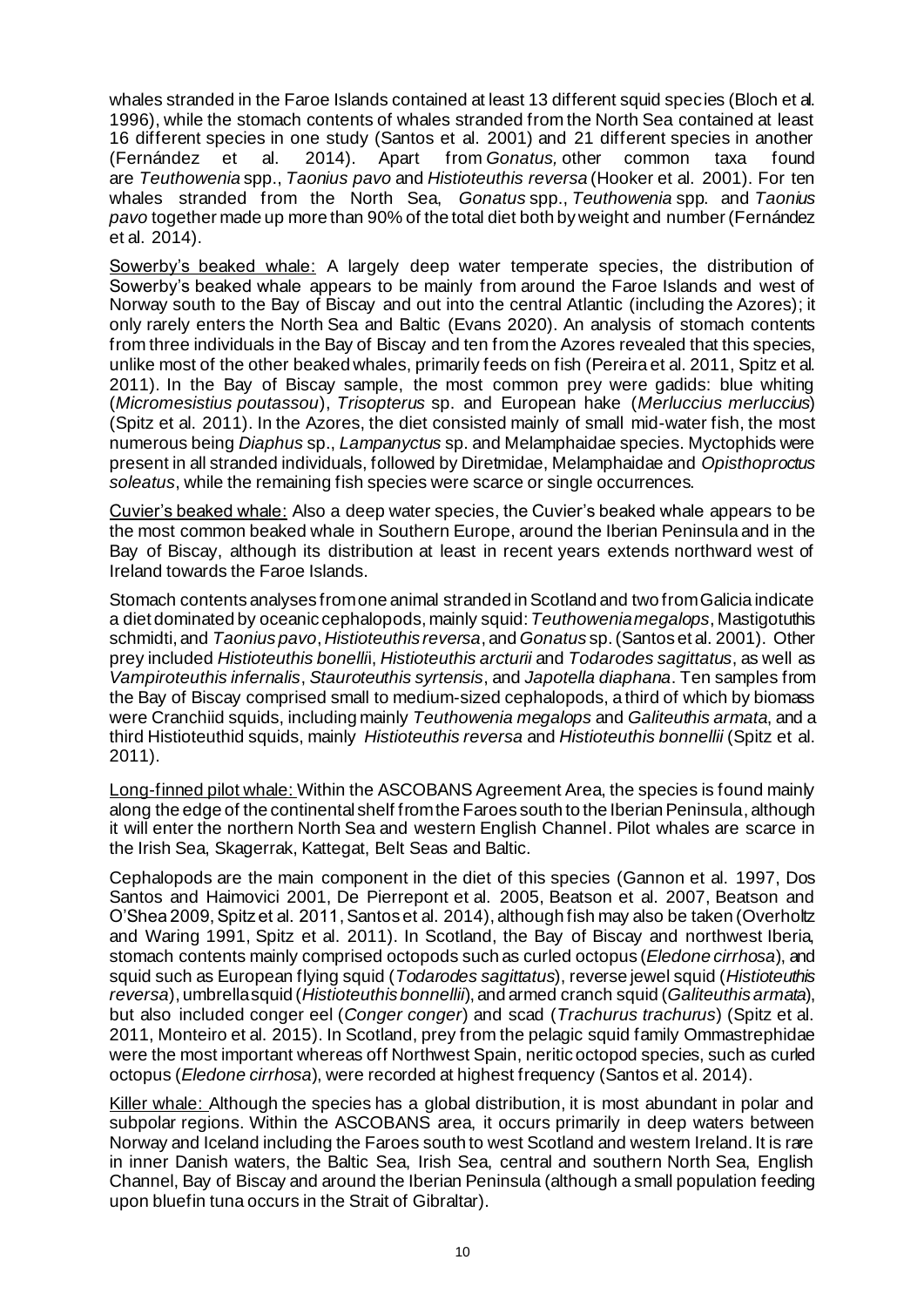The most important fish prey for killer whales in the Northeast Atlantic appears to be herring (*Clupea harengus*) with the species following its migrations between Norway and Iceland (Foote et al. 2012, Nøttestad et al. 2014, Vongraven & Bisther 2014). It frequently associates with trawlers fishing for herring or mackerel (Couperus 1993, 1994, Luque et al. 2006) and animals in Scottish waters will predate seals (Bolt et al. 2009).

Atlantic white-sided dolphin: This species occurs in the northern part of the ASCOBANS Agreement area mainly along the shelf edge although it will seasonally enter coastal waters such as around the Faroe Islands, Shetland and Orkney and Hebrides. It is rare south of Ireland, and its range seems to be shifting north in response to climate change (Evans & Waggitt 2020).

A study of a mass stranding in western Ireland found *Trisopterus* spp. and blue whiting (*Micromesistius poutassou*) to be the most important prey, both by number and by weight, followed by whiting (*Merlangius merlangus*). Other prey species included Atlantic mackerel (*Scomber scombrus*), silvery pout (*Gadiculus argenteus*) and myctophids (Hernandez-Milian et al. 2015). Elsewhere in the north-west Atlantic, in the Gulf of Maine stomach contents analysis of 62 individuals (Craddock et al. 2009) found at least 26 fish species and three cephalopod species. The predominant prey were silver hake (*Merluccius bilinearis*), spoonarm octopus (*Bathypolypus bairdii*), and haddock (*Melanogrammus aeglefinus*). The stomach from a net-caught animal on the continental slope contained 7,750 otoliths of the Madeira lanternfish (*Ceratoscopelus maderensis*). Sandeels (*Ammodytes* spp.) were the most abundant species in the stomachs of stranded animals. Seasonal variation in diet was indicated; pelagic Atlantic herring (*Clupea harengus*) was the most important prey in summer, but was rare in winter.

White-beaked dolphin: In the ASCOBANS Agreement Area, the white-beaked dolphin is primarily a cold temperate shelf species occurring from Norway south to the British Isles and Ireland. It is common in the North Sea, and the west of Scotland, rarer off the west of Ireland and only occasionally enters the Irish Sea or further south in the Bay of Biscay.

Studies in the North-east Atlantic have identified whiting (*Merlangius merlangus*) and Atlantic cod (*Gadus morhua*) as important prey for white-beaked dolphins (De Pierrepont et al. 2005, Canning et al. 2008, Jansen et al. 2010). Some slight variation in the preferred prey species can be observed between areas. In Dutch and German waters, poor cod (*Trisopterus minutus*) was found in addition to whiting and cod in white-beaked dolphin stomachs (Lick 1994). In French waters, pollack (*Pollachius pollachius*) and *Trisopterus* sp. were also found (De Pierrepont et al. 2005). In British waters, haddock (*Melanogrammus aeglefinus*) and European hake (*Merluccius merluccius*) were additional prey (Canning et al. 2008). In other regions, distribution and abundance of these dolphins were related to preferred prey (Brodie 1996, Trippel et al. 1999, MacLeod et al. 2004).

Diet was found to be correlated neither to size nor sex, at least in the southern North Sea and around Scotland. No seasonal variation was found, nor was any long term variation detected (Jansen et al. 2010). However, sample sizes remain limited.

Risso's dolphin: The species is found particularly along the continental shelf slope of Atlantic Europe from the Iberian Peninsula north to the Faroe Islands and west Norway. It is only occasional in the western Baltic and is uncommon in the North Sea except for the northern sector where it is regular in Shetland and Orkney. Although never common, greatest numbers occur around the Hebrides, west of Scotland and Ireland, in the Irish Sea, in the western English Channel, Bay of Biscay and Iberian Peninsula.

Stomach contents analysis of 14 Risso's doiphine from two separate schools in the Faroe Islands (Bloch et al. 2012) found they had consumed the same three species: the flying squid (*Todarodes sagittatus*), the veined squid (*Loligo forbesi*), and the curled octopus (*Eledona cirrhosa*), but in different proportions. In April, one dolphin also consumed a fourth species, the demersal lesser flying squid (*Todaropsis eblanae*). Stomachs of three dolphins which had remains of *Eledona* also contained one other benthic invertebrate, although these may have been prey items of the squid. The diet includes both mid-water (*Todarodes* and *Loligo*) and bottom dwelling (*Eledona*, *Todaropsis*) species.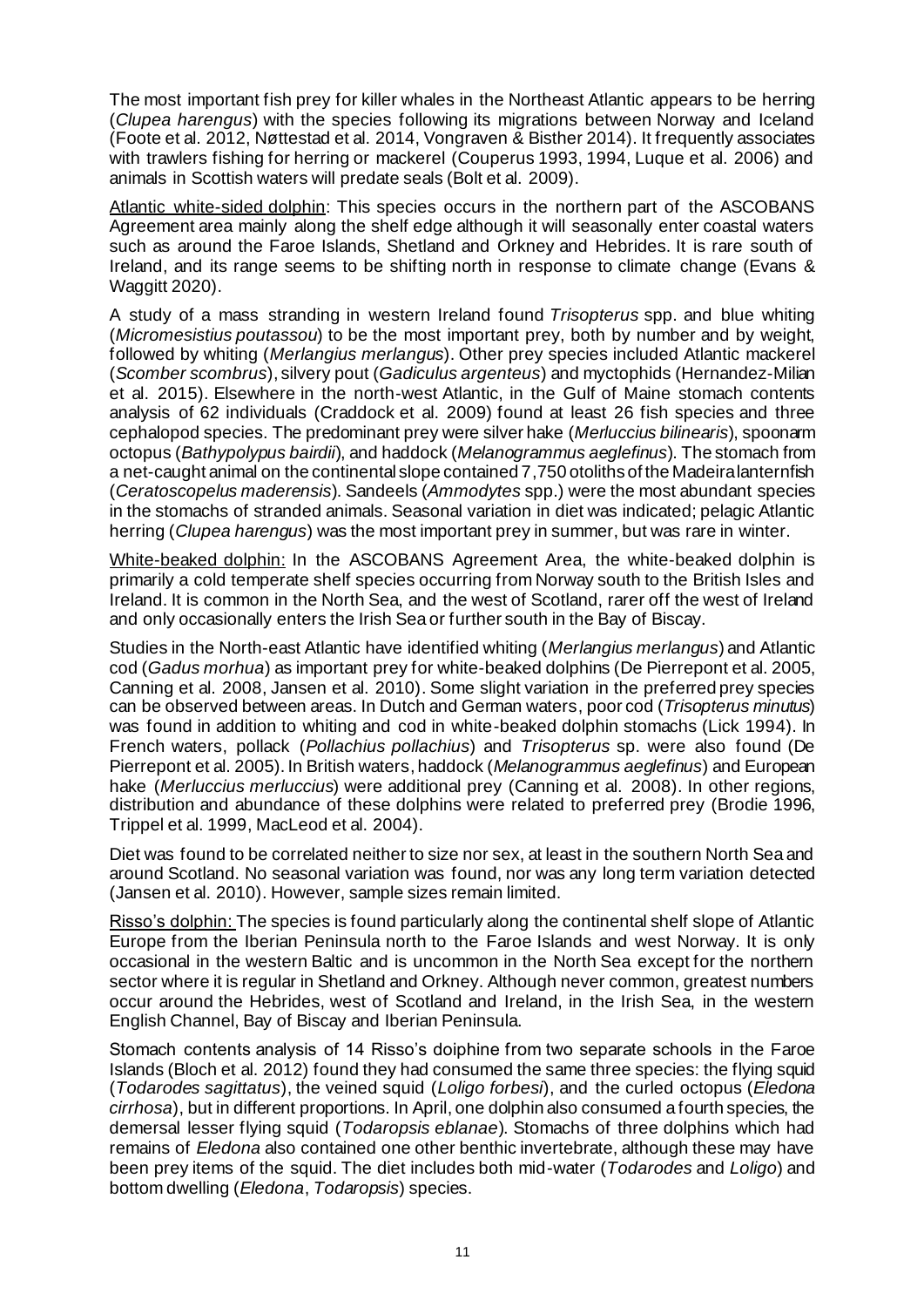In the English Channel, the stomach contents of three Risso's dolphins included European common cuttlefish (*Sepia officinalis*), curled octopus (*Eledone cirrhosa*) and lesser flying squid (*Todaropsis eblanae*) (Gonzropsis eal. 1994).

Bottlenose dolphin: The species is locally fairly common near-shore off the coasts of Scotland, Wales, South-west England, western Ireland, France, Spain and Portugal. Much larger numbers range up and down the continental shelf edge anywhere between the Faroe Islands and the Iberian Peninsula. Although still to be fully established, it is quite possible that these form distinct coastal and offshore ecotypes, as found in other parts of the world.

In neritic waters, bottlenose dolphins tend to feed mostly on large demersal and epibenthic fish (Barros et al. 2000, Santos et al. 2001a), whereas in oceanic waters they take mainly small very mobile mesopelagic prey (Pusineri et al. 2007). In the Bay of Biscay, the main prey found in stomach contents were European hake (*Merluccius merluccius*) and blue whiting (*Micromesistius poutassou*), followed by horse mackerel (*Trachurus trachurus*), mullets (Mugilidae), and, to a lesser extent, squid of the genera *Loligo* and *Sepia* (Desportes, 1985, Spitz et al. 2006, Santos et al. 2007). In western Ireland, analysis of the stomach contents of 12 bottlenose dolphins revealed 37 prey taxa, with the main species being European hake (*Merluccius merluccius*), horse mackerel (*Trachurus trachurus*), common ling (*Molva molva*), conger eel (*Conger conger*), whiting (*Merlangius merlangius*), blue whiting (*Micromesistius poutassou*), and pollack (*Pollachius pollachius*).

Common dolphin: The common dolphin is an abundant and widely distributed species, occurring in the ASCOBANS area particularly along the continental shelf break from the Iberian Peninsula north to northern Scotland, with greatest numbers in the Bay of Biscay. The species also ranges over the shelf, particularly in the western English Channel, Irish Sea, western Ireland and Scottish Hebrides. Common dolphins are rare in the central and southern North Sea, Skagerrak, Kattegat, Belt Seas and Baltic,

Like the bottlenose dolphin, the common dolphin inhabits both inshore and offshore waters. There is some evidence to suggest that these may form different ecotypes, one being neritic and the other oceanic (Lahaye et al. 2005).

Common dolphins generally prey on small, pelagic shoaling fish and, in some cases, cephalopods (Desportes 1985, Silva 1999, De Pierrepont et al. 2005, Spitz et al. 2006, Pusineri et al. 2007, Garrido and Murta 2011, Garrido et al. 2015, Santos et al. 2013a). They show a great diversity of prey (Young and Cockcroft 1994, Silva 1999, Brophy et al. 2009, Santos et al. 2013a), although there is some evidence for selective behaviour (Spitz et al. 2010, Meynier et al. 2008), favouring particular prey when available but also displaying opportunistic foraging (Marouring pal. 2018).

Stomach contents of 76 common dolphins stranded along the coast of Ireland were compared with those from 58 animals bycaught in the offshore tuna driftnet fishery southwest of Ireland (Brophy et al. 2009). The diet of common dolphin stranded along the coast was dominated by gadids, particularly *Trisopterus* spp, whereas the offshore bycaught animals had mainly myctophids (particularly *Myctophum punctatum* and *Notoscopelus kroyeri*) in their stomachs, although horse mackerel (*Trachurus trachurus*) was also important. The offshore sample comprised largely juvenile dolphins so there may also be an age effect, as well as a bias towards night feeding since that was when most of the dolphins were bycaught.

A study in the Bay of Biscay also compared common dolphin diet in oceanic and neritic habitats. In the oceanic habitat its diet was largely dominated by the lancet fish (*Notoscopelus kroeyeri*), but other important prey included Mueller's pearlside (*Maurolicus muelleri*), glacier lantern fish (*Benthosema glaciale*), spotted lanternfish (*Myctophum punctatum*), Atlantic saury (*Scomberesox saurus*), angel clubhook squid (*Ancistroteuthis lichtensteini*), Atlantic gonate squid (*Gonatus steentrupi*), common arm squid (*Brachioteuthis riisei*)and Atlantic cranch squid (*Teuthowenia megalops*) (Pusineri et al. 2007). In neritic habitats, its diet included far fewer cephalopods (10 times less) (Pierce et al. 2004) and mostly comprised gadids, gobiids, clupeids, engraulids and carangids (Pusineri et al. 2007). In the Bay of Biscay, these families are represented by sardine (*Sardina pilchardus*), followed by sprat (*Sprattus sprattus*), European anchovy (*Engraulis encrasicolus*), scads (*Trachurus* spp.), and horse mackerel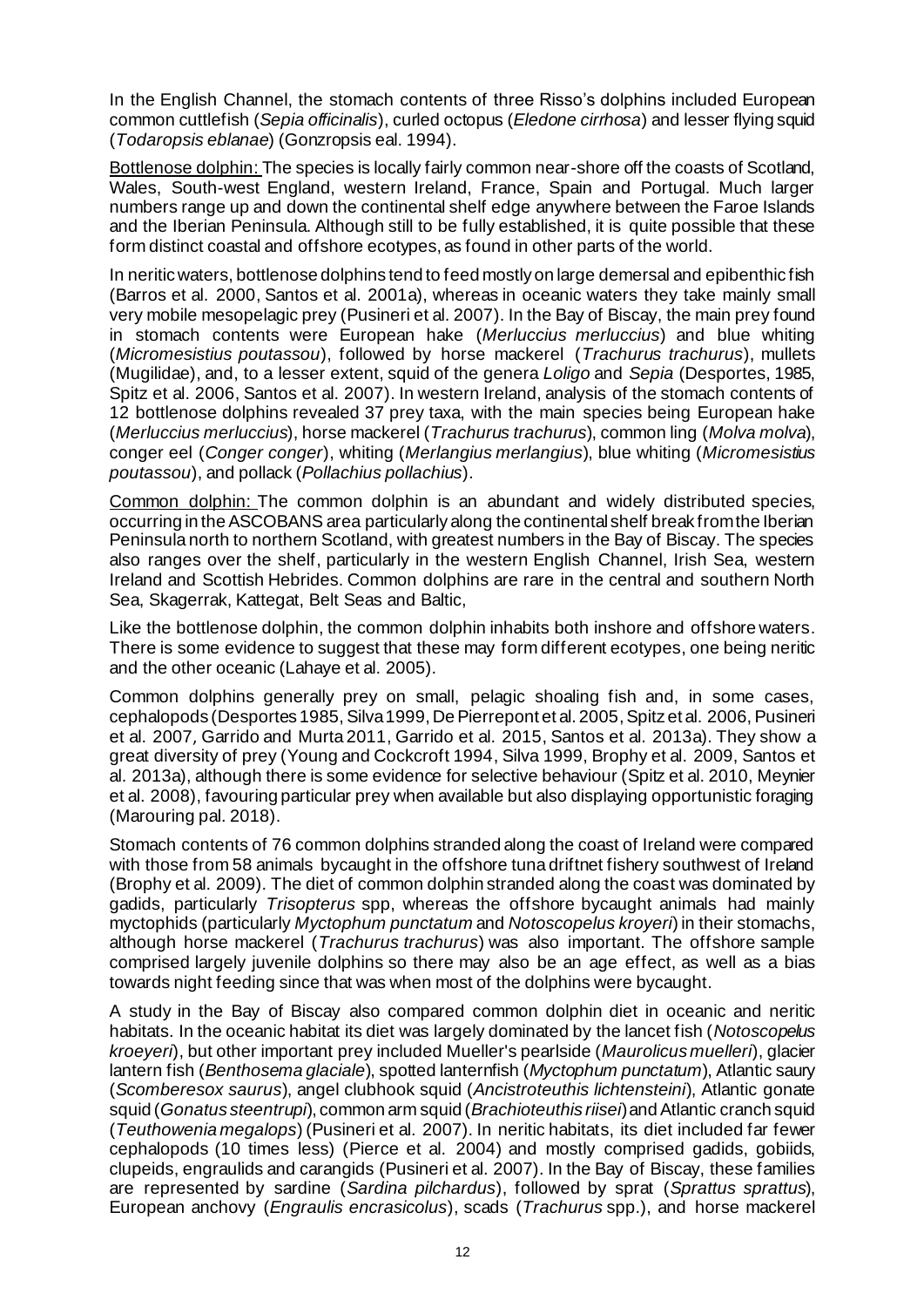(*Trachurus trachurus*) (Meynier 2004, Meynier et al. 2008, Spitz et al. 2018). Sardine was also found to be the main prey in western Iberian waters, followed by chub mackerel (*Scomber japonicus*) and scads (*Trachurus* spp.). Other important prey in this area included blue whiting (*Micromesistius poutassou*) and European hake (*Merluccius merluccius*) (Silva 1999, Cabral and Murta 2002, Mar Murta 2002, cci). Cephalopods identified in the diet have included *Loligo* sp., *Alloteuthis* sp. and *Sepiola* sp. (Desportes 1985).

Seasonal variation in prey species taken has also been reported. In the Bay of Biscay, sardine was most important in autumn and winter, whilst sprat was absent, as were gobies in autumn. During summer, it was horse mackerel were comparatively absent from the diet. These seasonal variations in diet were attributed to changes in prey availability (Meynier et al. 2008). Variation over the years has also been observed in the Bay of Biscay. The contribution of sardine and anchovy in the diet has generally increased from the early 1980s to the early 2000s, whilst that of hake, sand smelt, and *Trisopterus* spp., which were important prey in the past, has decreased, again reflecting adaptation of diet to prey availability in the area (Meynier et al. 2008).

Another intra-specific difference to be noted is that, on the French coast, juvenile dolphins seem to prefer more pelagic prey compared with semi-benthic prey that adult dolphins mostly consume (Desportes 1985). Striped dolphin: The striped dolphin is generally found further offshore than the common dolphin, mainly occurring beyond the shelf edge from the Iberian Peninsula north to the British Isles, with greatest numbers in the southern Bay of Biscay and west of the Iberian Peninsula.

The striped dolphin feeds on both neritic and oceanic species of both fish and cephalopods (López et al. 2003, Ringelstein et al. 2006, Spitz et al. 2006, Santos et al. 2008), but displays a preference for small migrating mesopelagic fauna (Ringelstein et al. 2006). According to Clarke (1996), its preferred prey are ommastrephid, loligid, enoploteuthid and lycoteuthid squid. This species' dietary plasticity, and its capacity to switch between neritic and oceanic habitats to forage, have been well documented in the Bay of Biscay where both oceanic species and neritic prey species have been identified in stomach contents, although only neritic species were of high importance (>10 % by weight or mass). The most important were sand smelt (*Atherina presbyter*) and blue whiting (*Micromesistius poutassou*), followed by gobies, *Trisopterus* spp., Atlantic gonate squid (*Gonatus steenstrupi*), Ommastrephid squid, and *Loligo* spp. (Spitz et al. 2006). Off Scotland, however, where the species has occasionally stranded, the main species in stomach contents was whiting (*Merlangius merlangus*) along with *Trisopterus* spp. (Santos et al. 2008). A larger study focusing on the oceanic sector of the outer Bay of Biscay identified lancet fish (*Notoscopelus kroyeri*), Cocco's lantern fish (*Lobianchia gemellarii*), Atlantic cranch squid (*Teuthowenia megalops*) and *Histioteuthis* spp. as the main prey of striped dolphins (Ringelstein et al. 2006).

Santos et al. (2008) found a higher number of *Trisopterus* spp. in female dolphins than in males in Scottish stranded animals. Spitz et al. (2006), on the other hand, found no differences related to either sex, age, or season in the Bay of Biscay.

Harbour porpoise: Widely distributed over the North-west European shelf, harbour porpoises are common throughout much of the ASCOBANS area, although they are rare in the Baltic Proper, and relatively uncommon around the Iberian Peninsula.

Porpoises prey on small, schooling fish, mostly clupeids and gadids in the North Atlantic (Rae 1973, Smith and Gaskin 1974, Recchia and Read 1989, Fontaine et al. 1994, Santos & Pierce 2003). Their diet is very broad, although the following species have most commonly been recorded across its North-west European range: Atlantic cod (*Gadus morhua*), sandeel (*Ammodytidae*), sprat (*Sprattus sprattus*), whiting (*Merlangius merlangus*), and herring (*Clupea harengus*) (Santos & Pierce 2003, Víkingsson et al. 2003, Heide-Jørgensen et al. 2011, Hammond et al. 2013).The relative importance of prey species varies both spatially and temporally. Across the northern North Sea and western Baltic, the harbour porpoise's main prey are cod and herring, followed by sprat (*Sprattus sprattus*). They also feed on whiting and sandeel, and in shallow coastal areas such the southernmost North Sea and Belt seas, particularly gobies (Koschinski 2001, Börjesson et al. 2003, Lockyer and Kinze 2003, Santos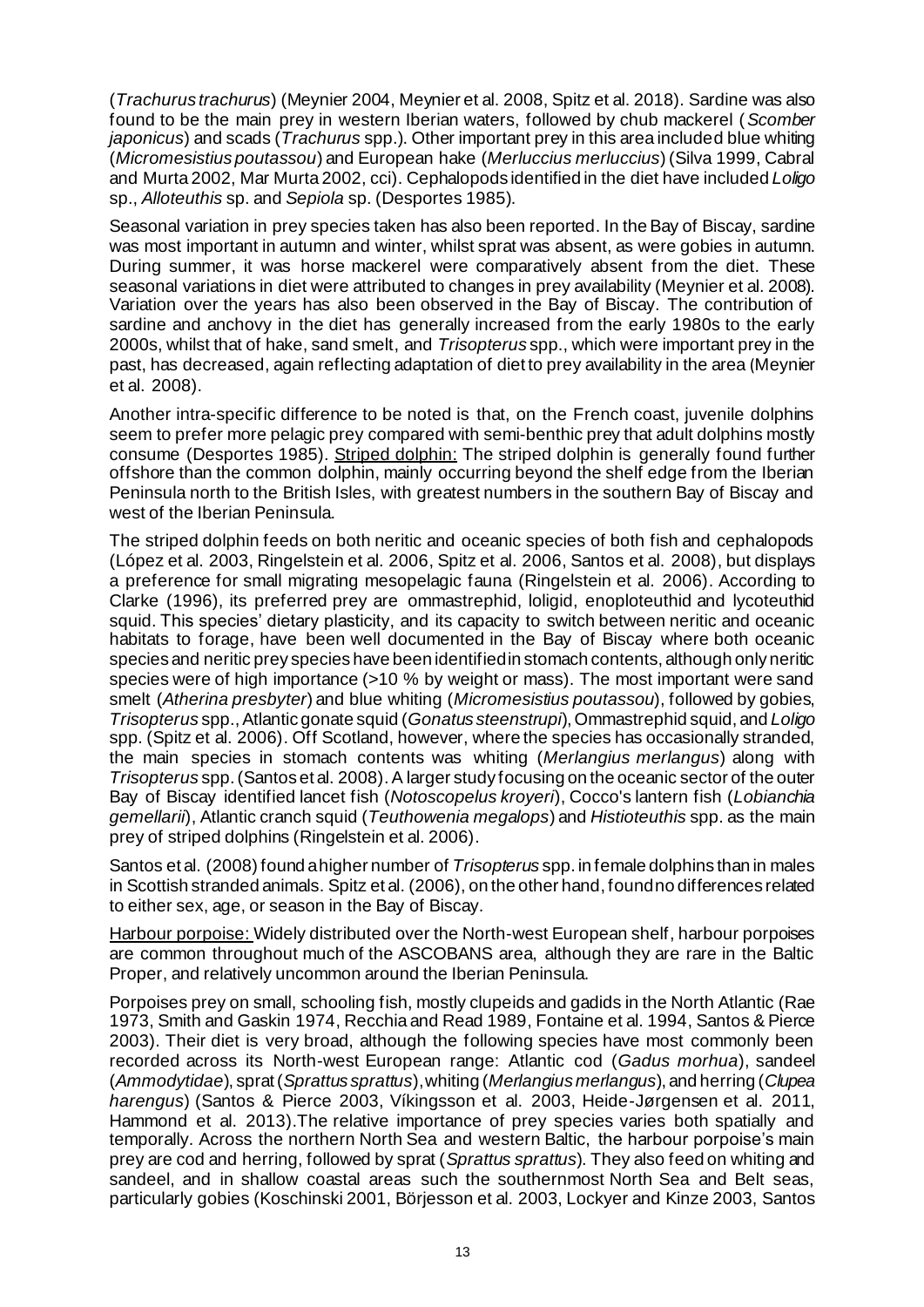and Pierce 2003, Sveegaard et al. 2012, Jansen et al. 2013, Leopold 2015, Andreasen et al. 2017).

Off Scotland stomach contents analysis indicated both whiting and sandeel as important, followed by haddock (*Melanogrammus aeglefinus*), saithe (*Pollachius virens*), pollack (*Pollachius pollachius*) and *Trisopterus* spp, with more sandeel being eaten on the east mainland coast and more gadids eaten around the Northern Isles (Santos et al. 2004). Previously, Rae (1973) had documented that during the 1960s, the main prey in stomach contents analyses of harbour porpoise were herring and sprat in addition to whiting, Herring stocks then crashed and many marine predators that had previously taken herring switched to sandeel and/or sprat (Evans 1990). In the Northern Isles, sandeel stocks declined sharply during the 1990s, leading to widespread seabird breeding failure and a decline in harbour numbers (Evans & Borges 1995, Borges & Evans 1997, Evans et al. 1997). This fits with the concept of prey switching as revealed in the tempioral differences in stomach contents analysed from Scotland.

In the Bay of Biscay, whiting has been documented as main prey along with horse mackerel (*Trachurus trachurus*), sardine (*Sardina pilchardus*), and blue whiting (*Micromesistius poutassou*) (Spitz et al. 2006).

Prey species importance appears to vary seasonally. In the Baltic Sea, for example, cod is most commonly consumed in autumn and winter, whereas gobies are of lesser importance in the autumn (Sveegaard et al. 2012, Andreasen et al. 2017). Herring is most important in the winter and spring, but is of lesser importance in the summer, which is related to the seasonal variation of abundance of this species, hence related to its availability. Cod, gobies and herring are nonetheless the most frequently occurring species over the twelve months, whereas in this region, sprat, whiting, haddock and sandeel occur mainly during the summer (Nielsen et al. 2001, Guse et al. 2009, Sveegaard et al. 2012, Andreasen et al. 2017). Off Scotland, whiting were mostly consumed in winter, whereas sandeel were most important in the summer, which coincides with their availability (whiting being more abundant in winter, and sandeel moving out of the substrate in summer) (Santos et al. 2004).

In the Baltic Sea, Sveegaard et al. (2012) found no correlation between the length of the porpoise and the mean length of its prey. However, off Scotland, it was found that mediumsized individuals consumed more clupeids than large individuals, and that the importance in terms of number of haddock, saithe, and pollack in the diet was positively correlated with porpoise length (Santos et al. 2004). In both areas, juvenile harbour porpoises (less than one year old) consumed more gobids than adults, even to the point of them becoming their most common prey (Santos et al. 2004, Andreasen et al. 2017), whilst adults were found to consume more hagfish than juveniles. There were also gender differences, with females consuming more hagfish and sandeel than males, the latter taking more herring, whiting and gobies. These differences may be due to the different needs of pregnant or lactating females (Börjesson et al. 2003, Andreasen et al. 2017).

| <b>Species</b>     | <b>Foraging Method</b>    | Prey species commonly taken                                                                                |
|--------------------|---------------------------|------------------------------------------------------------------------------------------------------------|
| Harbour porpoise   | Mainly benthic            | Whiting, sandeel, sprat, herring, cod,<br>gobies, pouts                                                    |
| Bottlenose dolphin | Meso-and<br>benthopelagic | Sea bass, salmon, whiting, cod, herring,<br>sandeel, sprat, saithe, haddock, pouts,<br>hake, scad, mullets |
| Common dolphin     | Pelagic                   | Mackerel, pouts, sardine, anchovy,<br>whiting, scad, sprat, sandeel, blue whiting                          |
| Risso's dolphin    | Mainly benthic            | Octopus, cuttlefish, various small squids                                                                  |

Table 1 summarises the main prey species recorded in the diet of each cetacean species in the ASCOBANS Agreement Area.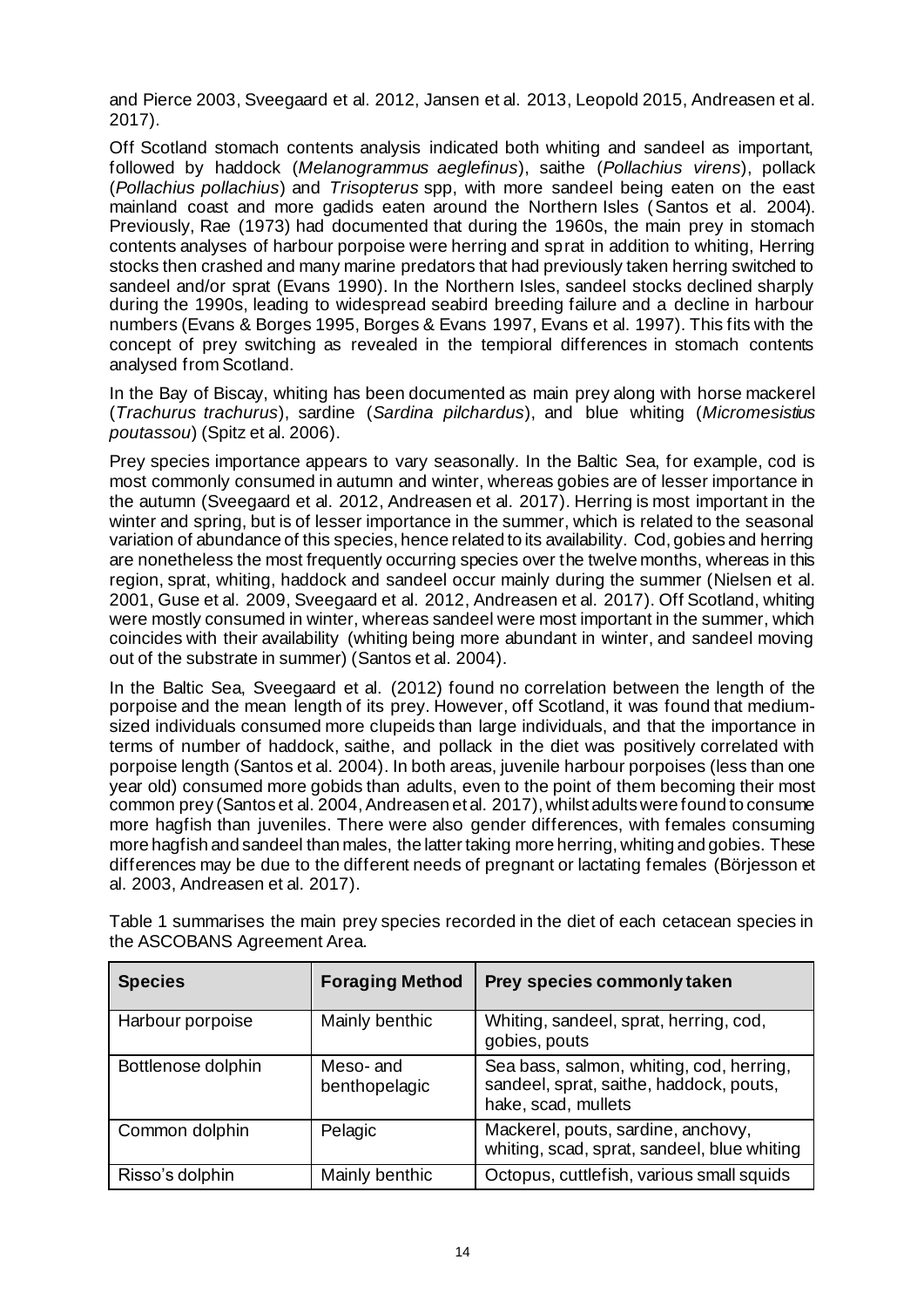| <b>Species</b>                  | <b>Foraging Method</b>    | Prey species commonly taken                                                                                                                  |
|---------------------------------|---------------------------|----------------------------------------------------------------------------------------------------------------------------------------------|
| Striped dolphin                 | Meso-and<br>benthopelagic | Sprat, blue whiting, whiting, silvery pout,<br>pouts, hake, scad, anchovy, bogue,<br>garfish, haddock, saithe, myctophids,<br>gobies, squids |
| Atlantic white-sided<br>dolphin | Pelagic                   | Herring, mackerel, silvery pout, blue<br>whiting, scad, argentine, myctophids,<br>squids                                                     |
| White-beaked dolphin            | Pelagic                   | Cod, whiting, herring, mackerel, hake,<br>scad, sprat, pouts, sandeel, haddock,<br>sole, gobies, octopus                                     |
| <b>Killer</b> whale             | Pelagic                   | Mackerel, herring, salmon, cod, halibut,<br>other marine mammals                                                                             |
| Long-finned pilot whale         | Benthic and<br>pelagic    | Mainly squids; also mackerel, cod,<br>whiting, pollack, scad, sea bass, hake,<br>sole, pouts, eels                                           |
| Northern bottlenose<br>whale    | Benthic and<br>pelagic    | Mainly squids (particularly Gonatus); also<br>herring, redfish                                                                               |
| Sowerby's beaked<br>whale       | Mesopelagic               | Squids, cod, hake, sandeeel                                                                                                                  |
| Blainville's beaked<br>whale    | Meso-and<br>benthopelagic | Mainly squids; also gadoids and<br>myctophids                                                                                                |
| Cuvier's beaked whale           | Mainly benthic            | Mainly squids; also blue whiting and<br>gadoids                                                                                              |
| Sperm whale                     | Mesopelagic               | Mainly squids; also saithe, monkfish,<br>halibut, other fish, and crustaceans                                                                |
| Minke whale                     | Meso-and<br>benthopelagic | Sandeel, sprat, herring, cod, haddock,<br>saithe, whiting, mackerel, pouts, gobies                                                           |
| Fin whale                       | Pelagic                   | Mainly euphausiids, also copepods;<br>herring, mackerel, sandeel, blue whiting,<br>squids                                                    |
| Sei whale                       | Pelagic                   | Mainly copepods; also euphausiids, small<br>schooling fishes and squids                                                                      |
| Humpback whale                  | Pelagic                   | Mainly euphausiids; also herring, sprat,<br>sandeel                                                                                          |

## **ToR F: Review relevant information from** *emerging technologies*

Author: Spitz

Emerging technologies contribute novel information on available prey quantity and quality, on predator-prey interactions, and on the nutritional status of small cetaceans. Firstly, technological innovations implemented on research vessels during scientific cruises continuously improve the quality and the quantity of data obtained on prey distribution and abundance. Beyond a rough assessment of prey biomass, acoustic tools such as multibeam sonars provide, for instance, information on the structure and behaviour of prey schools, and thus, offer a three-dimensional view of what cetaceans encounter in the oceans (Gerlotto et al*.* 1999). These developments in sonar techniques can be used to simultaneously and in three dimensions observe the foraging behaviour of cetaceans and the anti-predator behaviour of their prey (Nøttestad and Axelsen, 1999; Benoit-Bird and Au, 2009). Developments in both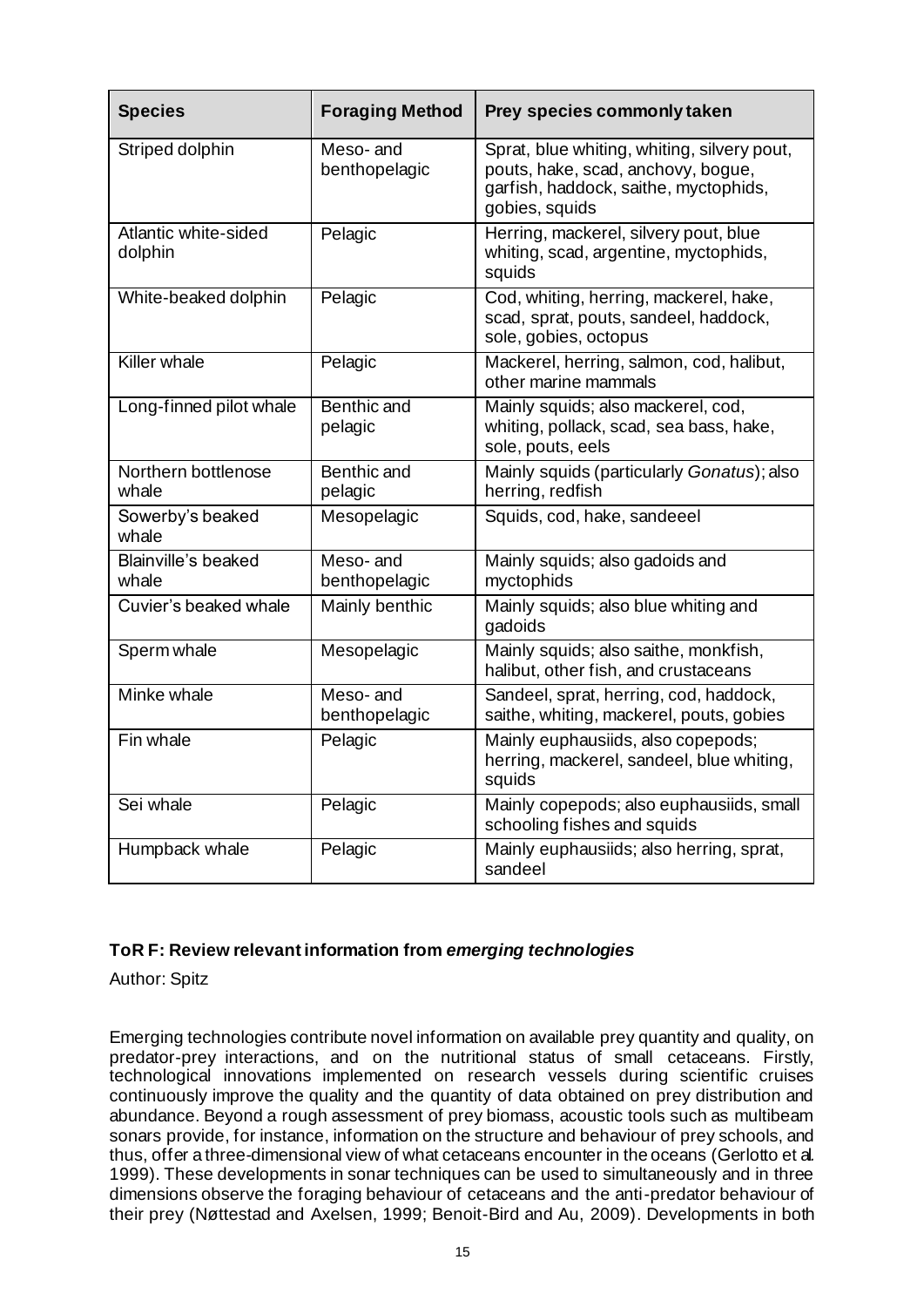active and passive acoustics now make it possible to observe the oceans with a high spatiotemporal resolution from oceanographic features to marine mammals as never before (Howe et al*.* 2019). The application of new technologies on research vessels stimulate the implementation of multidisciplinary surveys. These surveys collect *in-situ* data from environmental characteristics to top predator abundance, distribution and behaviour, providing an integrated monitoring of marine ecosystems (Doray et al*.* 2018). Such projects simultaneously record spatial data both for cetaceans and their prey. These data are crucial to understand predator-prey interactions at small and meso-scales (Lambert et al. 2019).

Where traditional monitoring by scientific vessels is difficult, such as in rocky coastal areas, the polar zones or the deep sea, remote monitoring is opening a window on these ecosystems. Satellites, remote underwater stereo-video stations, remotely operated vehicles (ROVs), autonomous underwater vehicles (AUVs), unmanned aerial vehicles (UAVs), gliders, submarine drones etc. are leading to a technological revolution in the way we observe and quantify marine life (*e.g.*, Suberg et al*.* 2014, Danovaro et al*.* 2016, Verfuss et al*.* 2019). These recent technological advances are in particular thanks to the miniaturization of sensors and the increase in battery performance which benefit also developments in biologging. Biologgers are extensively deployed on pinnipeds and large whales but rarely used on small cetaceans (reflecting welfare considerations and challenges for deployment). Advances in electronics, packaging and attachment methods will enable researchers to more extensively obtain data from tagged dolphins and porpoises (Pearson et al*.* 2017).

Methodological progress in biological sample analysis represent another area of technological innovation benefiting the study of prey quantity and quality, as well as small cetacean health. Continued advances in the use of environmental DNA (eDNA) could complement the monitoring of available prey (Valentini et al*.* 2016), and especially where and when cetaceans are actively feeding. DNA metabarcoding provides also a valuable tool for assessing some aspects of marine predator diets (McInnes et al. 2017). Some traditional analyses as prey proximate composition and energy density, as well as stress hormone or gene expression assays from cetacean biopsies, require a time-consuming process of sample preparation and assaying. Biomedical research accelerates the development of techniques and tools that can eventually be applied to wild species (Smith and Madden 2016), and then allow us to significantly extend both monitoring of the quality of cetacean prey resources and their health. Some microarrays have already proved their effectiveness on delphinids (Mancia et al*.* 2015).

Finally, different emerging technologies can be combined to provide innovative tools to monitor the health of cetaceans. Drone videos coupled with photogrammetry analysis can monitor the body condition of cetaceans (Lemos et al*.* 2020). Drones can also capture exhaled breath from cetaceans, and provide non-invasive samples to examine the associated microbiome and inform for instance on pulmonary infections (Apprill et al. 2017). Such advances in the monitoring of cetaceans, which until about ten years ago was the domain of science fiction, suggest the progress that could be made in the coming decades.

### **ToR H: Mitigation of pressures affecting cetacean prey availability - fisheries**

Author: Kaminska, Pinn

Within the ASCOBANS area, fisheries management is applied through the EU Common Fisheries Policy (CFP, EU Regulation 1380/2013), which strives towards management based on Maximum Sustainable Yield (MSY). There are also commitments to ensure that fishing activities are environmentally sustainable in the long‐term and are managed in a way that is consistent with the objectives of achieving economic, social and employment benefits and to implement an ecosystem-based approach to fisheries management to ensure that negative impacts of fishing activities on the marine ecosystem are minimised. If implemented properly, small cetaceans can benefit from both of these types of measures in terms of availability of prey.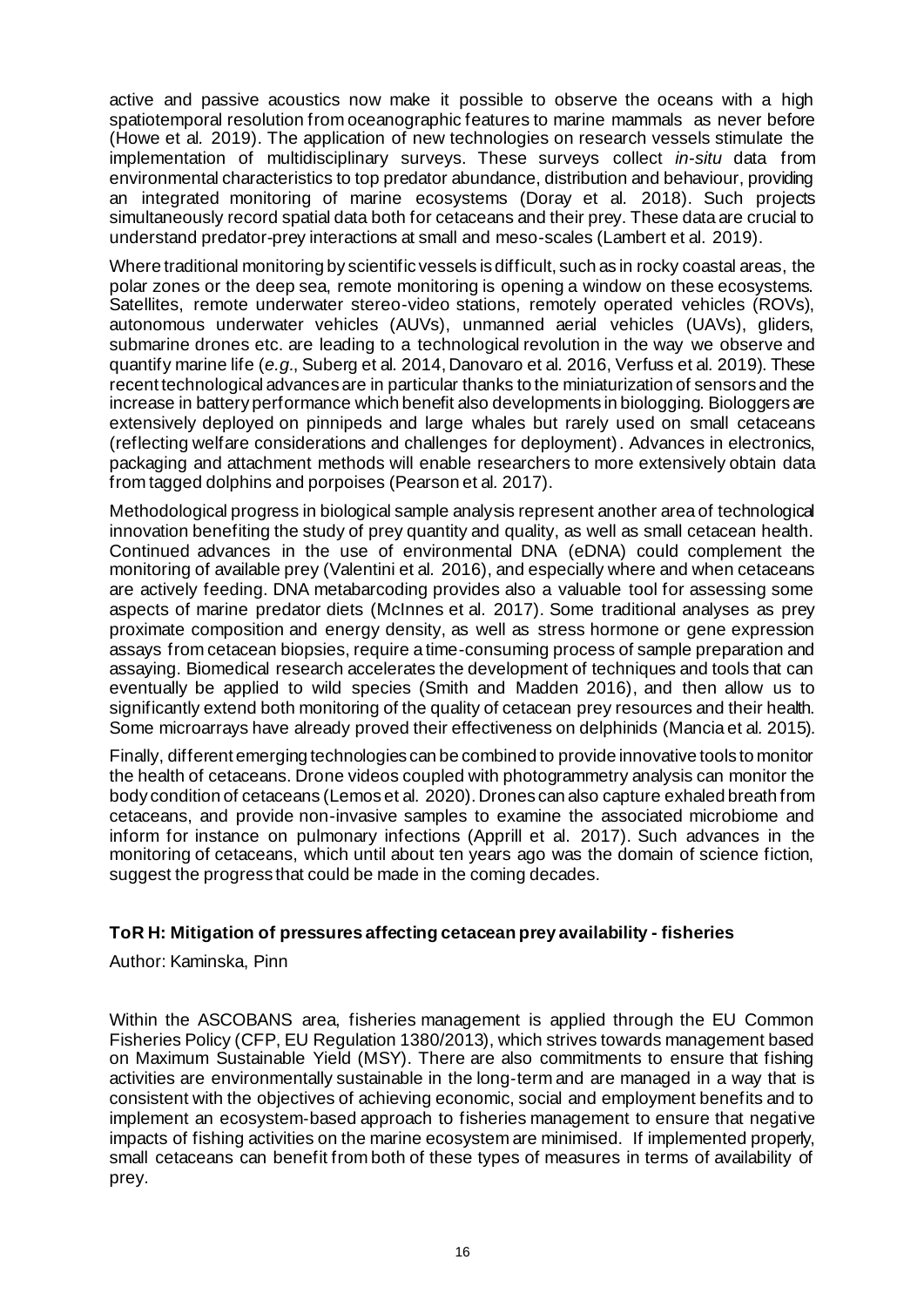In the context of the CFP, the International Council for the Exploration of the Sea (ICES) provides annual advice on the status of fish stocks in waters of the Northeast Atlantic European Exclusive Economic Zone (EEZ). Outside the European EEZ, ICES also provides advice to Coastal States such as Iceland and the Faroe Islands, for stocks mostly confined to their EEZs as well as the 'Straddling Stocks', i.e. those which migrate across the waters of different nations and the high seas.

One of the basic measures to ensure that the fish resources are utilised in a sustainable way is the application of a Total Allowable Catch (TAC) as determined by Maximum Sustainable Yield (MSY) and associated reference points for appropriate levels of stock size and fishing mortality. These are catch limits (expressed in tonnes or number or individuals) that are set annually for most commercial fish stocks, and every two years for deep-sea stocks by the EU Council of fisheries ministers. TACs are shared between EU countries in the form of national quotas using a system known as 'relative stability'. EU countries have to use transparent and objective criteria when they distribute the national quota among their fishing fleets and are responsible for ensuring that the quotas are not overfished. Although widely used, TACs can be subject to socio-economic pressures meaning the TAC set can exceed that recommended in the ICES scientific advice and, subsequently, are difficult to enforce. Collection of relevant, high quality data every year for assessments of the status of fish stocks is essential.

The management of fisheries within the ASCOBANS area is currently in a state of flux. As of 1<sup>st</sup> February 2020, the UK left the EU, becoming a separate Coastal State, and entered into a transition period in which fisheries management was maintained through the CFP. From 1<sup>st</sup> January 2021 this will no longer be the case, with the UK taking responsibility for fisheries management within its EEZ. Negotiations on future fisheries management within the ASCOBANS area are currently ongoing.

As part of the CFP, a variety of measures are used to ensure that fish resources are exploited sustainably, the most important of which are the EU multiannual management plans<sup>1</sup>. Each plan covers a particular basin or sea area (e.g. North Sea, Western waters). These plans set goals for fish stock management and may also include specific conservation rules, such as reducing the bycatch of non-target species, with the aim of increasing stability and long-term predictability for fishermen*.*

The multiannual plans are used to determine the annual TAC to ensure that fish stocks are not overexploited and can achieve MSY. Management plans are complemented by simplified technical measures which provide a better regional context for fisheries management. The technical measures provide a broad set of rules which govern how, where and when fishermen may fish. These technical measures cover both the conservation of fishery resources and the protection of marine ecosystems.

Technical measures in fisheries are a broad set of rules which govern how, where and when fishermen may fish. They are established for all European sea basins, but they differ considerably from one basin to another, in accordance with the regional conditions. These measures may include:

- minimum landing sizes and minimum conservation sizes
- specifications for design and use of gears
- minimum mesh sizes for nets
- requirement of selective gears to reduce unwanted catches;
- limitations on by-catches (catches of unwanted or non-target species including protected species such as cetaceans)
- limitations on discarding of unwanted catches (e.g. the Landing Obligation)

<sup>&</sup>lt;sup>1</sup> [https://ec.europa.eu/fisheries/cfp/fishing\\_rules/multi\\_annual\\_plans\\_en](https://ec.europa.eu/fisheries/cfp/fishing_rules/multi_annual_plans_en) ;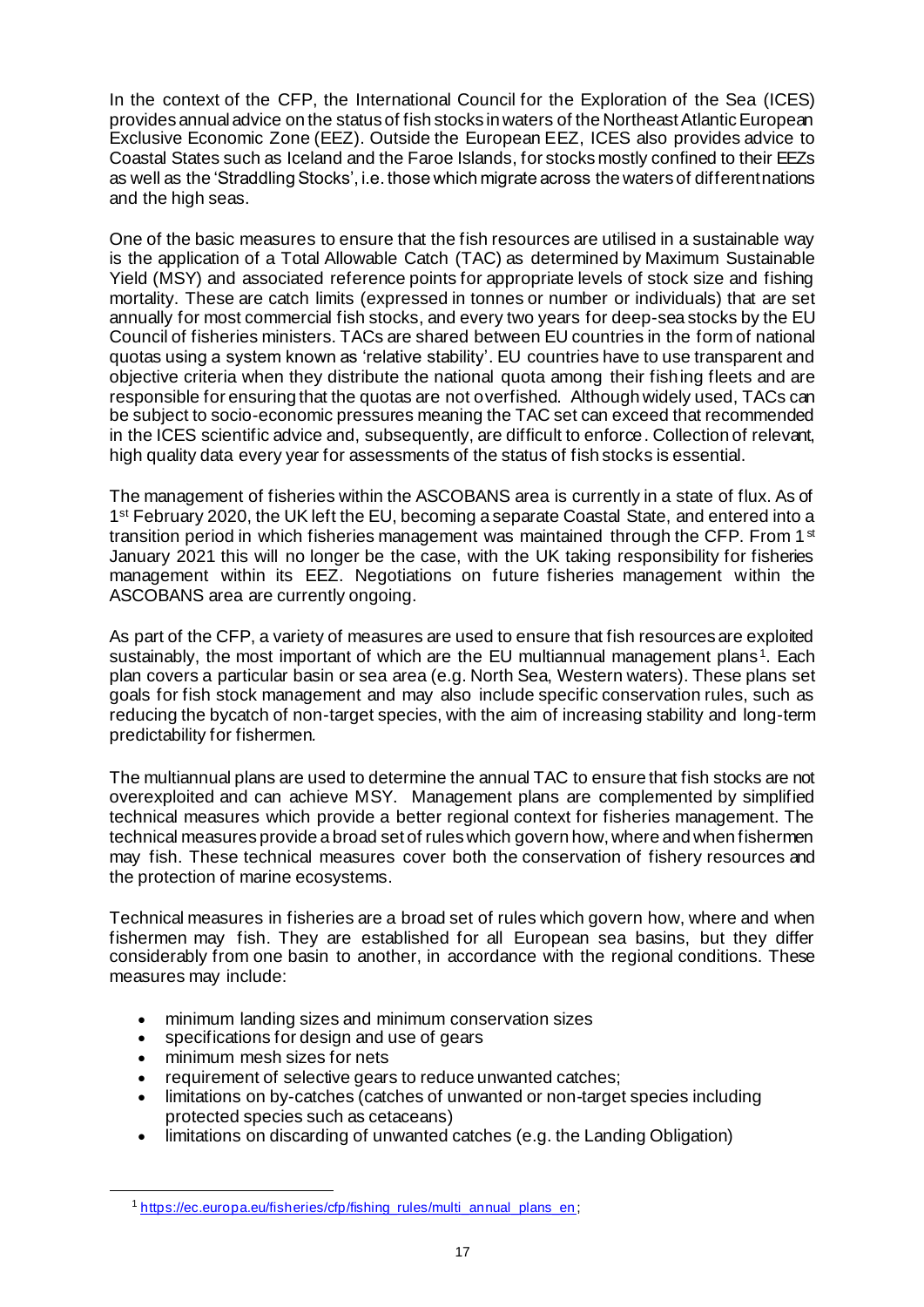• measures to minimise the impact of fishing on the marine ecosystem and environment.

Technical measures in fisheries can also include area closures (temporary or permanent) designated in order to protect commercial species. Such closures can have conservation benefits. These area-based measures may restrict certain types of gear or protect a particular commercial species. For example, the Rosemary Bank closure area prevents fishing for blue ling during the spawning season and the East Coast Scotland closed area bans sandeel fishing year-round. Fisheries closure areas may also be designated to protect vulnerable habitats, e.g. the West Rockall Mound closure area prohibits vessels bottom trawling and fishing with static gear, including bottom set gillnets and longlines, for the protection of vulnerable deep-sea habitats.

In addition to the more permanently identified fisheries closure areas described above, Real time closures (RTCs**<sup>2</sup>** ) can also be implemented. These RTCs are defined areas of the sea which are closed to fishing for a limited period, triggered by information gained in "real time". often in cooperation with the fishing industry (e.g. through on-board sampling of catch composition, Vessel Monitoring System (VMS) data, analysis of catch rates and skippers declarations). RTC schemes are designed to achieve specific objectives, such as a reduction in bycatch, discards or fishing mortality of targeted species. Compliance with RTCs can be monitored through VMS data, and transgressions dealt with through administrative penalties (e.g. the deduction of 5 days effort from the vessels entitlement). Within the ASCOBANS Area, examples include the RTC for Northern prawn fisheries in the Skagerrak (EU Regulation 2019/2201) and the RTC agreed between Norway and the EU for certain fisheries in the North Sea and Skagerrak covering juvenile cod, haddock, saithe and whiting<sup>3</sup>.

As a result, fisheries closure areas can contribute to a reduction in prey depletion in certain locations. Notably though, such fisheries closure areas are different from marine protected areas (MPAs) designated for conservation purposes (e.g. Special Areas of Conservation (SACs) designated to protect harbour porpoise). However, on the basis of scientific advice, if the conservation status of the protected feature within an MPA could be improved through fisheries measures, there is the expectation that such management will be introduced. To date, no MPAs have introduced fisheries measures specifically to reduce prey depletion for small cetaceans.

Temporal closures may focus on reducing the degree of spatial or temporal overlap between fisheries and occurrence of the relevant fish species, so as to minimise fishing pressure on them at certain periods of the year. Closures can produce simple and enforceable regulations. However, interannual variation in the occurrence of , for example, depleted fish species may cause a mismatch making the closure ineffective, especially when closed areas are very small. This mitigation measure is mostly considered to reduce bycatch of non-targeted species such as marine mammals e.g. small cetaceans.

Real-time closures for fisheries can be targeted at specific areas, for example to protect areas of high abundance, areas where juveniles comprise higher than average proportion of the catch, or areas where catch composition is likely to result in high levels of discards. Real-time closures enjoy greater confidence from the fishing industry as they are seen to be more responsive to conditions "on the ground"; however, their effectiveness is difficult to measure<sup>4</sup>.

No-take marine reserves or zones (NTZs) are a very particular type of conservation MPA, where no extractive activities are allowed. Very few have been designated and those that do exist are very small (e.g. Lamlash Bay, Scotland, and Lundy Island, England). NTZs have been recommended as a general tool for an ecosystem approach to fisheries management,

<sup>2</sup> <https://op.europa.eu/pl/publication-detail/-/publication/d3ca3b56-ea99-11e5-a2a7-01aa75ed71a1>

<sup>3</sup> <https://www.pelagic-ac.org/media/pdf/2019%20EU%20Norway%20Agreed%20Records.pdf>

<sup>4</sup> <https://op.europa.eu/pl/publication-detail/-/publication/d3ca3b56-ea99-11e5-a2a7-01aa75ed71a1>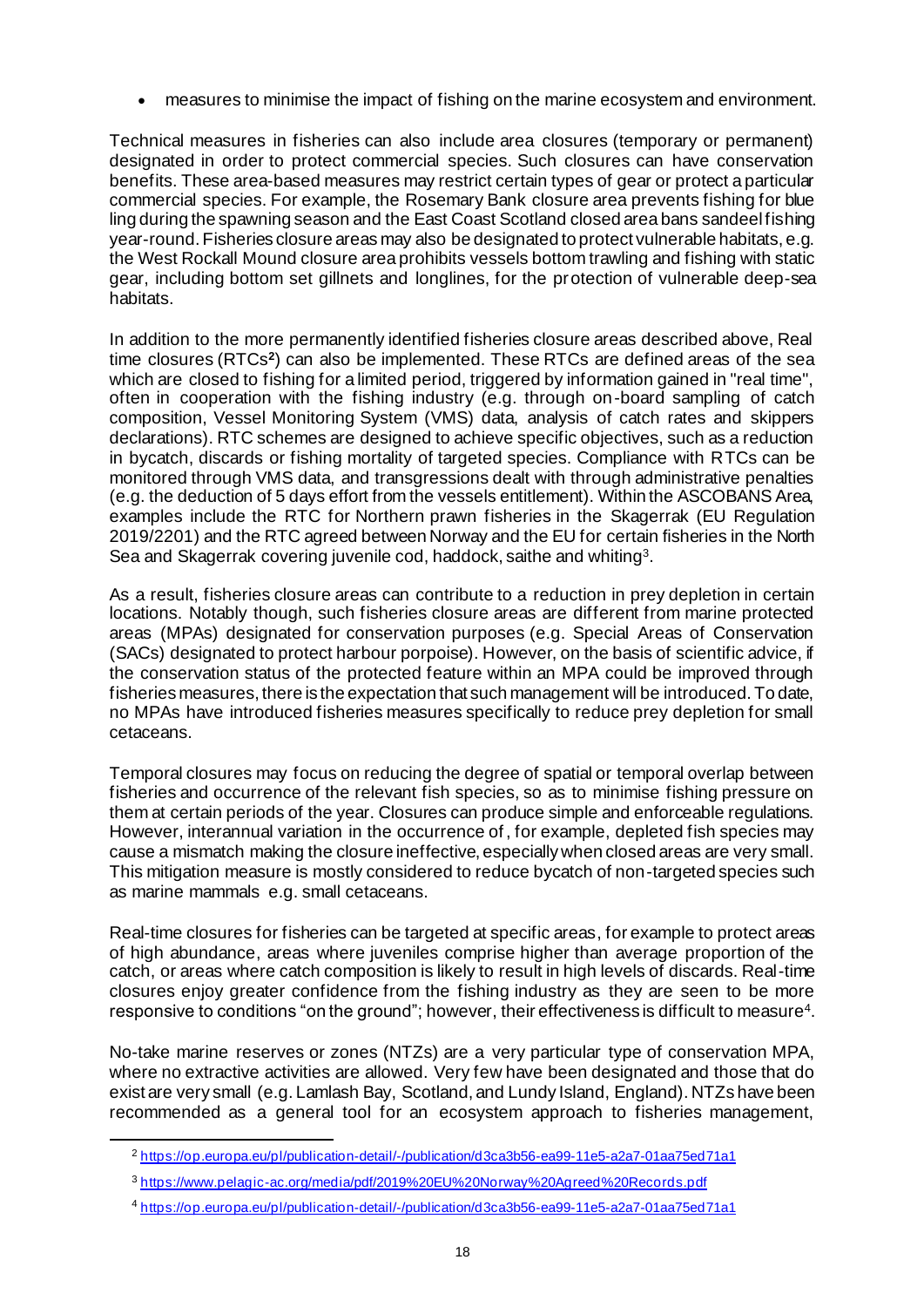including to support the reaching of environmental objectives (Halpern 2003, Halpern et al. 2010, Fenberg et al. 2012). NTZs are expected to result in a more balanced size-structure of the fish community and higher prevalence of larger individuals and larger species, and enable exploited populations to recover. The effects within the areas can usually be seen within a few years, showing that the response is fast. NTZs may also have spill-over effects of adult fish, pelagic eggs and larvae to adjacent areas and systems (Abesamis and Russ 2005, Halpern et al. 2010), and positive effects on other parts of the food-web besides the targeted fish populations (Thrush and Dayton 2010, Baskett and Barnett 2015), e.g. increase prey resource for small cetaceans. However, these subsequent effects might be slower to take effect and they depend on a long-term and sufficiently scaled protection (e.g. Gårdmark et al. 2006). Closures can produce simple and enforceable regulations. However, the beneficial outcomes of MPAs for conservation purposes and fisheries closure areas are considered to be strongly influenced by their objectives (Rice et al., 2012). In order to ensure that fisheries management measures are properly implemented, relevant monitoring and assessment of fish stocks is needed, as well as effective control of fishing activity.

In principle the EU is moving towards an "ecosystem-based approach to fishery management" (EBFM), i.e. a holistic management approach that recognizes all the interactions within an ecosystem rather than considering a single species or issue in isolation. EBFM aims to account for effects of fishing on non-target stocks and ecosystem health, as well as its social and economic consequences. In principle, adverse effects of prey depletion on protected top predators such as cetaceans should be avoided under EBFM, provided of course that an effective means can be found to implement the management approach. It should be noted that the UK has left the EU and the consequences for fisheries remain to be determined.

As a final note, fish stock assessment fisheries management are largely focused on fish abundance. However, size and condition are key determinants of both survival and reproductive success in fish populations - and prey depletion experienced by cetaceans can result from declines in fish quality as well as declines in abundance.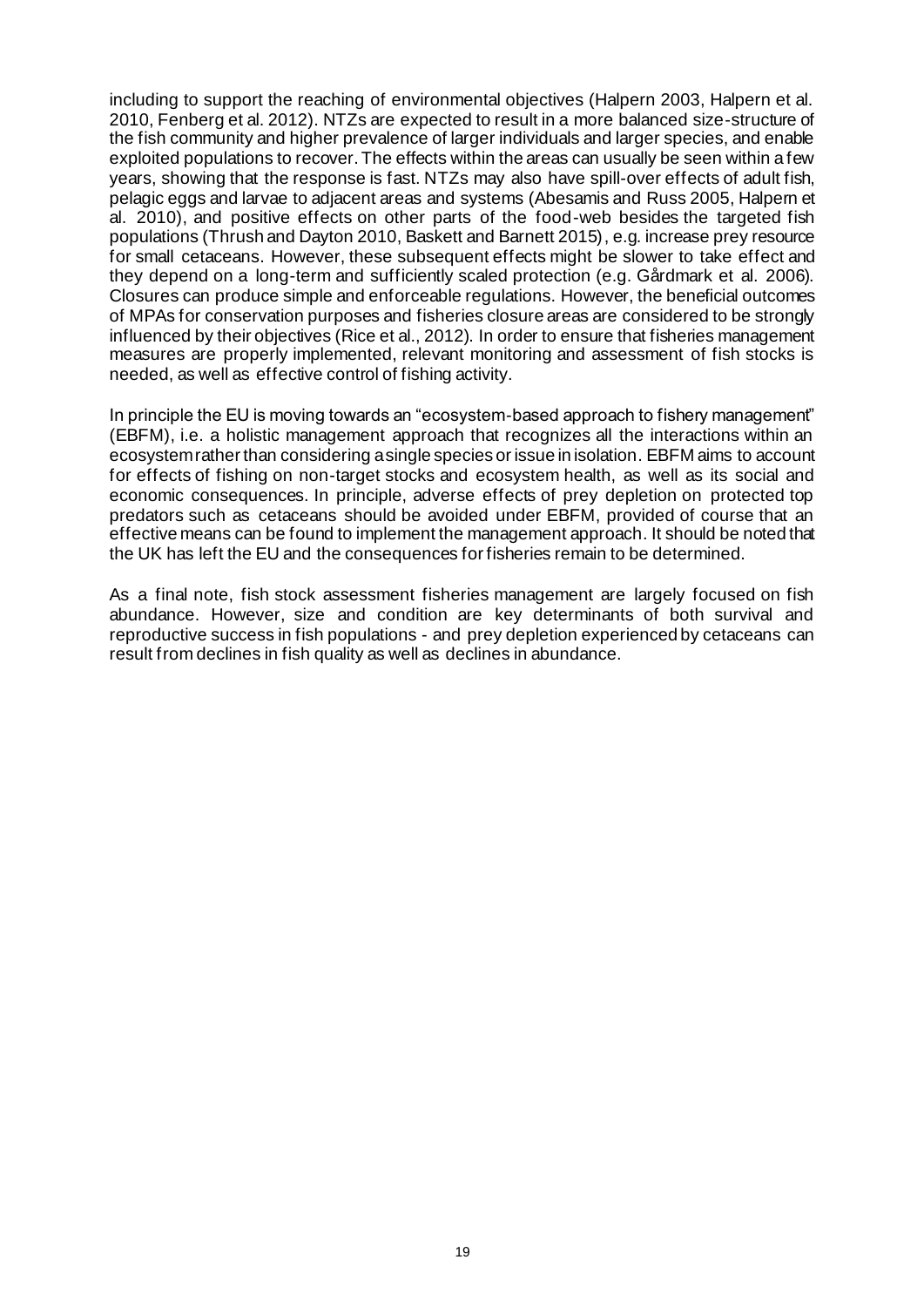## **References**

Abaunza, P., Gordo, L., Karlou-Riga, C., Murta, A., Eltink, A. T. G. W., García Santamaría, M. T., Zimmermann, C., Hammer, C., Lucio, P., Iversen, S. A., Molloy, J., & Gallo, E. (2003). Growth and reproduction of horse mackerel, *Trachurus trachurus* (Carangidae). *Reviews in Fish Biology and Fisheries*, *13*(1), 27-61.

Abesamis R. A and Russ G. R. 2005: Density‐dependent spillover from a marine reserve: long‐ term evidence, *Ecological Applications*, 15(5), 1798-1812.

Abend, A. G., & Smith, T. D. (1995). Differences in ratios of stable isotopes of nitrogen in longfinned pilot whales (*Globicephala melas*) in the western and eastern North Atlantic. *ICES Journal of Marine Science*, 52(5), 837-841.

Aguilar, A., Borrell, A., & Pastor, T. (1999). Biological factors affecting variability of persistent pollutant levels in cetaceans. *Journal of Cetacean Research & Management*, 1, 83-116.

Andreasen, H., Ross, S. D., Siebert, U., Andersen, N. G., Ronnenberg, K., & Gilles, A. (2017). Diet composition and food consumption rate of harbor porpoises (*Phocoena phocoena*) in the western Baltic Sea. *Marine Mammal Science*, 33(4), 1053-1079.

Apprill, A., Miller, C. A., Moore, M. J., Durban, J. W., Fearnbach, H., & Barrett-Lennard, L. G. (2017). Extensive Core Microbiome in Drone-Captured Whale Blow Supports a Framework for Health Monitoring. *mSystems* **2**.

Baker, J.R., Jepson, P.D., Simpson, V.R., Kuiken, T. (1998) Causes of mortality and non-fatal conditions among grey seals (*Halichoerus grypus*) found dead on the coasts of England, Wales and the Isle of Man. *Veterinary Record*, 142, 595-601.

Bailey, H. & Thompson, P. (2010) Effect of oceanographic features on finescale foraging movements of bottlenose dolphins. *Marine Ecology Progress Series,* 418, 223–233.

Barros, N. B., Parsons, E. C. M., & Jefferson, T. A. (2000). Prey of offshore bottlenose dolphins from the South China Sea. *Aquatic Mammals*, 26(1), 2-6.

Baskett M. L. & Barnett L. A. K. 2015: Marine reserves can enhance ecological resilience *Ecology Letters*, 18(12), 1301-1310.

Bearzi, G., Politi, E., Agazzi, S., & Azzellino, A. (2006). Prey depletion caused by overfishing and the decline of marine megafauna in eastern Ionian Sea coastal waters (central Mediterranean): *Biological Conservation*, 127(4), 373-382. <https://doi.org/10.1016/j.biocon.2005.08.017>.

Bearzi, G., Reeves, R. R., Remonato, E., Pierantonio, N., & Airoldi, S. (2011). Risso's dolphin *Grampus griseus* in the Mediterranean Sea. *Mammalian Biology*, 76, 385–400.

Beatson, E. L., & O'Shea, S. (2009). Stomach contents of long-finned pilot whales, *Globicephala melas*, mass‐stranded on Farewell Spit, Golden Bay in 2005 and 2008. *New Zealand Journal of Zoology,* 36(1), 47-58.

Beatson, E. L., O'Shea, S., Stone, C., & Shortland, T. (2007). Notes on New Zealand mammals 6. Second report on the stomach contents of long‐finned pilot whales, *Globicephala melas*. *New Zealand Journal of Zoology*, 34, 359–362.

Benoit-Bird K. J, & Au W. W. L. (2009). Cooperative prey herding by the pelagic dolphin, *Stenella longirostris*. *The Journal of the Acoustical Society of America*, 125, 125–137.

Blanco, C., Raduan, M., & Raga, J.A, (2006). Diet of Risso's dolphin (*Grampus griseus*) in the western Mediterranean Sea. *Scientia Marina*, [S.l.], 70(3), 407-411. ISSN 1886-8134. doi: <http://dx.doi.org/10.3989/scimar.2006.70n3407>.

Bloch, D., Desportes, G., Harvey, P., Lockyer, C., & Mikkelsen, B. (2012). Life history of Risso's Dolphin (*Grampus griseus*) (G. Cuvier, 1812) in the Faroe Islands. *Aquatic Mammals*, 38(3), 250-266. doi 10.1578/AM.38.3.2012.250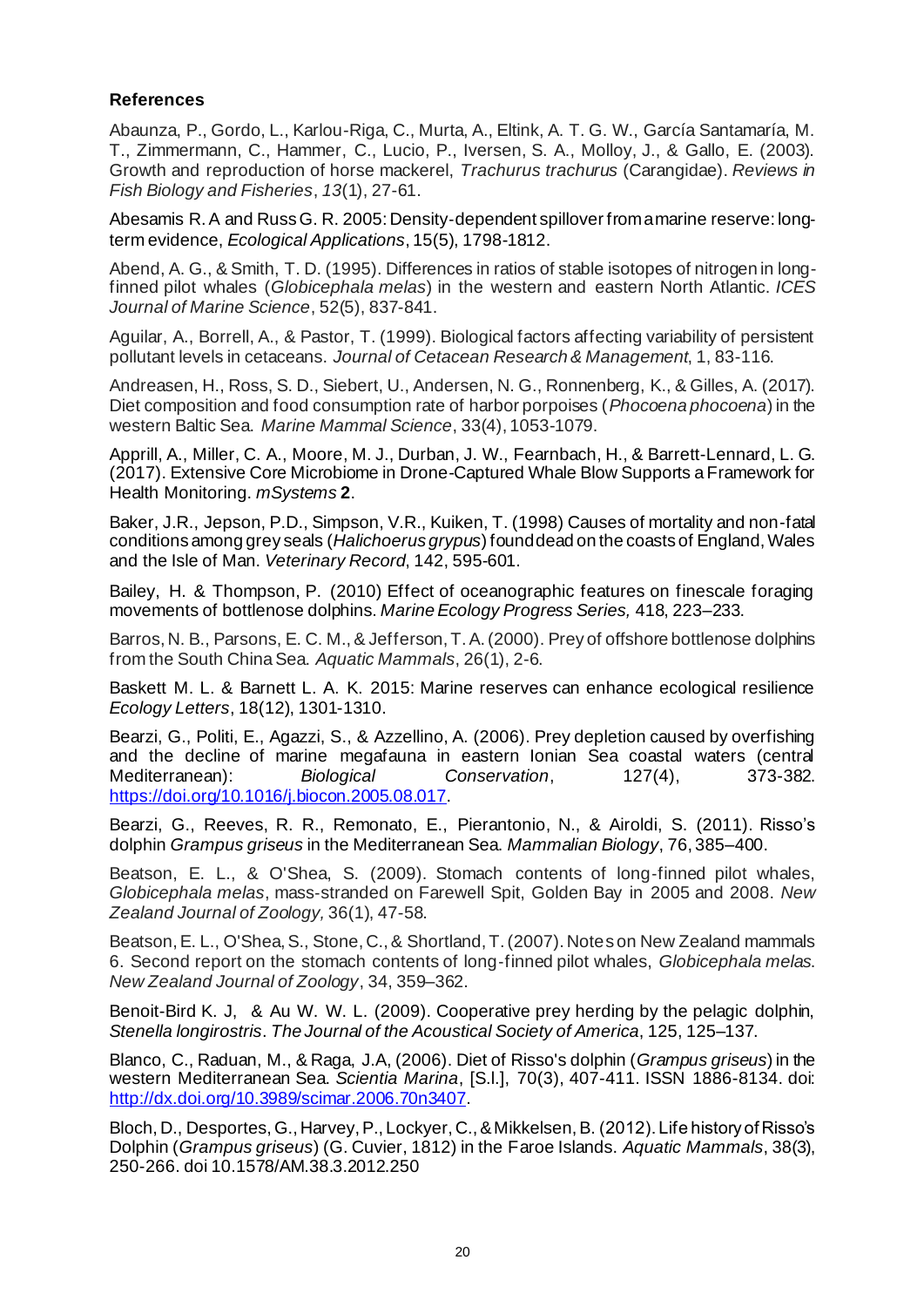Bloch, D., Desportes, G., Zachariassen, M., & Christensen, I. (1996). The northern bottlenose<br>whale in the Faroe Islands. 1584–1993. Journal of Zoology. whale in the Faroe Islands, 1584–1993. *Journal of Zoology, 239,* 123−140. <https://doi.org/10.1111/j.1469-7998.1996.tb05441.x>

Bolt, H.E., Harvey, P.V., Mandleberg, L., & Foote, A.D. (2009). Occurrence of killer whales in Scottish inshore waters: temporal and spatial patterns relative to the distribution of declining harbour seal populations. *Aquatic Conservation: Marine and Freshwater Ecosystems*, 19: 671- 675.

Booth, C.G. (2020) Food for thought: Harbor porpoise foraging behavior and diet inform vulnerability to disturbance. *Marine Mammal Science*, 36: 195- 208. <https://doi.org/10.1111/mms.12632>.

Borges. L., & Evans, P.G.H. (1997) Spatial Distribution of the Harbour Porpoise and Fish Prey and their Associations in Southeast Shetland. N. Scotland. *European Research on Cetaceans*, 10, 262-265.

Börjesson, P., Berggren, P., & Ganning, B. (2003). Diet of harbor porpoises in the Kattegat and Skagerrak seas: accounting for individual variation and sample size. *Marine Mammal Science*, 19(1), 38-058.

Bowser, A. K., Diamond, A. W., & Addison, J. A. (2013). From puffins to plankton: a DNAbased analysis of a seabird food chain in the northern Gulf of Maine. *PLoS One*, 8(12).

Brandt, M.J., Diederichs, A., Betke, K. & Nehls, G. (2011) Responses of harbour porpoises to pile driving at the Horns Rev II offshore wind farm in the Danish North Seas. *Marine Ecology Progress Series*, 421, 205–216.

Brandt, M. J., Dragon, A.-C., Diederichs, A., Bellmann, M. A., Wahl, V., Piper, W., Nabe-Nielsen, J., & Nehls, G. (2018). Disturbance of harbour porpoises during construction of the first seven offshore wind farms in Germany. *Marine Ecology Progress Series*, 596, 213–232.

Brodie, P. F. (1996). The Bay of Fundy/Gulf of Maine harbour porpoise (*Phocoena phocoena*): some considerations regarding species interactions, energetics, density dependence and bycatch. *Oceanographic Literature Review*, 10(43), 1041.

Brophy, J., Murphy, S., & Rogan, E. (2009). The diet and feeding ecology of the common dolphin (*Delphinus delphis*) in the northeast Atlantic. IWC Scientific Committee Document SC/61/SM14. International Whaling Commission, Cambridge, UK.

Bustamante, P., Caurant, F., Fowler, S. W., & Miramand, P. (1998). Cephalopods as a vector for the transfer of cadmium to top marine predators in the north-east Atlantic Ocean. *Science of the Total Environment*, 220(1), 71-80.

Bustamante, P., Cosson, R. P., Gallien, I., Caurant, F., & Miramand, P. (2002). Cadmium detoxification processes in the digestive gland of cephalopods in relation to accumulated cadmium concentrations. *Marine Environmental Research*, 53(3), 227-241.

Cabral, H. N., & Murta, A. G. (2002). The diet of blue whiting, hake, horse mackerel and mackerel off Portugal. *Journal of Applied Ichthyology*, 18(1), 14-23.

Camphuysen, C.J., & Peet, G. (2006). *Whales and dolphins of the North Sea*. Fontaine Uitgevers, Kortenhoef. 160pp.

Canning, S. J., Santos, M. B., Reid, R. J., Evans, P. G., Sabin, R. C., Bailey, N., & Pierce, G. J. (2008). Seasonal distribution of white-beaked dolphins (*Lagenorhynchus albirostris*) in UK waters with new information on diet and habitat use. *Journal of the Marine Biological Association of the United Kingdom*, 88(6), 1159-1166.

Carrera, P., & Porteiro, C. (2003). Stock dynamic of the Iberian sardine (*Sardina pilchardus*, W.) and its implication on the fishery off Galicia (NW Spain). *Scientia Marina*, 67(S1), 245-258.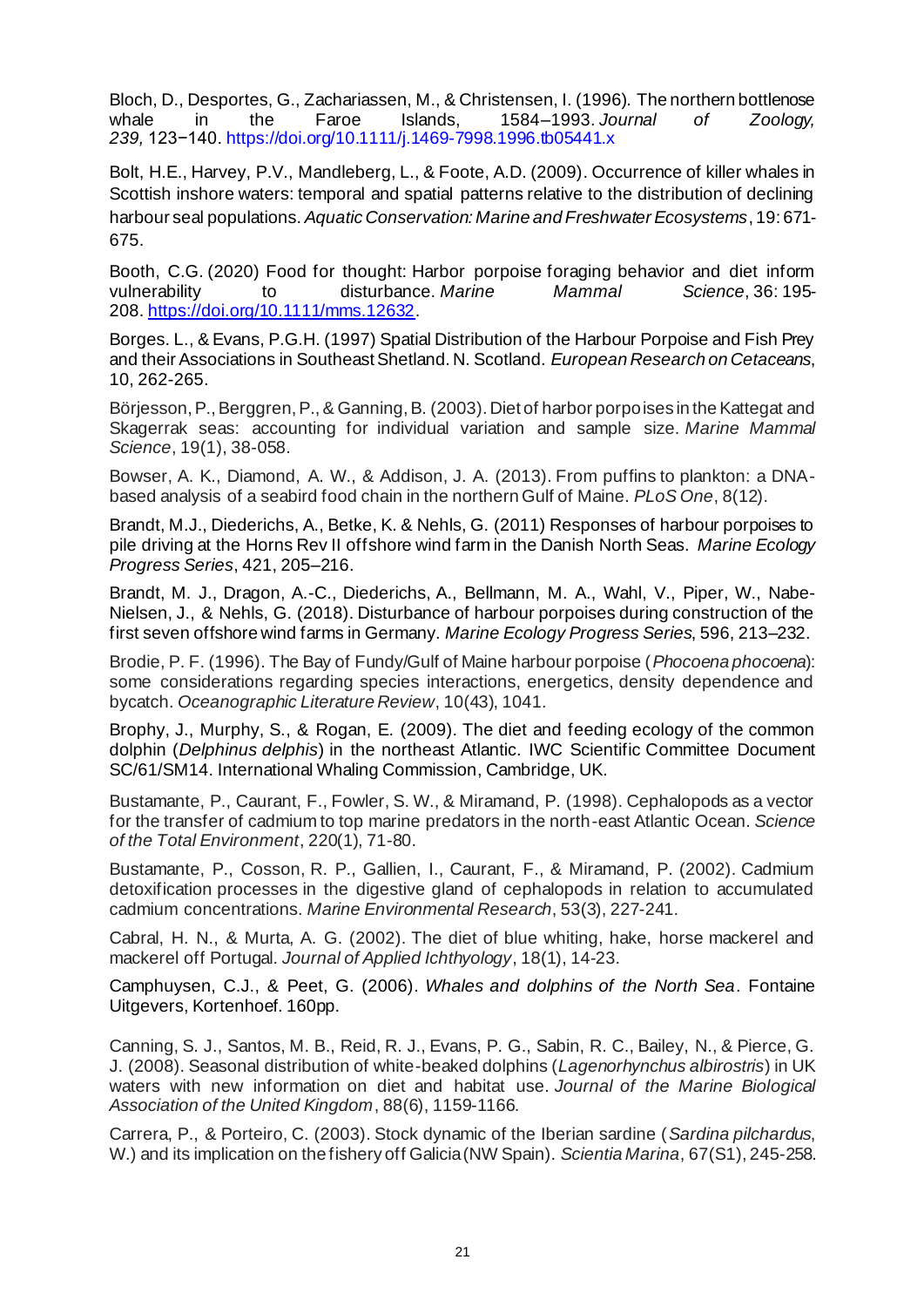Christiansen, F., Víkingsson, G. A., Rasmussen, M. H., & Lusseau, D. 2014. Female body condition affects foetal growth in a capital breeding mysticete. *Functional Ecology*, 28, 579– 588.

Clarke, M. R. (1996). Cephalopods as prey. III. Cetaceans. *Philosophical Transactions of the Royal Society of London. Series B: Biological Sciences*, 351(1343), 1053-1065.

Couperus, A.S. (1993). Killer whales and pilot whales near trawlers east of Shetland. *Sula*, 7, 41-52.

Couperus, A.S. (1994).Killer whales (*Orcinus orca*) scavenging on discards of freezer trawlers north-east of the Shetland islands. *Aquatic Mammals*, 20, 47-51.

Craddock, J.E., Polloni, P.T., Hayward, B., & Wenzel, F. (2009). Food habits of Atlantic whitesided dolphins (*Lagenorhynchus acutus*) off the coast of New England. *Fishery Bulletin*, 107, 384-394.

Crawley, D., Coomber, F., Kubasiewicz, L., Harrower, C., Evans, P., Waggitt, J., Smith, B., & Mathews, F. (2020). *Atlas of the Mammals of Great Britain and Northern Ireland*. Published for The Mammal Society by Pelagic Publishing, Exeter. 205pp.

Culik, B. M. (2004). *Review of small cetaceans*. UNEP/CMS Secretariat, Bonn.

Dähne, M., Gilles, A., Lucke, K., Peschko, V., Adler, S., Krugel, K., Sundermeyer, J and Siebert, U. (2013). Effects of pile-driving on harbour porpoises (*Phocoena phocoena*) at the first offshore wind farm in Germany. *Environmental Research Letters*, 8(2), 025002.

Dalsgaard, J. J., M. S., Kattner, G., Müller-Navarra, D., & Hagen, W. (2003). Fatty acid trophic markers in the pelagic marine environment. *Advances in Marine Biology*, 46, 225-340.

Danovaro, R., Carugati, L., Berzano, M., Cahill, A. E., Carvalho, S., Chenuil, A., Corinaldesi, C., Cristina, S, David, R., Dell'Anno, A., et al. (2016). Implementing and Innovating Marine Monitoring Approaches for Assessing Marine Environmental Status. *Frontiers in Marine Science,* 3.

De Pierrepont, J., Dubois, B., Desormonts, S., Santos, M., & Robin, J. (2005). Stomach contents of English Channel cetaceans stranded on the coast of Normandy. *Journal of the Marine Biological Association of the United Kingdom*, 85(6), 1539-1546. doi:10.1017/S0025315405012762.

Desportes, G. (1985) *La nutrition des odontocetes en Atlantique Nord-Est*. Ph.D thesis, University of Poitiers, Poitiers.

Doray, M., Petitgas, P., Romagnan, J. B., Huret, M., Duhamel, E., Dupuy, C., Spitz, J., Authier, M., Sanchez, F., & Berger, L. (2018). The PELGAS survey: ship-based integrated monitoring of the Bay of Biscay pelagic ecosystem. *Progress in Oceanography*, 166, 15–29.

Dos Santos, R. A., & Haimovici, M. (2001). Cephalopods in the diet of marine mammals stranded or incidentally caught along southeastern and southern Brazil (21–34 S). *Fisheries Research, 52*(1-2), 99-112.

Dunshea, G., Barros, N. B., Berens McCabe, E. J., Gales, N. J., Hindell, M. A., Jarman, S. N & Wells, R. S (2013). Stranded dolphin stomach contents represent the free-ranging population's diet. *Biology Letters*, [9\(3](file:///C:/Users/jenny.renell/Documents/working%20groups/Resource%20depletion/9(3)).<https://doi.org/10.1098/rsbl.2012.1036>.

Dyndo, M., Wisniewska, D. M., Rojano-Doñate, L., & Madsen, P. T. (2015). Harbour porpoises react to low levels of high frequency vessel noise. *Scientific Reports*, 5, 11083.

Evans, P.G.H. (1987). *Natural History of Whales and Dolphins.* Christopher Helm, London.

Evans, P.G.H. (1990). European cetaceans and seabirds in an oceanographic context. *Lutra*, 33, 95-125.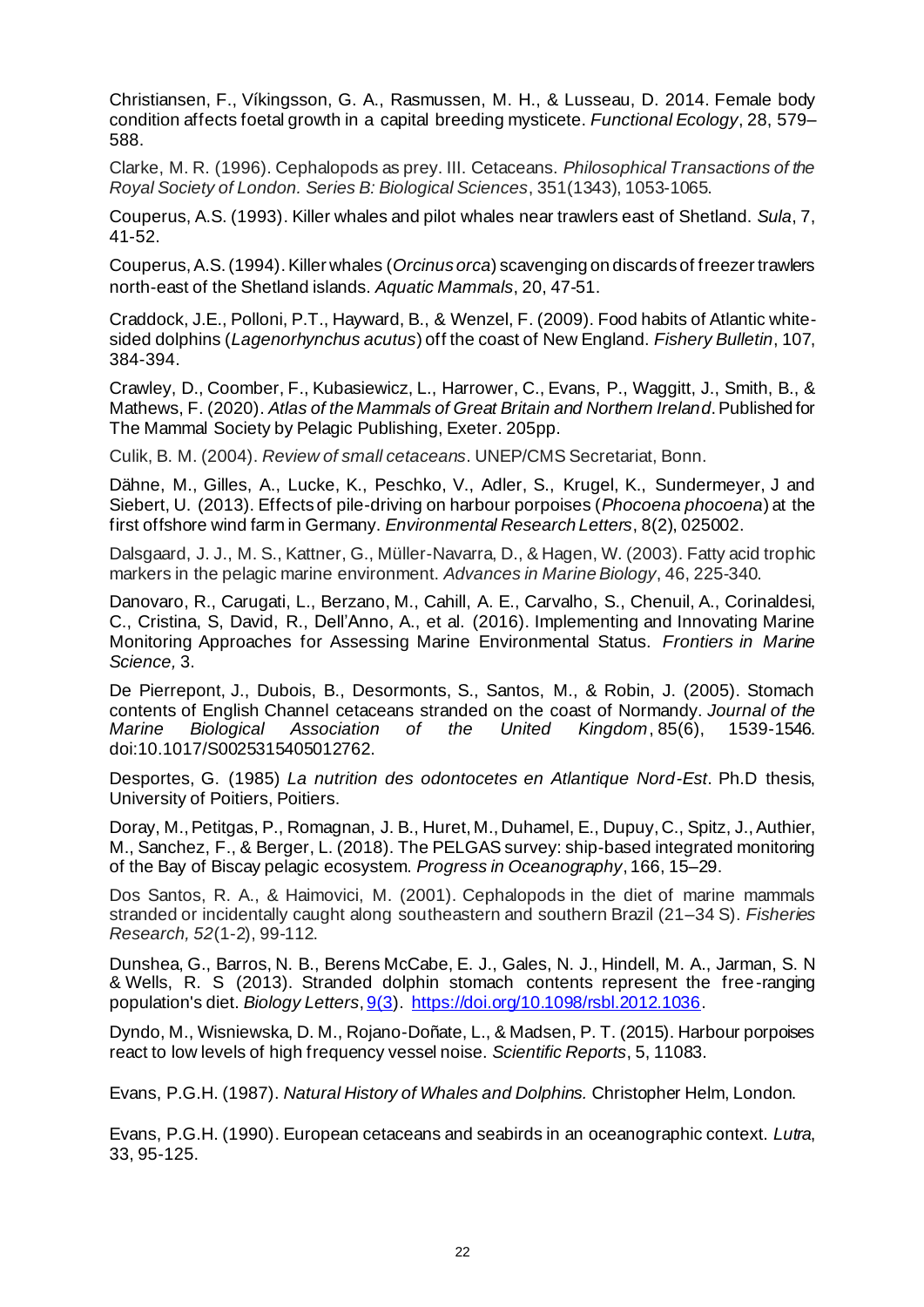Evans, P.G.H. (2017). Habitat pressures. Pp. 441-446. In: *Encyclopedia of Marine Mammals* (Editors B. Würsig, J.G.M. Thewissen and K.M. Kovacs). 3rd Edition. Academic Press, San Diego. 1,157pp.

Evans, P.G.H. (2020). *European Whales, Dolphins and Porpoises*. Academic Press, London & San Diego. 306pp.

Evans, P.G.H. and Borges, L. (1995). Associations between Porpoises, Seabirds and Their Prey in South-East Shetland, N. Scotland. *European Research on Cetaceans, 9*, 173-178.

Evans, P.G.H. and Waggitt, J.J. (2020). Impacts of climate change on Marine Mammals, relevant to the coastal and marine environment around the UK. *Marine Climate Change Impacts Partnership (MCCIP) Annual Report Card 2019 Scientific Review*, 1-33.

Evans, P.G.H., Weir, C.R. and Nice, H.E. (1997). Temporal and spatial distribution of harbour porpoises in Shetland waters, 1990-95. *European Research on Cetaceans*, 10: 233-237.

Fernández, R., Pierce, G. J., Macleod, C. D., Brownlow, A., Reid, R. J., Rogan, E., Addink, M., Deaville, R., Jepson, P. D., & Santos, M. B. (2014). Strandings of northern bottlenose whales, *Hyperoodon ampullatus*, in the north-east Atlantic: seasonality and diet. *Journal of the Marine Biological Association of the United Kingdom,* 94(6), 1109– 1116. <https://doi.org/10.1017/S002531541300180X>

Fernández, R., Santos, M. B., Carrillo, M., Tejedor, M., & Pierce, G. J. (2009). Stomach contents of cetaceans stranded in the Canary Islands 1996–2006. *Journal of the Marine Biological Association of the United Kingdom*, 89(5), 873-883.

Fenberg P.B., Caselle J., Claudet J., Clemence M., Gaines S., García-Charton J.A., Gonçalves E., Grorud-Colvert K., Guidetti P., Jenkins S., Jones P.J.S., Lester S., McAllen R., Moland E., Planes S. and Sørensen T.K. (2012). The science of European marine reserves: status, efficacy and needs. *Marine Policy*, 36(5), 1012-1021.

Fontaine, P. M., Hammill, M. O., Barrette, C., & Kingsley, M. C. (1994). Summer diet of the harbour porpoise (*Phocoena phocoena*) in the estuary and the northern Gulf of St. Lawrence. *Canadian Journal of Fisheries and Aquatic Sciences*, 51(1), 172-178.

Foote, A. D., Vester, H., Vikingsson, G. A., & Newton, J. (2012). Dietary variation within and between populations of northeast Atlantic killer whales, *Orcinus orca*, inferred from δ13C and δ15N analyses. *Marine Mammal Science,* 28(4), E472-E485.

Fullard, K. J., Early, G., Heide‐Jørgensen, M. P., Bloch, D., Rosing‐Asvid, A., & Amos, W. (2000). Population structure of long‐finned pilot whales in the North Atlantic: a correlation with sea surface temperature? *Molecular Ecology*, *9*(7), 949-958.

Gannon, D. P., Read, A. J., Craddock, J. E., Fristrup, K. M., & Nicolas, J. R. (1997). Feeding ecology of long-finned pilot whales *Globicephala melas* in the western North Atlantic. *Marine Ecology Progress Series*, 148, 1-10.

Gårdmark A., [Jonzén](https://besjournals.onlinelibrary.wiley.com/action/doSearch?ContribAuthorStored=JONZ%C3%89N%2C+NICLAS) N., & [Mangel](https://besjournals.onlinelibrary.wiley.com/action/doSearch?ContribAuthorStored=MANGEL%2C+MARC) M. 2006: Density‐dependent body growth reduces the potential of marine reserves to enhance yields. *Journal of Applied Ecology,* 43(1), 61-69.

Garrido, S., & Murta, A. G. (2011). Interdecadal and spatial variations of diet composition in horse mackerel *Trachurus trachurus*. *Journal of Fish Biology*, 79(7), 2034-2042.

Garrido, S., Silva, A., Pastor, J., Dominguez, R., Silva, A. V., & Santos, A. M. (2015). Trophic ecology of pelagic fish species off the Iberian coast: diet overlap, cannibalism and intraguild predation. *Marine Ecology Progress Series*, 539, 271-285.

Gerlotto, F., Soria, M., & Fréon, P. (1999). From two dimensions to three: the use of multibeam sonar for a new approach in fisheries acoustics. *Canadian Journal of Fisheries and Aquatic Sciences,* 56, 6–12.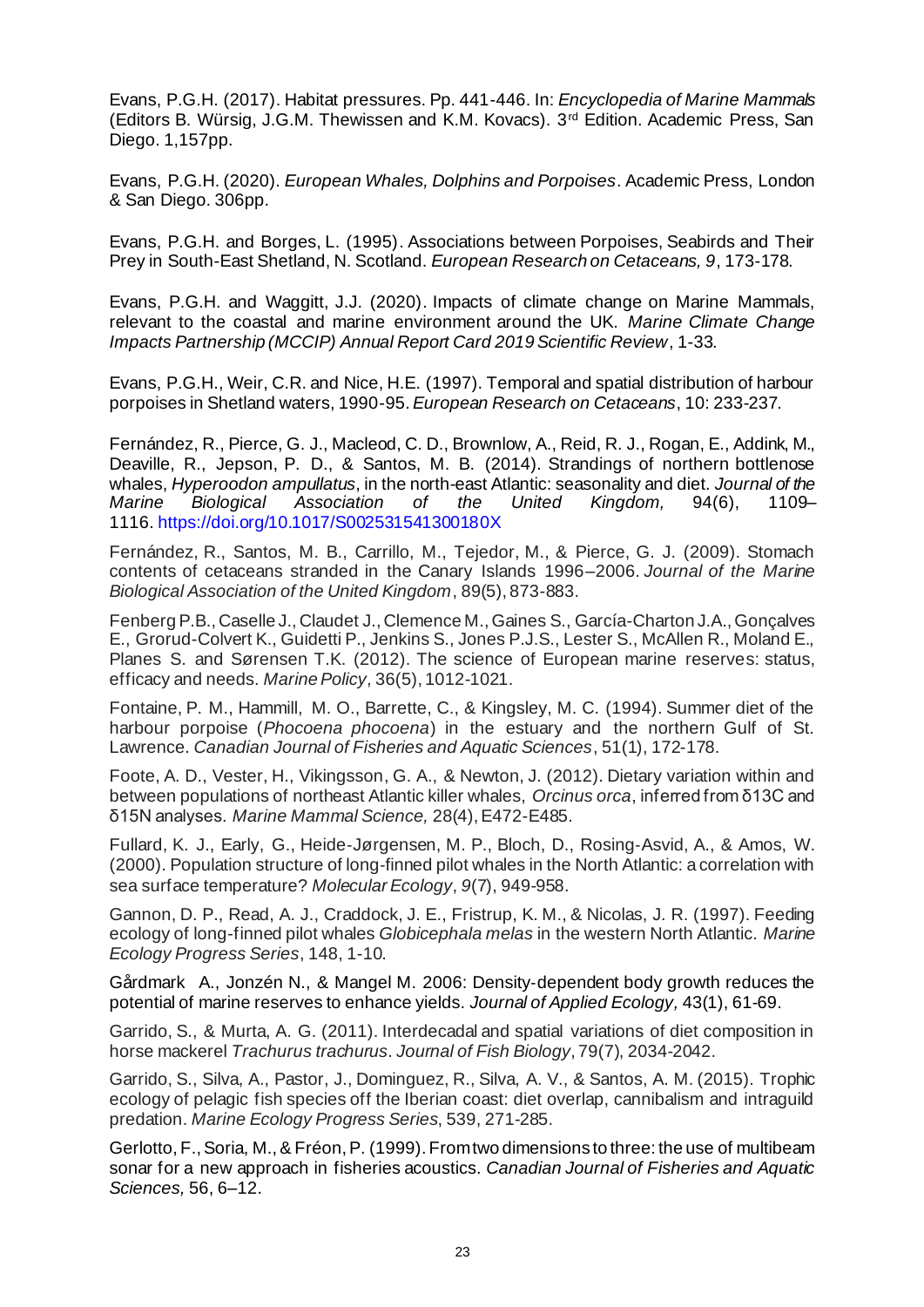Glaser, S. M., Waechter, K. E., & Bransome, N. C. (2015). Through the stomach of a predator: regional patterns of forage in the diet of albacore tuna in the California Current System and metrics needed for ecosystem-based management. *Journal of Marine Systems*, 146, 38-49.

Goetz, S., Read, F. L., Ferreira, M., Portela, J. M., Santos, M. B., Vingada, J., Siebert, U., Marçalo, A., Santos, J., Araújo, H., Monteiro, S., Caldas, M., Riera, M., Pierce G. J. (2015). Cetacean occurrence, habitat preferences and potential for cetacean–fishery interactions in Iberian Atlantic waters: results from cooperative research involving local stakeholders. *Aquatic Conservation: Marine and Freshwater Ecosystems*, 25(1), 138-154.

González, A. F., López, A., Guerra, A., & Barreiro, A. (1994). Diets of marine mammals stranded on the northwestern Spanish Atlantic coast with special reference to Cephalopoda. *Fisheries Research*, 21(1-2), 179-191.

Groot, S. J. de (1996). The physical impact of marine aggregate extraction in the North Sea. *ICES Journal of Marine Science*, 53, 1051–1053.

Guse, N., Garthe, S., & Schirmeister, B. (2009). Diet of red-throated divers *Gavia stellata* reflects the seasonal availability of Atlantic herring *Clupea harengus* in the southwestern Baltic Sea. *Journal of Sea Research*, 62(4), 268-275.

Haelters, J., Dulière, V., Vigin, L., & Degraer, S. (2015). Towards a numerical model to simulate the observed displacement of harbour porpoises *Phocoena phocoena* due to pile driving in Belgian waters. *Hydrobiologia*, 756(1), 105–116.

Halpern, B. S. (2003). The impact of marine reserves: do reserves work and does reserve size matter? *Ecological Applications* 13(1), 117-137.

Halpern, B. S., Lester, S. E., & McLeod, K. L. (2010). Placing marine protected areas onto the ecosystem-based management seascape *PNAS,* 107(43), 18312-18317.

Hamanaka, T., Itoo, T., & Mishima, S. (1982). Age-related change and distribution of cadmium and zinc concentrations in the Steller sea lion (*Eumetopias jubata*) from the coast of Hokkaido, Japan. *Marine Pollution Bulletin*, *13*(2), 57-61.

Hammond, P. S., Berggren, P., Benke, H., Borchers, D. L., Collet, A., Heide‐Jørgensen, M. P., Heimlich, S., Hiby, A. R., Leopold, M; F., & Øien, N. (2002). Abundance of harbour porpoise and other cetaceans in the North Sea and adjacent waters. *Journal of Applied Ecology*, *39*(2), 361-376.

Hammond, P. S., Macleod, K., Berggren, P., Borchers, D. L., Burt, L., Cañadas, A., Desportes, G., Donovan, G. P., Gilles, A., Gillespie, D., Gordon, J., Hiby, L., Kuklik, I., Leaper, R., Lehnert, K., Leopold, M., Lovell, P., Øien, N., Paxton, C. G. M., Ridoux, V., Rogan, E., Samarra, F., Scheidat, M., Sequeira, M., Siebert, U., Skov, H., Swift, R., Tasker, M. L., Teilmann, J., Van Canneyt, O., & Vázquez, J. A. (2013). Cetacean abundance and distribution in European Atlantic shelf waters to inform conservation and management. *Biological Conservation*, *164*, 107-122.

Hammond, P.S., Lacey, C., Gilles, A., Viquerat, S., Borjesson, P., Herr, H., Macleod, K., Ridoux, V., Santos, M.B., Scheidat, M., Teilmann, J., Vingada, J., and Øien, N. (2017). Estimates of cetacean abundance in European Atlantic waters in summer 2016 from the SCANS-III aerial and shipboard surveys. Available at [https://synergy.standrews.ac.uk/scans3/files/2017/05/SCANS-III-design-based-estimates-](https://synergy.standrews.ac.uk/scans3/files/2017/05/SCANS-III-design-based-estimates-2017-05-12-final)[2017-05-12-final](https://synergy.standrews.ac.uk/scans3/files/2017/05/SCANS-III-design-based-estimates-2017-05-12-final) revised.pdf.

Happel, A., Stratton, L., Kolb, C., Hays, C., Rinchard, J., & Czesny, S. (2016). Evaluating quantitative fatty acid signature analysis (QFASA) in fish using controlled feeding experiments. *Canadian Journal of Fisheries and Aquatic Sciences*, 73(8), 1222-1229.

Hayden, B., Harrod, C., & Kahilainen, K. K. (2014). Dual fuels: Intra-annual variation in the relative importance of benthic and pelagic resources to maintenance, growth and reproduction in a generalist salmonid fish. *Journal of Animal Ecology*, 83(6), 1501-1512.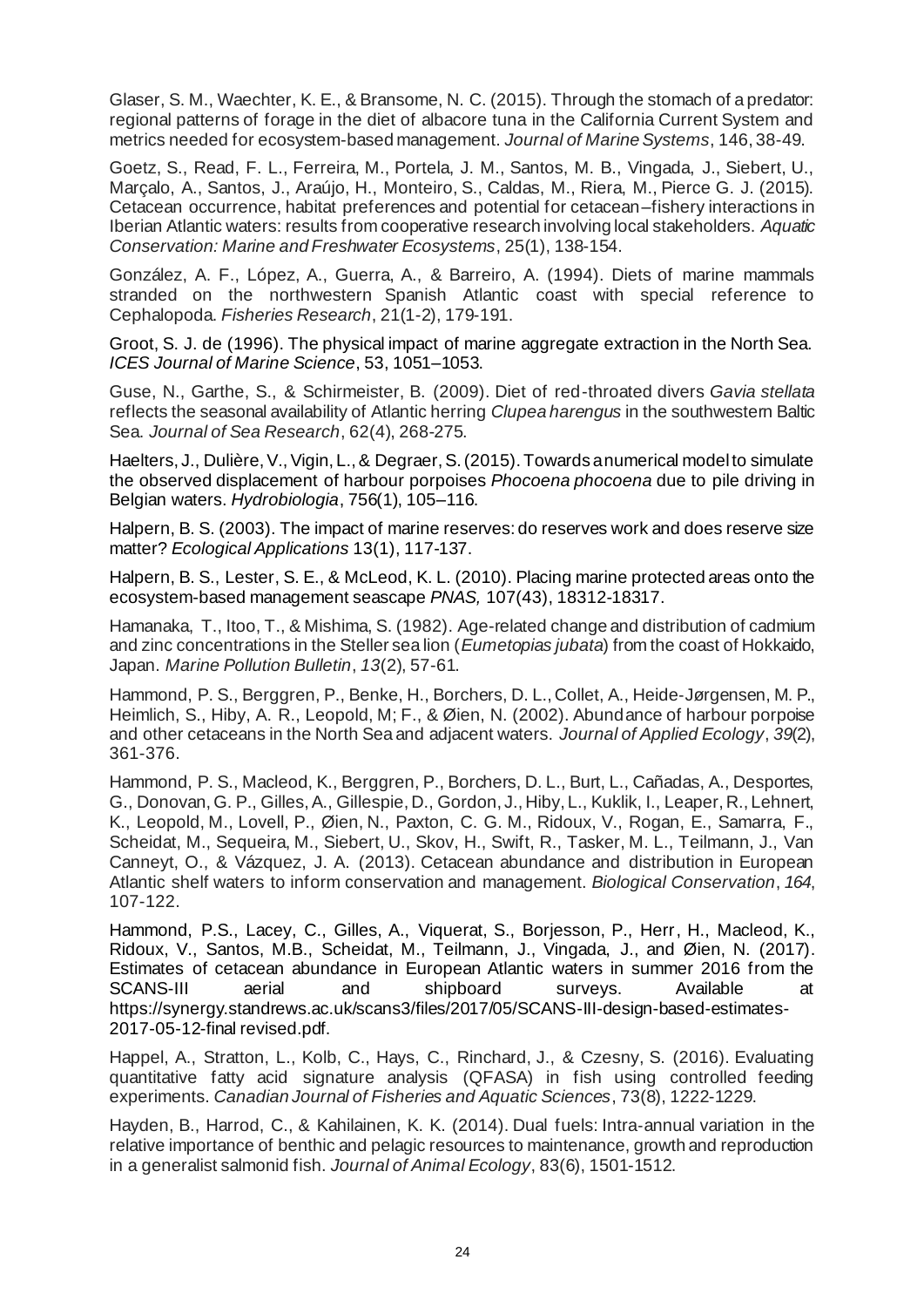Heide‐Jørgensen, M. P., Iversen, M., Nielsen, N. H., Lockyer, C., Stern, H., & Ribergaard, M. H. (2011). Harbour porpoises respond to climate change. *Ecology and Evolution*, 1(4), 579- 585.

Hernandez-Milian, G., Begoña Santos, M., Reid, D., & Rogan, E. (2015). Insights into the diet of Atlantic white-sided dolphins (*Lagenorhynchus acutus*) in the Northeast Atlantic. *Marine. Mammal Science,* doi: 10.1111/mms.12272

Hobson, K. A., & Clark, R. G. (1992). Assessing avian diets using stable isotopes I: turnover of 13C in tissues. *The Condor*, 94(1), 181-188.

Hooker, S. K., Iverson, S. J., Ostrom, P., & Smith, S. C. (2001). Diet of northern bottlenose whales inferred from fatty-acid and stable-isotope analyses of biopsy samples. *Canadian Journal of Zoology*, *79*(8), 1442-1454.

Howe, B. M., Miksis-Olds, J., Rehm, E., Sagen, H., Worcester, P. F., & Haralabus, G. (2019). Observing the Oceans Acoustically. *Frontiers in Marine Science,* 6.

Iverson, S.J. (2009). Tracing aquatic food webs using fatty acids: from qualitative indicators to quantitative determination. Pp. 281-307. In: *Lipids in Aquatic Ecosystems* (editors M.T. Arts, M.T. Brett, and M.J. Kainz). Springer, New York.

Iverson, S. J., Field, C., Don Bowen, W., & Blanchard, W. (2004). Quantitative fatty acid signature analysis: a new method of estimating predator diets. *Ecological Monographs*, 74(2), 211-235.

Jansen, O. E., Leopold, M. F., Meesters, E. H., & Smeenk, C. (2010). Are white-beaked dolphins *Lagenorhynchus albirostris* food specialists? Their diet in the southern North Sea. *Journal of the Marine Biological Association of the United Kingdom*, 90(8), 1501-1508.

Jansen, O. E., Michel, L., Lepoint, G., Das, K., Couperus, A. S., & Reijnders, P. J. H. (2013). Diet of harbor porpoises along the Dutch coast: A combined stable isotope and stomach contents approach. *Marine Mammal Science*, 29: E295-E311.

Joblon, M.J., Pokras, M.A., Morse, B., Harry, Joblon, M.J., Pokras, M.A., Morse, B., Harry C.T., Rose, K.S., Sharp, S.M., Niemeyer, M.E., Patchett, K.M., Sharp, W.B and Moore, M.J (2014). Body condition scoring system for delphinids based on short-beaked common dolphins (*Delphinus delphis*). *Journal of Marine Animals and Their Ecology*, 7(2), 5-13.

Kanaji, Y., Yoshida, H., & Okazaki, M (2017) Spatiotemporal variations in habitat utilization patterns of four Delphinidae species in the western North Pacific, inferred from carbon and nitrogen stable isotope ratios. *Marine Biology*, 2017, 164, 65.

Kelly, R. P., Port, J. A., Yamahara, K. M., & Crowder, L. B. (2014). Using environmental DNA to census marine fishes in a large mesocosm. *PloS One*, 9(1).

Kinze, C.C., Jensen, T., and Skov, R. (2003). Fokus på hvaler i Danmark 2000-2002. *Biologiske Skrifter*, 2: 1-47.

Kiszka, J., Macleod, K., Van Canneyt, O., Walker, D., & Ridoux, V. (2007). Distribution, encounter rates, and habitat characteristics of toothed cetaceans in the Bay of Biscay and adjacent waters from platform-of-opportunity data. *ICES Journal of Marine Science,* 64(5), 1033-1043.

Koopman, H. N. (1998). Topographical distribution of the blubber of harbor porpoises (*Phocoena phocoena*). *Journal of Mammalogy,* 79(1), 260-270.

Koschinski, S. (2001). Current knowledge on harbour porpoises (*Phocoena phocoena*) in the Baltic Sea. *Ophelia*, 55(3), 167-197.

Lahaye, V., Bustamante, P., Spitz, J., Dabin, W., Das, K., Pierce, G. J., & Caurant, F. (2005). Long-term dietary segregation of common dolphins *Delphinus delphis* in the Bay of Biscay, determined using cadmium as an ecological tracer. *Marine Ecology Progress Series*, 305, 275- 285.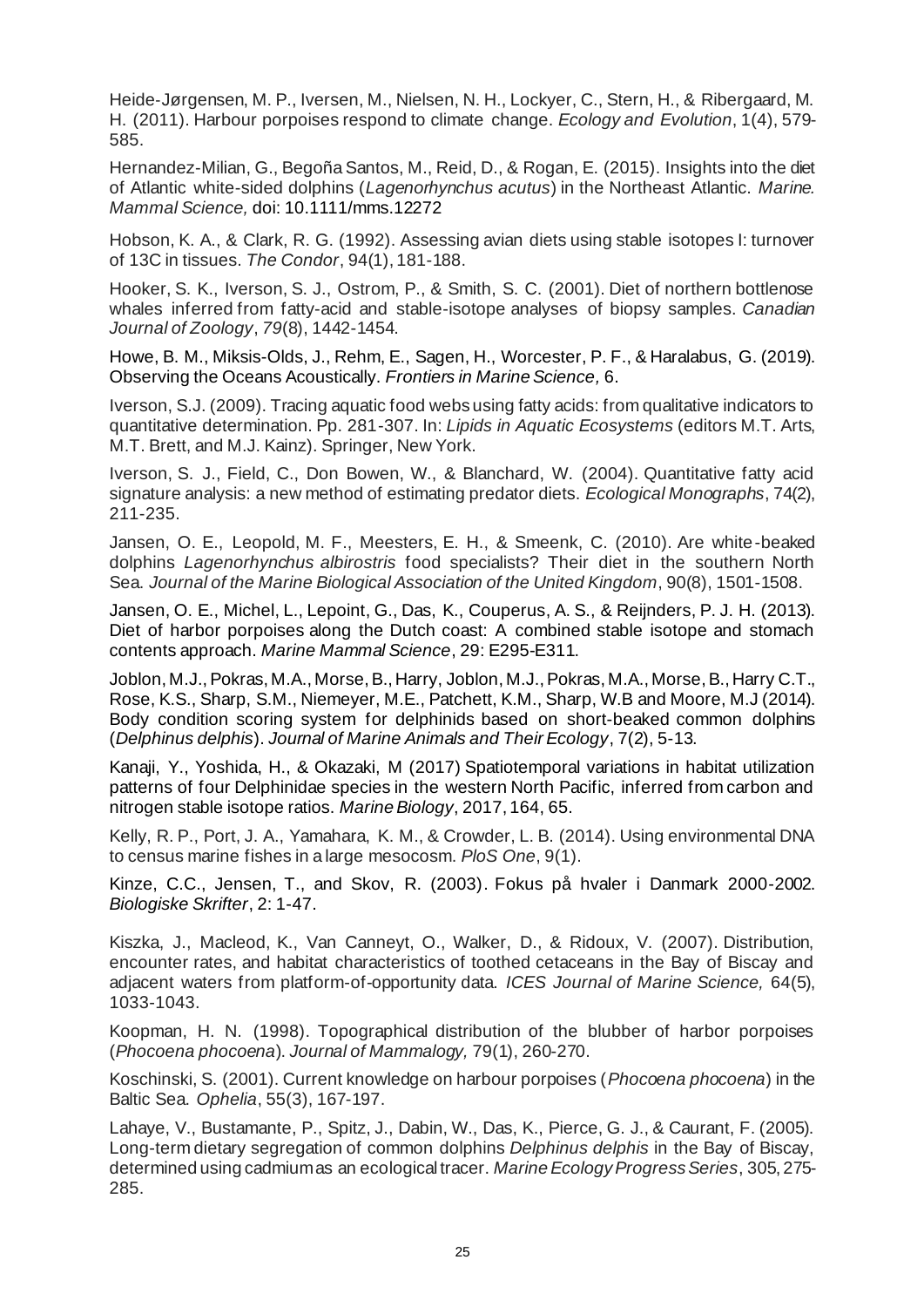Lambert, C., Authier, M., Doray, M., Dorémus,G., Spitz, J., & Ridoux,V. (2019). Hide and seek in the Bay of Biscay - a functional investigation of marine megafauna and small pelagic fish interactions. *ICES Journal of Marine Science,* 76, 113–123.

Lassalle, G., Gascuel, D., Le Loc'h, F., Lobry, J., Pierce, G. J., Ridoux, V., Santos, M. B., Spitz, J., & Niquil, N. (2012). An ecosystem approach for the assessment of fisheries impacts on marine top predators: the Bay of Biscay case study. *ICES Journal of Marine Science*, 69, 925– 938.

Learmonth, J.A., MacLeod, C.D., Santos, M.B., Pierce, G.J., Crick, H.Q.P & Robinson, R.A (2006). Potential Effects of Climate Change on Marine Mammals. *Oceanography and Marine Biology: An Annual Review*, 44, 431-464.

Lemos LS, Burnett JD, Chandler TE, Sumich JL, Torres LG. 2020. Intra- and inter-annual variation in gray whale body condition on a foraging ground. *Ecosphere,* 11: e03094.

Leopold, M. F. (2015). *Eat and be eaten: Porpoise diet studies.* Doctoral dissertation, Wageningen University, Wageningen,The Netherlands.

Lick, R. (1994). *Nahrungsanalysen von Kleinwalen deutscher Küstengew.sser*. PhD thesis, University of Kiel, Kiel, Germany.

Lick, R., & Piatkowski, U. (1998). Stomach contents of a northern bottlenose whale (*Hyperoodon ampullatus*) stranded at Hiddensee, Baltic Sea. *Journal of the Marine Biological Association of the United Kingdom*, 78(2), 643-650.

Lockyer, C. (2007). All creatures great and smaller: a study in cetacean life history energetics. *Journal of the Marine Biological Association of the United Kingdom,* 87(4), 1035-1045.

Lockyer, C., & Kinze, C. (2003). Status, ecology and life history of harbour porpoise (*Phocoena phocoena*), in Danish waters. *NAMMCO Scientific Publications,* 5, 143-175.

López, A., Pierce, G. J., Santos, M. B., Gracia, J., & Guerra, A. (2003). Fishery by-catches of marine mammals in Galician waters: results from on-board observations and an interview survey of fishermen. *Biological Conservation*, 111(1), 25-40.

Louis, M. (2014). *Social, ecological and genetic structures of bottlenose dolphins, Tursiops truncatus, in the Normano-Breton gulf and in the North-East Atlantic.* Doctoral dissertation, University of La Rochelle, La Rochelle, France.

Luque, P. L., Davis, C. G., Reid, D. G., Wang, J., and Pierce, G. J. (2006). Opportunistic sightings of killer whales from Scottish pelagic trawlers fishing for mackerel and herring off North Scotland (UK) between 2000 and 2006. *Aquatic Living Resources*, 19, 403-410.

Lusseau, D. (2003) Effects of tour boats on the behaviour of bottlenose dolphins: using Markov chains to model anthropogenic impacts. *Conservation Biology*, 17, 1785–1793.

MacAvoy, S. E., Arneson, L. S., & Bassett, E. (2006). Correlation of metabolism with tissue carbon and nitrogen turnover rate in small mammals. *Oecologia*, 150(2), 190-201.

MacLeod, C. D. (1998). Intraspecific scarring in odontocete cetaceans: an indicator of male 'quality' in aggressive social interactions? *Journal of Zoology*, 244(1), 71-77.

MacLeod, C. D., Pierce, G. J., & Santos, M. B. (2004). Geographic and temporal variations in strandings of beaked whales (Ziphiidae) on the coasts of the UK and the Republic of Ireland from 1800-2002. *Journal of Cetacean Research and Management*, 6(1), 79-86.

MacLeod, C. D., Pierce, G. J., & Santos, M. B. (2007a). Starvation and sandeel consumption in harbour porpoises in the Scottish North Sea. *Biology Letters*, 3(5), 535–536. https://doi.org/10.1098/rsbl.2007.0298.

MacLeod, C. D., Reidenberg, J. S., Weller, M., Santos, M. B., Herman, J., Goold, J., & Pierce, G. J. (2007b). Breaking symmetry: the marine environment, prey size, and the evolution of asymmetry in cetacean skulls. *The Anatomical Record: Advances in Integrative Anatomy and Evolutionary Biology*, *290*(6), 539-545.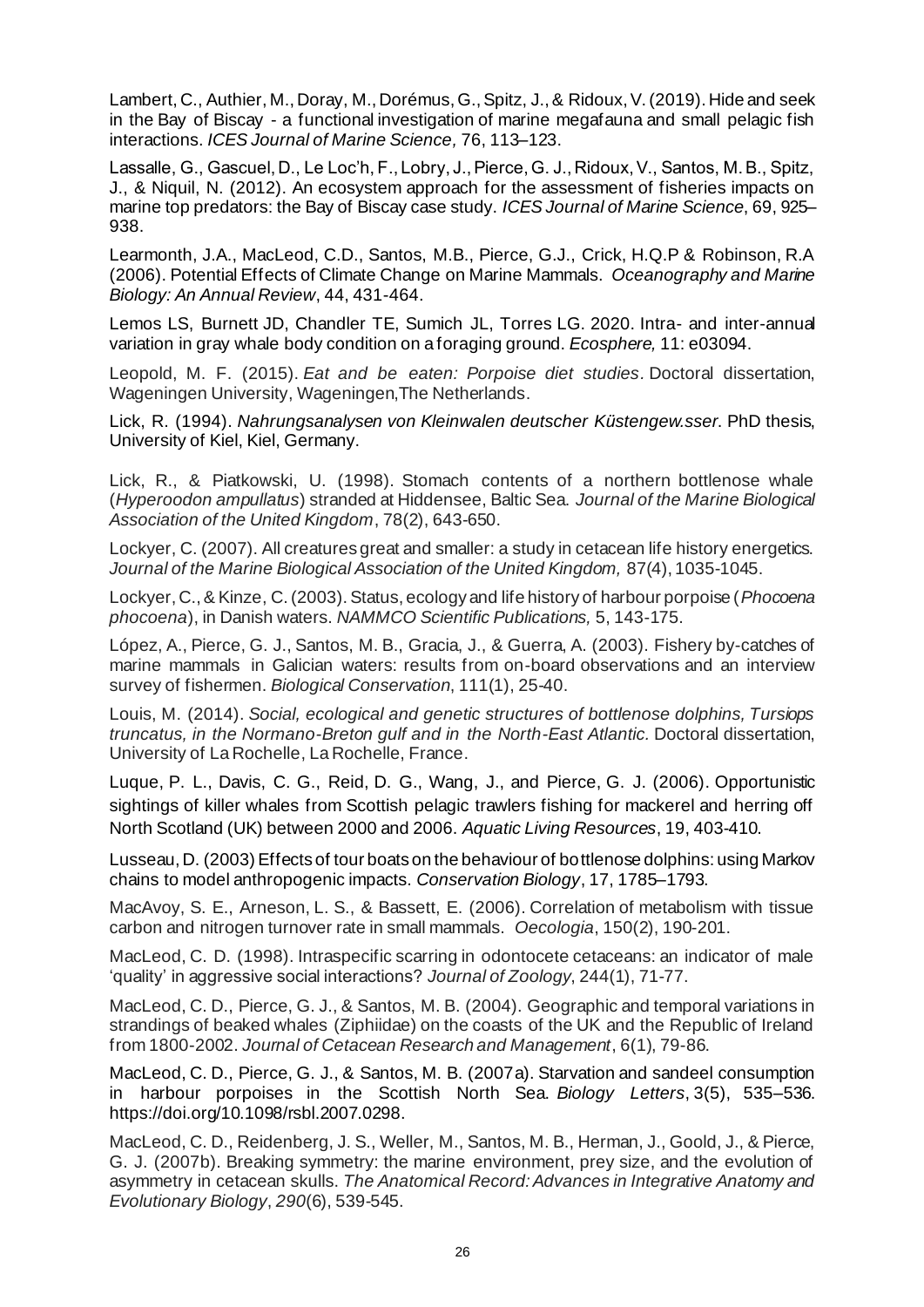MacLeod, C. D., Santos, M. B., López, A., & Pierce, G. J. (2006). Relative prey size consumption in toothed whales: implications for prey selection and level of specialisation. *Marine Ecology Progress Series*, 326, 295-307.

Mancia, A., Abelli, L., Kucklick, J.R., Rowles, T.K., Wells, R.S., Balmer, B.C., Hohn, A.A., Baatz, J. E., & Ryan, J.C. (2015). Microarray applications to understand the impact of exposure to environmental contaminants in wild dolphins (*Tursiops truncatus*). *Marine Genomics,* 19, 47–57.

Massé, J. (1996). Acoustic observations in the Bay of Biscay: schooling, vertical distribution, species assemblages and behaviour. *Scientia Marina*, 60(Suppl. 2), 227-234.

McInnes, J.C., Jarman, S.N., Lea, M.-A., Raymond, B., Deagle, B. E., Phillips, R. A., Catry, P., Stanworth, A., Weimerskirch, H., Kusch, A., et al. (2017). DNA Metabarcoding as a Marine Conservation and Management Tool: A Circumpolar Examination of Fishery Discards in the Diet of Threatened Albatrosses. *Frontiers in Marine Science,* 4.

Meynier, L. (2004). *Food and feeding ecology of the common dolphin, Delphinus delphis, in the Bay of Biscay: intraspecific dietary variation and food transfer modelling*. MSc thesis, University of Aberdeen, Aberdeen.

Meynier, L., Pusineri, C., Spitz, J., Santos, M. B., Pierce, G. J., & Ridoux, V. (2008). Intraspecific dietary variation in the short-beaked common dolphin *Delphinus delphis* in the Bay of Biscay: importance of fat fish. *Marine Ecology Progress Series*, 354, 277-287.

Michener, R. H., & Kaufman, L. (2007). Stable isotope ratios as tracers in marine food webs: an update. *Stable Isotopes in Ecology and Environmental Science*, 2, 238-282.

Monteiro, S., Ferreira, M., Vingada, J. V., López, A., Brownlow, A., & Méndez-Fernandez, P. (2015). Application of stable isotopes to assess the feeding ecology of long-finned pilot whale (*Globicephala melas*) in the Northeast Atlantic Ocean. *Journal of Experimental Marine Biology and Ecology*, 465, 56-63.

New, L.F., Harwood, J., Thomas, L., Donovan, C., Clark, J.S., Hastie, G., Thompson, P. M., Cheney, B., Scott‐Hayward, L. and Lusseau, D. (2013), Modelling the biological significance of behavioural change in coastal bottlenose dolphins in response to disturbance. *Functional Ecology*, 27, 314-322.

Nielsen, J. M., Clare, E. L., Hayden, B., Brett, M. T., & Kratina, P. (2018). Diet tracing in ecology: Method comparison and selection. *Methods in Ecology and Evolution*, 9(2), 278-291.

Nielsen, J. R., Lundgren, B., Jensen, T. F., & Stæhr, K. J. (2001). Distribution, density and abundance of the western Baltic herring (Clupea harengus) in the Sound (ICES Subdivision 23) in relation to hydrographical features. *Fisheries Research*, 50(3), 235-258.

Nøttestad L., & Axelsen, B. E. (1999). Herring schooling manoeuvres in response to killer whale attacks. *Canadian Journal of Zoology*, 77, 1540–1546.

Nøttestad, L., Sivle, L. D., Krafft, B. A., Langård, L., Anthonypillai, V., Bernasconi, M., Langøy, H., & Fernö, A. (2014). Prey selection of offshore killer whales *Orcinus orca* in the Northeast Atlantic in late summer: spatial associations with mackerel. *Marine Ecology Progress Series*, 499, 275-283.

Nykänen, M, Dillane, E, Englund, A, et al. (2018) Quantifying dispersal between marine protected areas by a highly mobile species, the bottlenose dolphin, *Tursiops truncatu*s. *Ecology & Evolution*, 8, 9241– 9258.

Öztürk, B., Salman, A., Östürk, A & Tonay, A (2007). Cephalopod remains the diet of striped dolphins (*Stenella coeruleoalba*) and Risso's dolphins (*Grampus griseus*) in the Eastern Mediterranean Sea. Vie et Mileu – Life and Environment, 2007. 57 (1/2): 53-59.

Overholtz, W. J., & Waring, G. T. (1991). Diet composition of pilot whales *Globicephala* sp. and common dolphins *Delphinus delphis* in the Mid-Atlantic Bight during spring 1989. *Fishery Bulletin*, 89(4), 723-728.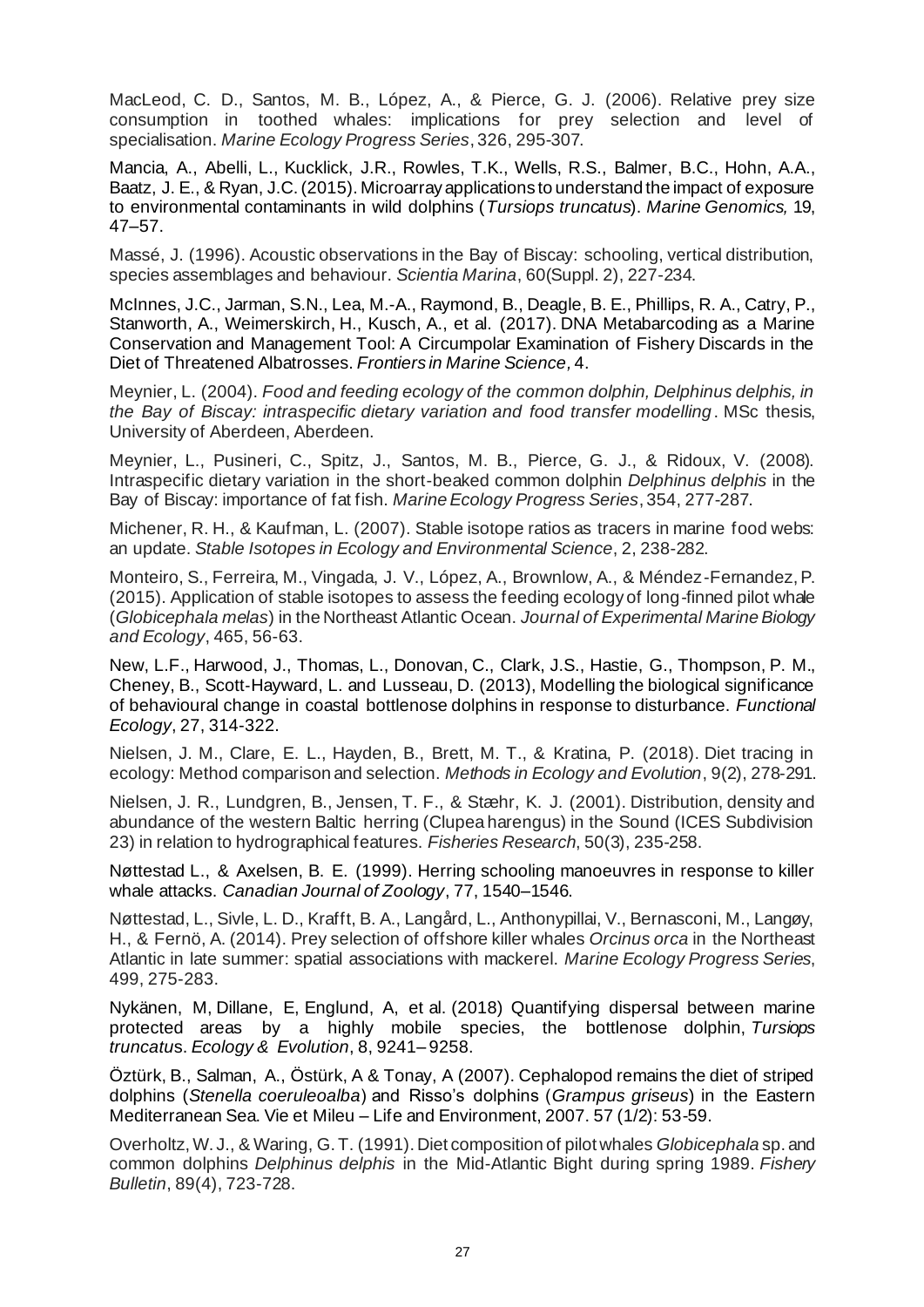Pearson, H.C., Jones, P.W., Srinivasan, M., Lundquist, D., Pearson, C.J., Stockin, K.A., & Machovsky-Capuska, G. E. (2017). Testing and deployment of C-VISS (cetacean-borne video camera and integrated sensor system) on wild dolphins. *Marine Biology,* 164, 42.

Pereira J. N., Neves V. C., Prieto R., Silva M. A., Cascão I., Oliveira C., Cruz M. J., Medeiros, J. V., Barreiros J. P., Porteiro, F. M., & Clarke, D. (2011) Diet of mid-Atlantic Sowerby's beaked whales *Mesoplodon bidens*. *Deep-Sea Research I*, 58, 1084-1090.

Pierce, G. J., & Boyle, P. R. (1991). A review of methods for diet analysis in piscivorous marine mammals. *Oceanography and Marine Biology: An Annual Review*, 29, 409-486.

Pierce, G. J., Santos, M. B., & Cervino, S. (2007). Assessing sources of variation underlying estimates of cetacean diet composition: a simulation study on analysis of harbour porpoise diet in Scottish (UK) waters. *Journal of the Marine Biological Association of the United Kingdom*, 87(1), 213-221.

Pierce, G. J., Vázquez, S., & Learmonth, J. A. (2004). Bioaccumulation of persistent organic pollutants in small cetaceans in European water: transport pathways and impact on reproduction-(BIOCET). P. 221. In *European Conference on Marine Science & Ocean Technology*.

Pompanon, F., Deagle, B. E., Symondson, W. O., Brown, D. S., Jarman, S. N., & Taberlet, P. (2012). Who is eating what: diet assessment using next generation sequencing. *Molecular Ecology*, 21(8), 1931-1950.

Poulard, J. C., & Blanchard, F. (2005). The impact of climate change on the fish community structure of the eastern continental shelf of the Bay of Biscay. *ICES Journal of Marine Science,*  62(7), 1436-1443.

Pusineri, C., Magnin, V., Meynier, L., Spitz, J., Hassani, S., & Ridoux, V. (2007). Food and feeding ecology of the common dolphin (*Delphinus delphis*) in the oceanic Northeast Atlantic and comparison with its diet in neritic areas. *Marine Mammal Science*, 23(1), 30-47.

Rae, B. B. (1973). Additional notes on the food of the common porpoise (*Phocoena phocoena*). *Journal of Zoology*, 169(1), 127-131.

Ramos, R., & González-Solís, J. (2012). Trace me if you can: the use of intrinsic biogeochemical markers in marine top predators. *Frontiers in Ecology and the Environment*, 10(5), 258-266.

Raudino, H. C., Tyne, J. A., Smith, A., Ottewell, K., McArthur, S., Kopps, A. M., Chabanne, D., Harcourt, R. G., Pirotta, V., and Waples, K (2019). Challenges of collecting blow from small cetaceans. Ecosphere 10 (10): e02901 [10.1002/ecs2.2901](https://doi.org/10.1002/ecs2.2901).

Recchia, C. A., & Read, A. J. (1989). Stomach contents of harbour porpoises, *Phocoena phocoena* (L.), from the Bay of Fundy. *Canadian Journal of Zoology*, 67(9), 2140-2146.

Reid, J.B., Evans, P.G.H. and Northridge, S.P. (2003) *Atlas of Cetacean Distribution in Northwest European Waters*. Joint Nature Conservation Committee, Peterborough. 76pp.

Rice, J., Moksness, E., Attwood, C., et al., (2012). The role of MPAs in reconciling fisheries management with conservation of biological diversity. *Ocean & Coastal Management*, 69, 217e230

Ringelstein, J., Pusineri, C., Hassani, S., Meynier, L., Nicolas, R., & Ridoux, V. (2006). Food and feeding ecology of the striped dolphin, *Stenella coeruleoalba*, in the oceanic waters of the north-east Atlantic. *Journal of the Marine Biological Association of the United Kingdom*, 86(4), 909-918.

Rogan, E., Cañadas, A., Macleod, K., Santos, M. B., Mikkelsen, B., Uriarte, A., Van Canneyt, O., Vázquez, J. A., & Hammond, P. S. (2017). Distribution, abundance and habitat use of deep diving cetaceans in the North-East Atlantic. *Deep Sea Research Part II: Topical Studies in Oceanography*, 141, 8-19.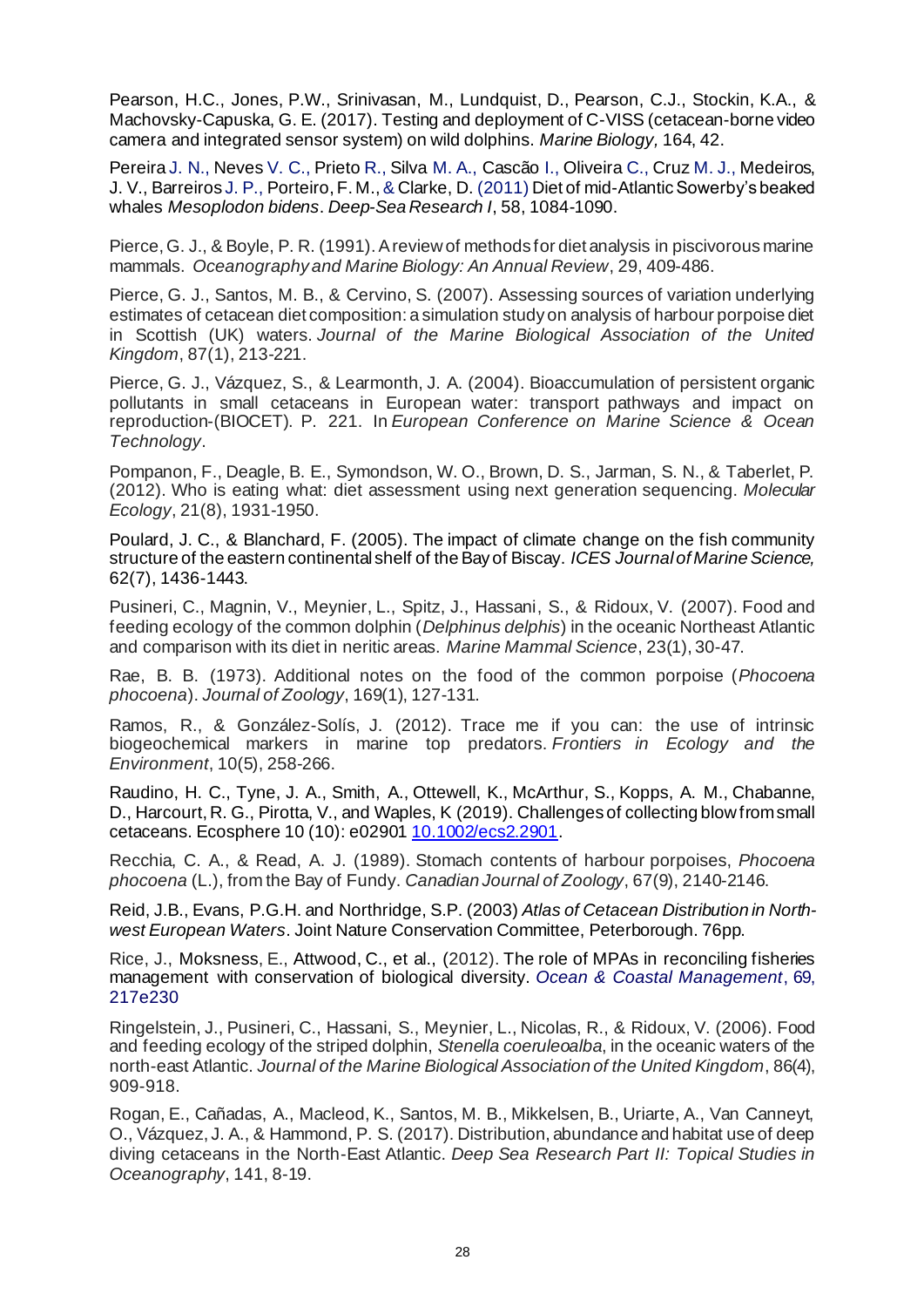Santos, M. B., Clarke, M. R., & Pierce, G. J. (2001a). Assessing the importance of cephalopods in the diets of marine mammals and other top predators: problems and solutions. *Fisheries Research*, *52*(1-2), 121-139.

Santos, M. B., Fernández, R., López, A., Martínez, J. A. & Pierce, G. J., (2007). Variability in the diet of bottlenose dolphin, *Tursiops truncatus*, in Galician waters, north-western Spain, 1990-2005. *Journal of the Marine Biological Association of the United Kingdom,* 87, 231-241.

Santos, M. B., German, I., Correia, D., Read, F. L., Cedeira, J. M., Caldas, M., López, A., Velasco, F., & Pierce, G. J. (2013a). Long-term variation in common dolphin diet in relation to prey abundance. *Marine Ecology Progress Series*, *481*, 249-268.

Santos, M. B., González‐Quirós, R., Riveiro, I., Iglesias, M., Louzao, M., & Pierce, G. J. (2013b). Characterization of the pelagic fish community of the north‐western and northern Spanish shelf waters. *Journal of Fish Biology*, 83(4), 716-738.

Santos, M. B., Monteiro, S. S., Vingada, J. V., Ferreira, M., López, A., Martínez Cedeira, J. A., Reid, R. J., Brownlow, A. & Pierce, G. J. (2014). Patterns and trends in the diet of long‐finned pilot whales (*Globicephala melas*) in the northeast Atlantic. *Marine Mammal Science*, 30(1), 1- 19.

Santos, M. B., & Pierce, G.J (2003). The diet of harbour porpoise (*Phocoena phocoena*) in the northeast Atlantic. *Oceanography and Marine Biology: An Annual Review*, 41, 355-390.

Santos, M. B., Pierce, G. J., Learmonth, J. A., Reid, R. J., Ross, H. M., Patterson, I. A. P., Reid, D. G., & Beare, D. (2004). Variability in the diet of harbor porpoises (*Phocoena phocoena*) in Scottish waters 1992–2003. *Marine Mammal Science*, 20: 1-27. do[i:10.1111/j.1748-](https://doi.org/10.1111/j.1748-7692.2004.tb01138.x) [7692.2004.tb01138.x](https://doi.org/10.1111/j.1748-7692.2004.tb01138.x)

Santos, M. B., Pierce, G. J., Learmonth, J. A., Reid, R. J., Sacau, M., Patterson, I. A. P., & Ross, H. M. (2008). Strandings of striped dolphin *Stenella coeruleoalba* in Scottish waters (1992–2003) with notes on the diet of this species. *Journal of the Marine Biological Association of the United Kingdom*, 88(6), 1175-1183.

Santos, M. B., Pierce, G. J., Reid, R. J., Patterson, I. A. P., Ross, H. M., & Mente, E. (2001). Stomach contents of bottlenose dolphins (*Tursiops truncatus*) in Scottish waters. *Journal of the Marine Biological Association of the United Kingdom,* 81, 873-878.

Santos, M. B., Pierce, G. J., Smeenk, C., Addink, M. J., Kinze, C. C., Tougaard, S., & Herman, J. (2001b). Stomach contents of northern bottlenose whales *Hyperoodon ampullatus* stranded in the North Sea. *Journal of the Marine Biological Association of the United Kingdom*, 81(1), 143-150.

Silva, M. A. (1999). Diet of common dolphins, *Delphinus delphis*, off the Portuguese continental coast. *Journal of the Marine Biological Association of the United Kingdom*, 79(3), 531-540.

Smith, G. J. D., & Gaskin, D. E. (1974). The diet of harbor porpoises (*Phocoena phocoena* (L.)) in coastal waters of eastern Canada, with special reference to the Bay of Fundy. *Canadian Journal of Zoology*, 52(6), 777-782.

Smith, L., Gamble, R., Gaichas, S. & Link, J. (2015). Simulations to evaluate management trade-offs among marine mammal consumption needs, commercial fishing fleets and finfish biomass. *Marine Ecology Progress Series*, 523, 215-232. [https://doi.org/10.3354/meps11129.](https://doi.org/10.3354/meps11129)

Smith, S., & Madden A. M. (2016). Body composition and functional assessment of nutritional status in adults: a narrative review of imaging, impedance, strength and functional techniques. *Journal of Human Nutrition and Dietetics,* 29, 714–732.

Spitz, J., Cherel, Y., Bertin, S., Kiszka, J., Dewez, A., & Ridoux, V. (2011). Prey preferences among the community of deep-diving odontocetes from the Bay of Biscay, Northeast Atlantic. *Deep Sea Research Part I: Oceanographic Research Papers*, 58(3), 273-282.

Spitz, J., Mourocq, E., Leauté, J. P., Quéro, J. C., & Ridoux, V. (2010). Prey selection by the common dolphin: fulfilling high energy requirements with high quality food. *Journal of Experimental Marine Biology and Ecology*, 390(2), 73-77.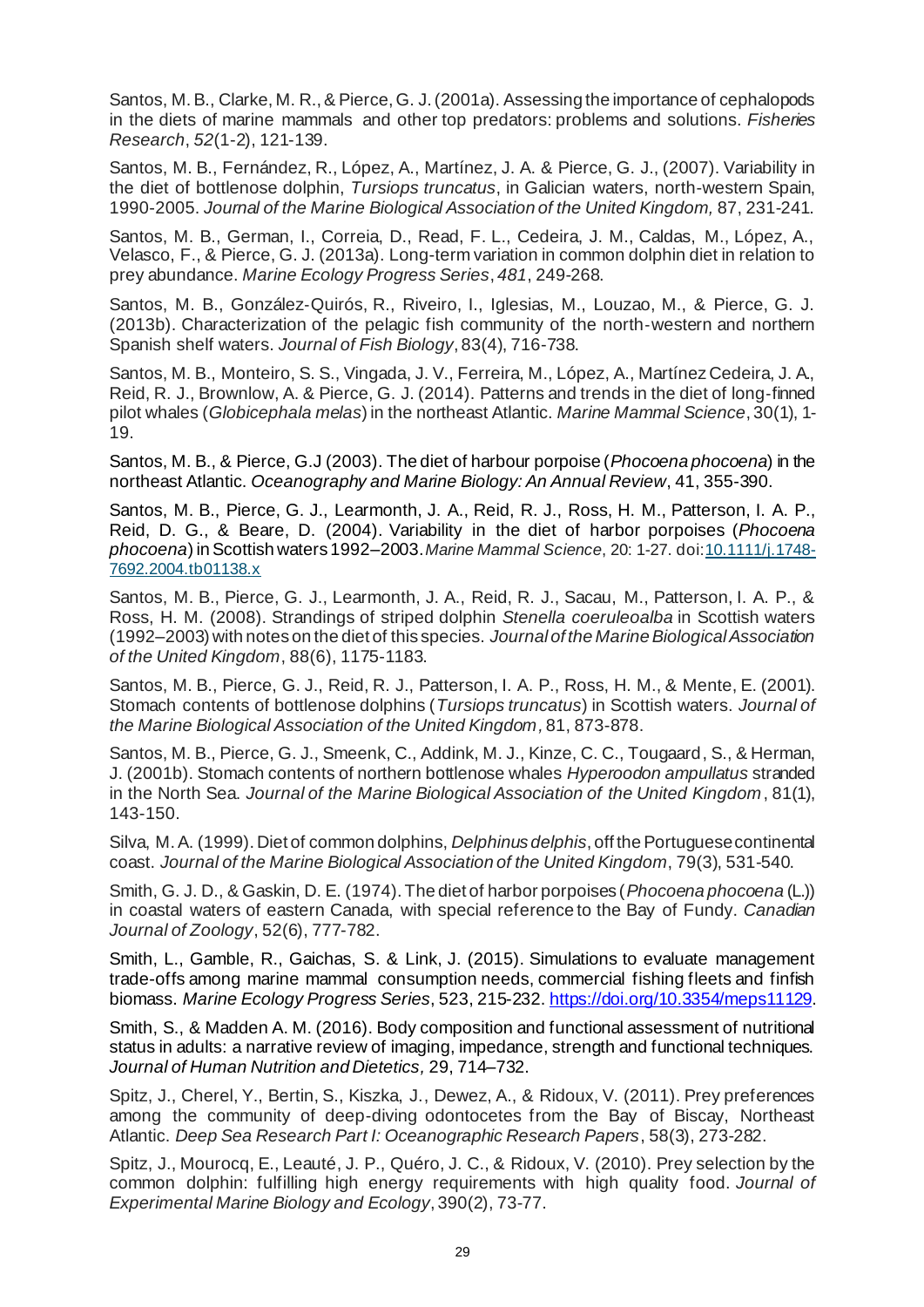Spitz, J., Richard, E., Meynier, L., Pusineri, C., & Ridoux, V. (2006). Dietary plasticity of the oceanic striped dolphin, *Stenella coeruleoalba*, in the neritic waters of the Bay of Biscay. *Journal of Sea Research*, *55*(4), 309-320.

Spitz, J., Ridoux, V., & Brind'Amour, A. (2014). Let's go beyond taxonomy in diet description: testing a trait‐based approach to prey–predator relationships. *Journal of Animal Ecology,* 83(5), 1137-1148.

Spitz, J., Ridoux, V., Trites, A.W., Laran, S. & Authier, M (2018). Prey consumption by cetaceans reveals the importance of energy-rich food webs in the Bay of Biscay. *Progress in Oceanography*, 166, 148-158.

Spitz, J., Trites, A. W., Becquet, V., Brind'Amour, A., Cherel, Y., Galois, R., & Ridoux, V. (2012). Cost of living dictates what whales, dolphins and porpoises eat: the importance of prey quality on predator foraging strategies. *PloS One*, *7*(11).

Stelzenmüller, V., Ellis, J. R., & Rogers, S. I (2010). Towards a spatially explicit risk assessment for marine management: Assessing the vulnerability of fish to aggregate extraction. *Biological Conservation*, 143, 230-238.

Suberg L., Wynn R.B., van der Kooij, J., Fernand, L., Fielding, S., Guihen, D., Gillespie, D., Johnson, M., Gkikopoulou,, K. C., Allan, I.J., et al. (2014). Assessing the potential of autonomous submarine gliders for ecosystem monitoring across multiple trophic levels (plankton to cetaceans) and pollutants in shallow shelf seas. *Methods in Oceanography,* 10, 70–89.

Sveegaard, S., Andreasen, H., Mouritsen, K. N., Jeppesen, J. P., Teilmann, J., & Kinze, C. C. (2012). Correlation between the seasonal distribution of harbour porpoises and their prey in the Sound, Baltic Sea*. Marine Biology,* 159(5), 1029-1037.

Ten Doeschate, M., Brownlow, A., Davison, N., & Thompson, P. (2017). Dead useful; methods for quantifying baseline variability in stranding rates to improve the ecological value of the strandings record as a monitoring tool. *Journal of the Marine Biological Association of the United Kingdom*, 1-5[. https://doi.org/10.1017/S0025315417000698](https://doi.org/10.1017/S0025315417000698).

Thiemann, G.W., Iverson, S.J., and Stirling, I. (2008). Using fatty acids to study marine mammal foraging: The evidence from an extensive and growing literature. *Marine Mammal Science*, 25(1):243 – 249. DOI[: 10.1111/j.1748-7692.2008.00258.x](https://www.researchgate.net/deref/http%3A%2F%2Fdx.doi.org%2F10.1111%2Fj.1748-7692.2008.00258.x?_sg%5B0%5D=Ia6YmEm2ksmo1uvbhyAgOTMjFfYnOUX-JXpS-yhzmc3-FIbb1287ErdHaRcAZE4g1SW9eLJpUNVE-MjEdYZLosraJQ.rCOrsJfYwnDKpl5RQGceHzAfZ7p7M-f7WMhETx0rpc_wXX7CwDME4EHwhITZtZu2MXq5UrtDeoyfLmHGBmzotQ).

Thrush, S. F., & Dayton, P. K. (2002). Disturbance to marine benthic habitats by trawling and dredging: implications for marine biodiversity. *Annual Review of Ecology and Systematics*, 33 (1), 449-473.

Tieszen, L. L., Boutton, T. W., Tesdahl, K. G., & Slade, N. A. (1983). Fractionation and turnover of stable carbon isotopes in animal tissues: implications for δ 13 C analysis of diet. *Oecologia*, 57(1-2), 32-37.

Tillin H. M., Houghton A. J., Saunders J. E. & Hull, S. C. (2011). *Direct and Indirect Impacts of Marine Aggregate Dredging*. Marine ALSF Science Monograph Series No. 1. MEPF 10/P144, ABP Marine Environmental Research, Southampton.

Todd, V. L. G., Todd, I. B., Gardiner, J.C., Morrin, E. C. N., Macpherson, N. A., Dimarzio, N. A., & Thomsen, F (2015). A review of impacts of marine dredging activities on marine mammals. *ICES Journal of Marine Science*; doi:10.1093/icesjms/fsu187.

Traugott, M., Kamenova, S., Ruess, L., Seeber, J., & Plantegenest, M. (2013). Empirically characterising trophic networks: what emerging DNA-based methods, stable isotope and fatty acid analyses can offer. In *Advances in Ecological Research* 49, 177-224.

Trippel, E. A., Strong, M. B., Terhune, J. M., & Conway, J. D. (1999). Mitigation of harbour porpoise (*Phocoena phocoena*) by-catch in the gillnet fishery in the lower Bay of Fundy. *Canadian Journal of Fisheries and Aquatic Sciences*, 56(1), 113-123.

Tyack, P. L., Zimmer, W. M. X., Moretti, D., Southall, B. L., Claridge, D. E., Durban, J. W., Clark, C. W., D'Amico, A., DiMarzio, M., Jarvis, S., McCarthy, E., Morrissey, R., Ward, J., &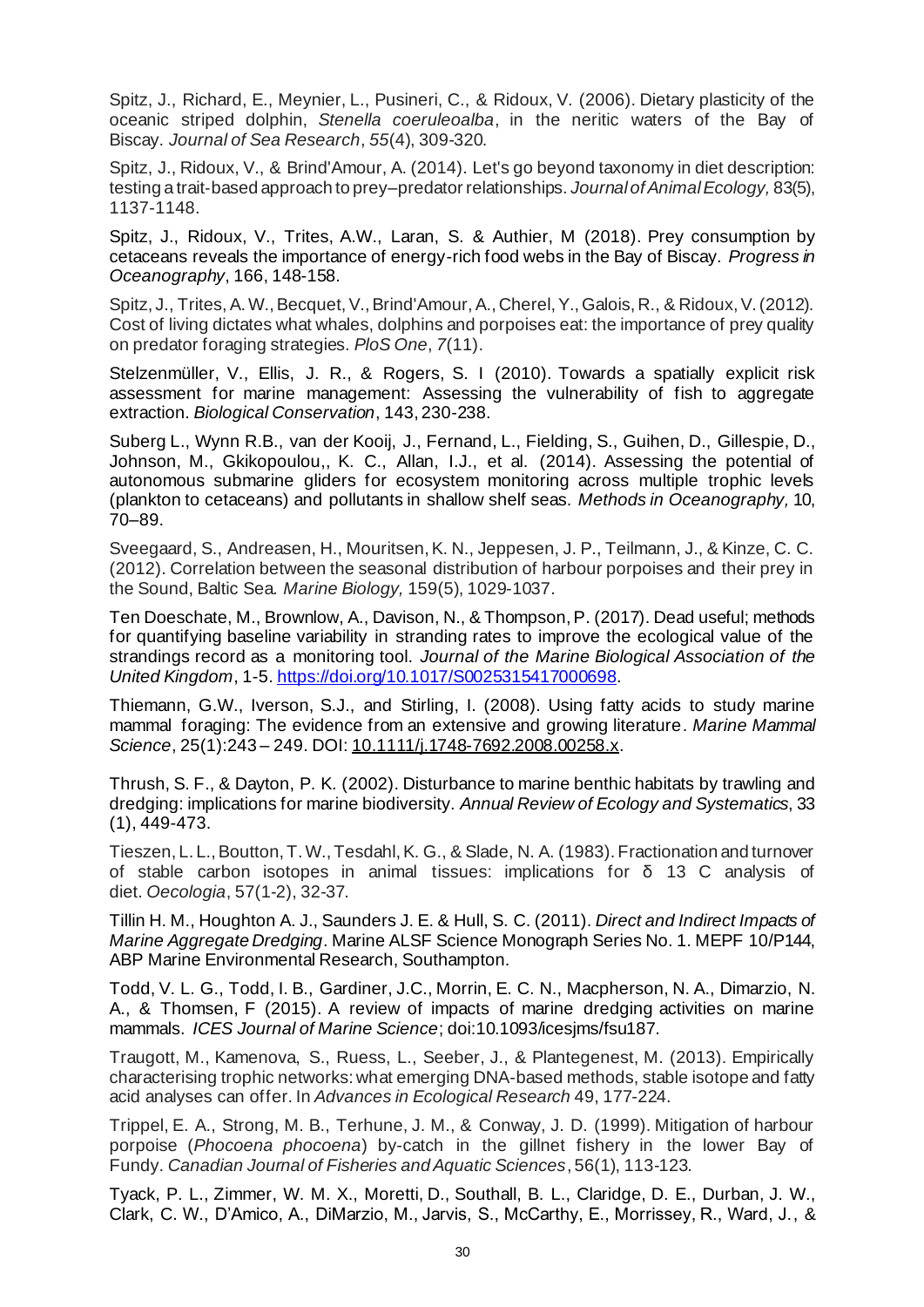Boyd, I.L. (2011) Beaked whales respond to simulated and actual naval sonar. PLOS ONE, 6, e17009.

Valentini, A., Taberlet, P., Miaud, C., Civade, R., Herder, J., Thomsen, P.F., Bellemain, E., Besnard, A., Coissac, E., Boyer, F, et al. (2016). Next-generation monitoring of aquatic biodiversity using environmental DNA metabarcoding. *Molecular Ecology,* 25, 929–942.

Van Bressem, M.F., Raga, J.A., Di Guardo, G., Jepson, P.D. et al. (2009). Emerging infectious diseases in cetaceans worldwide and the possible role of environmental stressors. *Diseases & Aquatic Organisms*, 86,143-157. <https://doi.org/10.3354/dao02101>.

Verfuss UK, Aniceto AS, Harris DV, Gillespie D, Fielding S, Jiménez G, Johnston P, Sinclair RR, Sivertsen A, Solbø SA, et al. (2019). A review of unmanned vehicles for the detection and monitoring of marine fauna. *Marine Pollution Bulletin,* 140, 17–29.

Víkingsson, G. A., Ólafsdóttir, D., & Sigurjónsson, J. (2003). Geographical, and seasonal variation in the diet of harbour porpoises (*Phocoena phocoena*) in Icelandic coastal waters. *NAMMCO Scientific Publications*, 5, 243-270.

Vongraven, D., & Bisther, A. (2014). Prey switching by killer whales in the north-east Atlantic: observational evidence and experimental insights. *Journal of the Marine Biological Association of the United Kingdom,* 94(6), 1357-1365.

Waggitt, J. J., Evans, P. G. H., Andrade, J., Banks, A. N, Boisseau, O., Bolton, M., Bradbury, G., *et al.* (2020). Distribution maps of cetacean and seabird populations in the North-East Atlantic. *Journal of Applied Ecology*, 57: 253-269. DOI: 10.1111/1365-2664.13525.

Ward, E. J., Holmes, E. E., & Balcomb, K. C. (2009). Quantifying the effects of prey abundance on killer whale reproduction. *Journal of Applied Ecology*, 46, 632–640.

Weir, C. R., Pollock, C., Cronin, C., & Taylor, S. (2001). Cetaceans of the Atlantic Frontier, north and west of Scotland. *Continental Shelf Research*, 21(8-10), 1047-1071.

Werth, A. J. (2000). A kinematic study of suction feeding and associated behavior in the longfinned pilot whale, *Globicephala melas* (Traill). *Marine Mammal Science,* 16(2), 299-314.

Werth, A. J. (2006). Mandibular and dental variation and the evolution of suction feeding in Odontoceti. *Journal of Mammalogy*, 87(3), 579-588.

Williams, R., Krkošek, M., Ashe, E., Branch, T.A., Clark, S., Hammond, P.S., Hoyt, E., Noren, D.P., Rosen, D., & Winship, A (2011). Competing conservation objectives for predators and prey: estimating killer whale prey requirements for Chinook salmon. PLoS ONE 6. <http://dx.doi.org/10.1371/journal.pone.0026738>.

Williams, R., Vikingsson, G.A., Gislason, A., Lockyer, C., New, L., Thomas, L., & Hammond, P. S. (2013). Evidence for density dependent changes in body condition and pregnancy rate of North Atlantic fin whales over four decades of varying environmental conditions. *ICES Journal of Marine Science*, 70,1273–1280.

Wilson, B. (2008) Bottlenose Dolphin *Tursiops truncatus*. Pp. 709-715. In: *Mammals of the* British Isles. (Eds. S. Harris and D.W. Yalden). Handbook. 4<sup>th</sup> Edition. The Mammal Society, Southampton. 800pp.

Wisniewska, D.M., Johnson, M., Teilmann, J., Rojano-Doñate, L., Shearer, J., Sveegaard, S., Miller, L.A., Siebert, U. & Madsen, P.T (2016). Ultra-high foraging rates of harbor porpoises make them vulnerable to anthropogenic disturbance. *Current Biology*, 26, 1441- 1446.

Wisniewska, D.M., Johnson, M., Teilmann, J., Rojano‐Doñate, L., Shearer, J., Sveegaard, S., Miller, L.A., Siebert, U. & Madsen, P.T (2018a). Response to "Resilience of harbor porpoises to anthropogenic disturbance: Must they really feed continuously?" *Marine Mammal Scie*nce, 34, 265-270.

Wisniewska, D. M., Johnson, M., Teilmann, J., Siebert, U., Galatius, A., Dietz, R., & Madsen, P. T (2018b). High rates of vessel noise disrupt foraging in wild harbour porpoises (*Phocoena phocoena*). *Proceedings of the Royal Society B: Biological Sciences*, 285 (1872), 20172314.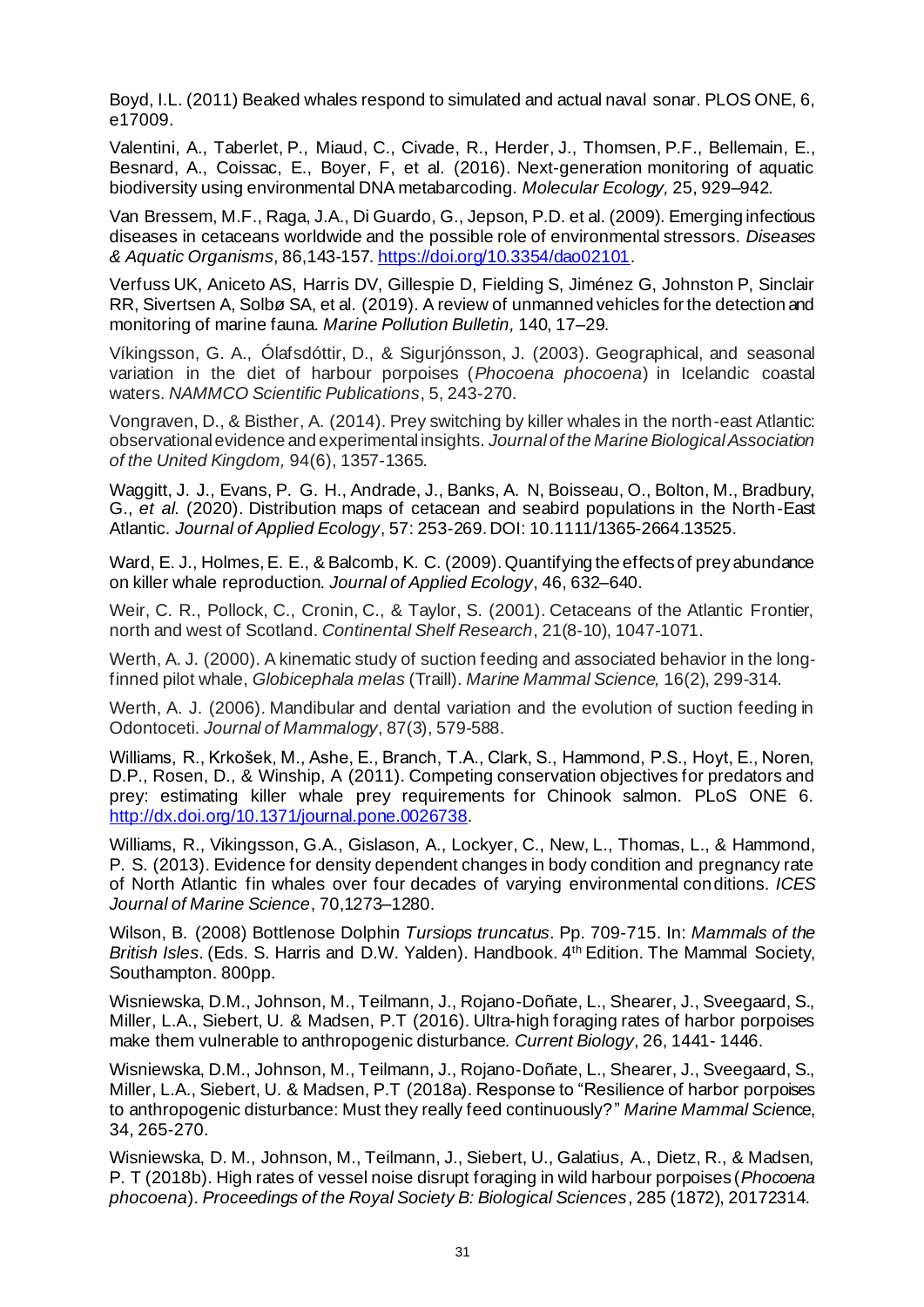Young, D. D., & Cockcroft, V. G. (1994). Diet of common dolphins (*Delphinus delphis*) off the south‐east coast of southern Africa: opportunism or specialization? *Journal of Zoology*, 234(1), 41-53.

Young, H., Nigro, K., McCauley D. J., Ballance L. T., Oleson E. M., & Baumann-Pickering, S. (2017). Limited trophic partitioning among sympatric delphinids off a tropical oceanic atoll. *PLoS ONE*, 12 (8): e0181526[. https://doi.org/10.1371/journal. pone.0181526](https://doi.org/10.1371/journal.%20pone.0181526).